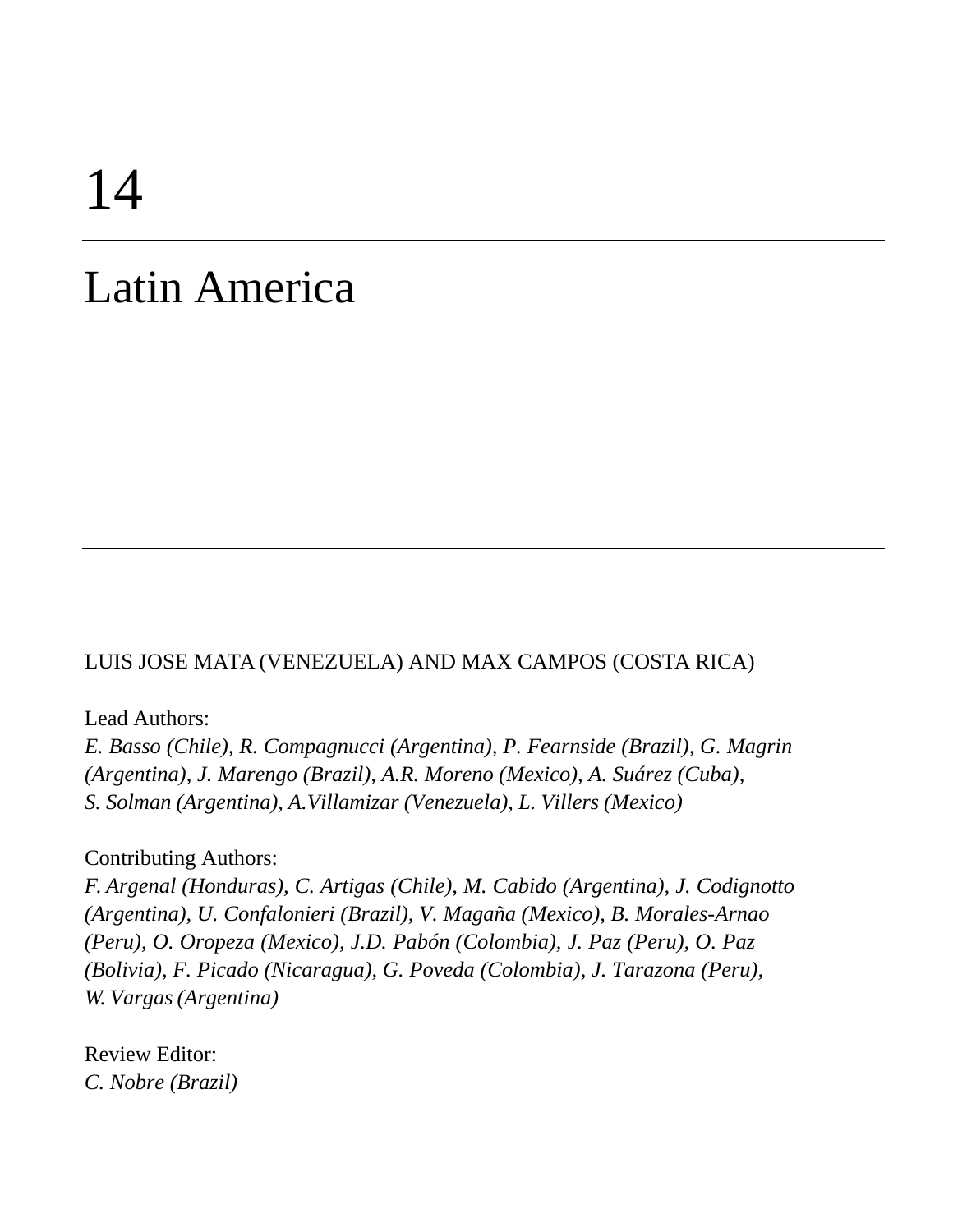## **CONTENTS**

| <b>Executive Summary</b> |                                                                |     |  |  |
|--------------------------|----------------------------------------------------------------|-----|--|--|
|                          | 14.1. The Latin America Region<br>14.1.1. What is Unique about |     |  |  |
|                          |                                                                |     |  |  |
|                          | the Latin America Region?                                      | 699 |  |  |
|                          | 14.1.2. Climate Variability and Change                         | 700 |  |  |
|                          | 14.1.2.1. Past to Present                                      | 700 |  |  |
|                          | 14.1.2.2. Future: Climate Scenarios                            | 703 |  |  |
|                          | 14.1.3. Socioeconomic and                                      |     |  |  |
|                          | <b>Trade Agreements Issues</b>                                 | 705 |  |  |
|                          | 14.1.3.1. Socioeconomic Issues                                 | 705 |  |  |
|                          | 14.1.3.2. Trade Agreements                                     | 706 |  |  |
|                          | 14.1.4. Environmental Legislation                              | 706 |  |  |
|                          | 14.1.5. Summary of Main Findings from                          |     |  |  |
|                          | the IPCC Special Report                                        |     |  |  |
|                          | on Regional Impacts of Climate Change                          | 707 |  |  |
|                          | 14.2. Key Regional Concerns                                    | 708 |  |  |
|                          | 14.2.1. Natural Ecosystems                                     | 708 |  |  |
|                          | 14.2.1.1. Humid Tropical Forests                               | 708 |  |  |
|                          | 14.2.1.2. Dry Forests                                          | 710 |  |  |
|                          | 14.2.1.3. Savannas, Grasslands,                                |     |  |  |
|                          | and Deserts                                                    | 710 |  |  |
|                          | 14.2.1.4. Temperate Forests and                                |     |  |  |
|                          | Mountain and Polar Ecosystems                                  | 710 |  |  |
|                          | 14.2.1.5. Biodiversity                                         | 713 |  |  |

|                   | 14.2.2. Agriculture and Plantation Forestry   | 713 |
|-------------------|-----------------------------------------------|-----|
|                   | 14.2.2.1. Arable Farming and Tree Crops       | 713 |
|                   | 14.2.2.2. Ranching                            | 714 |
|                   | 14.2.2.3. Plantation Silviculture             | 715 |
|                   | 14.2.3 Sea-Level Rise                         | 716 |
|                   | 14.2.3.1. General Impacts                     | 716 |
|                   | 14.2.3.2. Ecological and                      |     |
|                   | <b>Local Community Values</b>                 | 717 |
|                   | 14.2.4. Water Resources: Availability and Use | 718 |
|                   | 14.2.5. Human Health                          | 718 |
|                   | 14.2.5.1. Effects of Changes in               |     |
|                   | Climate Variables on Health                   | 718 |
|                   | 14.2.5.2. Vector-Borne Diseases               | 720 |
|                   | 14.2.5.3. Water-Borne Diseases                | 720 |
|                   | 14.2.5.4. Effects of El Niño                  |     |
|                   | Phenomenon on Health                          | 721 |
|                   | 14.2.5.5. Effects on Food                     |     |
|                   | Production and Safety                         | 721 |
| 14.3. Synthesis   |                                               | 722 |
| Acknowledgments   |                                               | 724 |
| <b>References</b> |                                               | 724 |
|                   |                                               |     |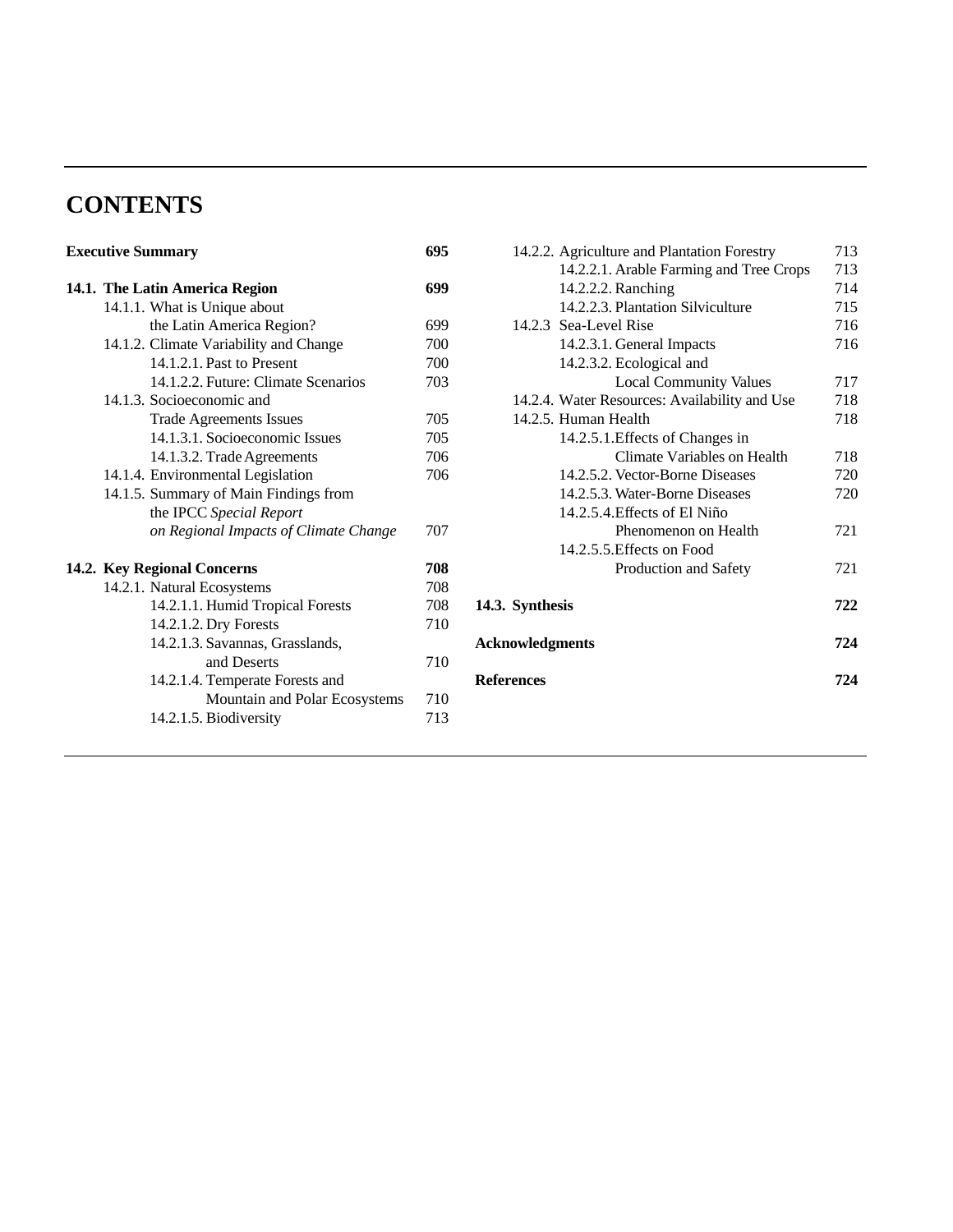## **EXECUTIVE SUMMARY**

The Latin America region is remarkably heterogeneous in terms of climate, ecosystems, human population distribution, and cultural traditions. Land-use changes have become a major force driving ecosystem changes. Complex climatic patterns, which result in part from interactions of atmospheric flow with topography, intermingled with land-use and land-cover change, make it difficult to identify common patterns of vulnerability to climate change in the region. Water resources, ecosystems, agriculture and plantation forestry, sea-level rise, and human health may be considered the most important among the various sectors that may be impacted by climate change.

#### **Climate, Extreme Events, and Water Resources**

In most of Latin America, there are no clear long-term tendencies in mean surface temperature. Some changes in regional atmospheric circulation have been detected. For instance, the south Atlantic anticyclone has intensified, and the subtropical jet stream in South America has shifted south. These phenomena may be a sign of changes associated with climate change as they already are impacted by the El Niño-Southern Oscillation (ENSO) phenomena and extreme events.

The cryosphere in Latin America, which is composed of glaciers in the high Andes and three major ice areas in southern South America, may be severely affected by global warming. It has been well established that glaciers in Latin America, particularly along the tropical Andes, have receded in recent decades. Glaciers contribute to streamflow in rivers of semi-arid and arid areas of South America. Streamflows in Andean rivers for example, in northwest Peru—exhibit tendencies that may be related to glacial extent changes before and after the mid-1970s. However, there also is evidence that rainfall and river flows in other regions of Latin America correspond only to interdecadal variability in the hydrological cycle. For instance, rainfall and streamflow in Amazonia and northeast Brazil exhibit interdecadal variability linked to Pacific and Atlantic Ocean influences. Warming in high mountains also could affect mountain sports and tourist activities, which represent an important source of income in the economies of some countries in the region.

At a subregional level, precipitation trends in Latin America vary. Precipitation trends depend on the location and the length of the time series under study. For instance, negative trends in some parts of Central America (e.g., Nicaragua) contrast with positive trends in northeastern Argentina, southern Brazil, and northwestern Mexico. Other regions, such as central-western

Argentina, do not show well-defined trends. This suggests, for instance, an increase in precipitation in some regions of the mid-latitude Americas.

The Amazon River—by far the world's largest river in terms of streamflow—plays an important role in the water cycle and water balance of much of South America. Several model studies and field experiments show that about 50% of the rainfall in the region originates as water recycled in the forest. In the Amazon region, even small changes in evapotranspiration affect water vapor fluxes. Therefore, deforestation is likely to reduce precipitation because of a decrease in evapotranspiration, leading to important runoff losses in areas within and beyond this basin. Any reductions in rainfall would affect not only Amazonia but also Brazil's central-south region, where most of the country's agriculture and silviculture are located. However, with the current rate of deforestation of no more than 10% in Amazonia as a whole, discharge observations across the basin do not exhibit, to date, any significant trends.

Although it is expected that tropical storms (e.g., tropical cyclones) will increase their peak intensity under global warming (see Table 3-10), only some hints of such intensification in the tropical cyclones affecting the Americas have been detected. Some studies based on model experiments suggest that under climate change the hydrological cycle will be more intense, with changes in the distribution of extreme heavy rainfall, wet spells, and dry spells. Frequent severe droughts in Mexico during the past decade coincide with some of these model findings. Even though it is uncertain how global warming may affect the frequency and intensity of some extreme events, the infrequent overlapping of hydrological and weather/climate events historically have given rise to disasters, whose frequency may be enhanced by such warming.

#### **El Niño**

It also has been suggested that under climate change, more El Niño-like mean conditions will be experienced. El Niño differentially influences precipitation and temperature in different parts of the region; for example, it is related to dry conditions in northern northeast Brazil, northern Amazonia, and the Peruvian-Bolivian Altiplano. Southern Brazil and northwest Peru exhibit anomalously wet conditions during these periods. In Mexico and the Caribbean coast of Central America, there is compelling evidence of more winter precipitation and less summer precipitation during El Niño. Some of the most severe droughts in Mexico in recent decades have occurred during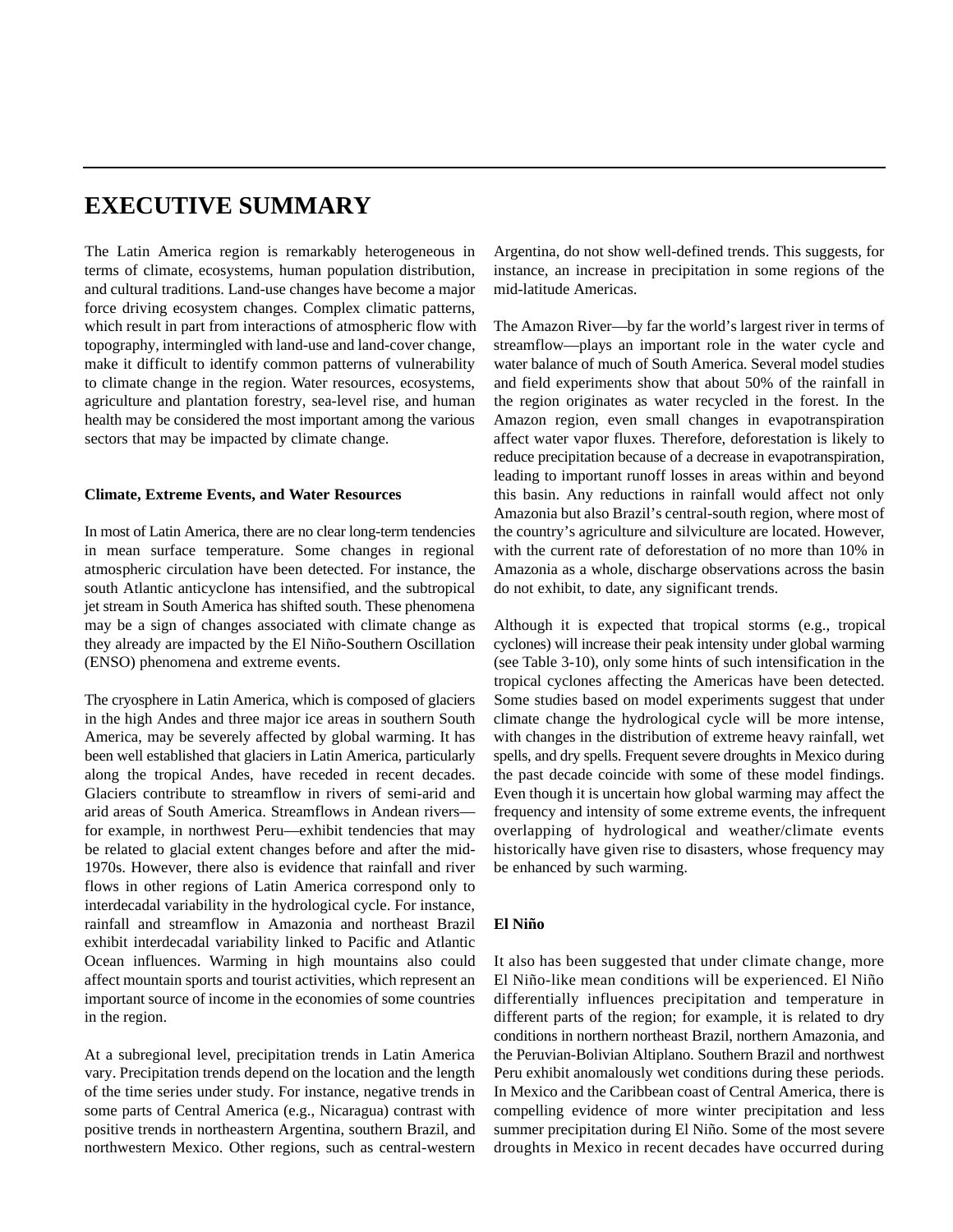El Niño years. During the 1997–1998 El Niño event, droughts occurred in Amazonia, Mexico, and Central America, favoring forest fires. Under climate change conditions, the number of forest fires may increase.

#### **Natural Ecosystems**

Latin America contains a large percentage of the world's biodiversity, and climate change could accelerate losses in biodiversity that already are occurring. Some adverse impacts on species that can be related to regional changes in climate have been observed. Studies show that climatic changes already are affecting frogs and small mammals in Central America. The tropical forests play an important role in the hydrological cycle of much of South America. Several model studies and field experiments show that a large part of the rainfall in the region originates as water recycled in the forest. Large-scale deforestation is likely to result in increased surface temperatures, decreased evapotranspiration, and reduced precipitation. Forest fragmentation and degradation has led to increased vulnerability of forests to fire. Global warming and regional climate change resulting from land-cover change may be acting synergistically to exacerbate stress over the region's tropical ecosystems.

Mountain ranges and plateaus play an important role in determining not only the Latin America climate and its hy drological cycle but also its large biodiversity. Mountains constitute source regions of major rivers such as the Amazon, the Parana, and the Orinoco. These river basins represent important habitats of biological diversity and endemism and are highly vulnerable to extreme climate conditions.

On decadal to centennial time scales, changes in precipitation and runoff may have significant impacts on mangrove forest communities. Sea-level rise would eliminate mangrove habitat at an approximate rate of 1% yr-1. The rate is much faster in the Caribbean mainland (approximately 1.7% yr-1). This problem is causing a decline in some of the region's fisheries at a similar rate because most commercial shellfish use mangroves as nurseries or refuges. Coastal inundation stemming from sealevel rise or flatland flooding resulting from climate change therefore may seriously affect mangrove ecology and associated human economy.

#### **Agriculture**

Agricultural lands (excluding pastures) represent approximately 19% of the total area of Latin America. For the past 40 years, the contribution of agriculture to the gross domestic product (GDP) of Latin American countries has been on the order of 10%. Therefore, this economic sector remains a key element of the regional economy. An important aspect of this sector is that a large percentage (30–40%) of the economically active population works in this sector. Agriculture also is an important element for the food security of the poorest sectors of the population. Under climate change conditions, subsistence farming could be severely threatened in some parts of Latin America, such as northeastern Brazil.

Studies in Argentina, Brazil, Chile, Mexico, and Uruguay based on general circulation models (GCMs) and crop models project decreased yields in several crops (e.g., maize, wheat, barley, grapes), even when the direct effect of carbon dioxide  $(CO<sub>2</sub>)$  fertilization and the implementation of moderate adaptation measures at the farm level are considered. It is likely that increases in temperature will reduce crop yields in the region by shortening the crop cycle. However, the lack of consistency in the various GCM precipitation scenarios makes it difficult to have a precise scenario for crop production under climate change, even when the relationships between precipitation and crop yields are well known. Increased temperature, ultraviolet radiation, sea-level rise, and changes in pest ecology may threaten food production as well (e.g., in Argentina). Climate change may reduce silvicultural yields as a result of changes in water availability during the dry season.

#### **Human Health**

The magnitude of the impacts of climate change on health in Latin America primarily depends on the size, density, location, and wealth of the population. It has been established that exposure to heat or cold waves has an influence on mortality rates in risk groups in the region. The projected increase in temperature in polluted cities, such as Mexico City or Santiago, may have an influence on human health. There is evidence that the geographical distributions of vector-borne diseases (e.g., malaria, dengue) in Brazil, Colombia, Argentina, and Honduras and infectious diseases (e.g., cholera, meningitis) in Peru and Cuba change when temperature and precipitation increase. The exact distribution of these diseases, however, is not clear.

It is likely that extreme weather events will increase death and morbidity rates (injuries, infectious diseases, social problems, and damage to sanitary infrastructure), as during the heavy rains in Mexico in 1999 or in Venezuela in 1999. On longer time scales, El Niño and La Niña cause changes in disease vector populations and the incidence of water-borne diseases in Brazil, Peru, Bolivia, Argentina, and Venezuela. Extreme climate events appear to affect the incidence of allergies in Mexico. Some economic and health problems could be exacerbated in critical areas, fostering migrations from rural and small urban settlements into major cities and giving rise to additional stress at the national level and, at times, adversely affecting international relations between neighboring countries. Therefore, under climate change conditions the risks for human health in Latin America may increase.

#### **Adaptation Potential and Vulnerability**

The economy of Latin American countries can be severely affected by extremes of natural climate variability. There were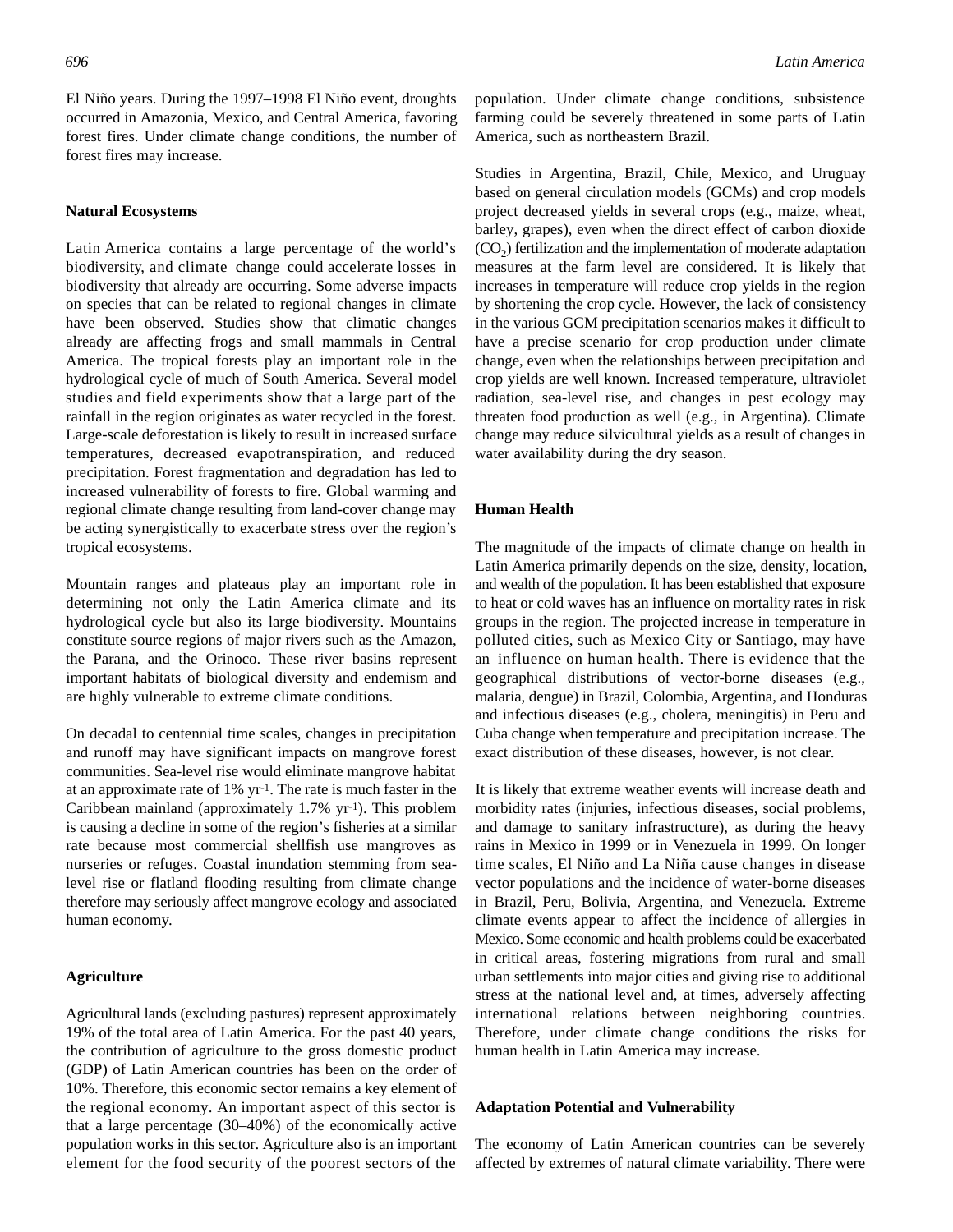more than 700 natural disasters in the region between 1980 and 1998. For instance, Hurricane Mitch in 1998 resulted in economic losses of approximately 40 and 70% of the gross national product (GNP) in Nicaragua and Honduras, respectively. Poverty and unequal distribution of wealth may increase as a result of the negative effects of climate change.

Trade agreements are becoming increasingly important for Latin American economies. In principle, they have been designed mainly to speed up socioeconomic development. However, various elements that relate to environmental issues gradually are being introduced into these agreements, including provisions related to climate change. Environmental issues are beginning to be reflected in the environmental legislation in the region. For instance, environmental impact assessments are now required in most project developments.

Although climate change may bring benefits for certain regions of Latin America, increasing environmental deterioration, combined with changes in water availability and agricultural lands, may reduce these benefits to a negligible level. The adaptive capacity of socioeconomic systems in Latin America is very low, particularly with respect to extreme climate events, and vulnerability is high.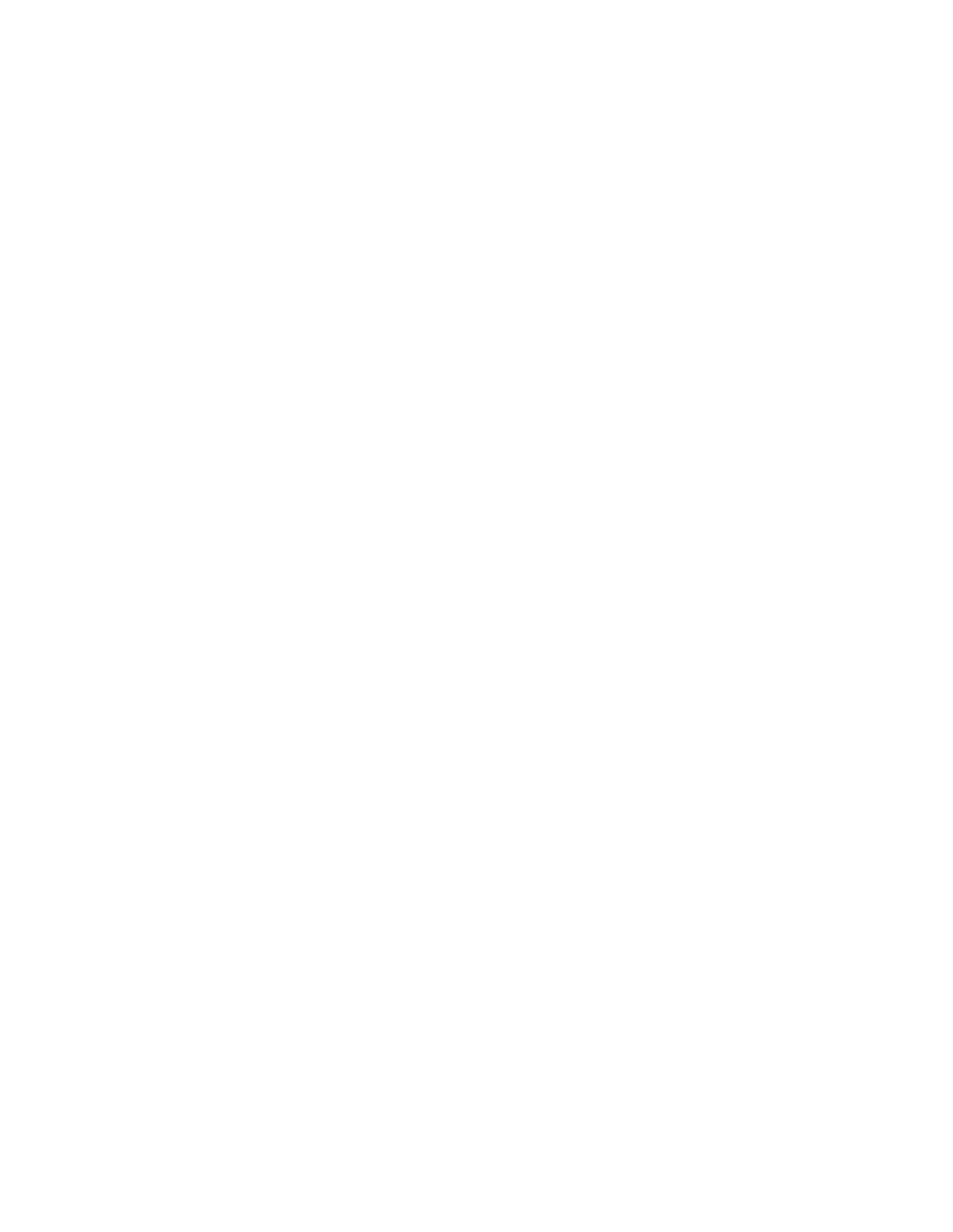#### **14.1. The Latin America Region**

#### *14.1.1. What is Unique about the Latin America Region?*

The Latin American population will increase to 838 million by the year 2050. Annual population growth rates will decrease from 1.68%, in the period 1995–2000, to an estimated 0.51% in the period 2040–2050, according to the medium prospect of the United Nations (Nawata, 1999). This signifies that the population explosion will continue, even if a decerease in population growth rates were possible. One of the critical difficulties caused by growing population is the problem of nutrition and availability of food. Global food supply is expected to meet the overall needs of the growing world population, but significant regional variation in crop yields as a result of climate change (Rosenzweig *et al.*, 1993) could lead to an increased risk of hunger for an additional 50 million people by the year 2050. Because most Latin American countries' economies depend on agricultural productivity, the issue of regional variation in crop yields is very relevant for the region.

The area of the Latin American region is approximately 19.93 million km2—double that of Europe, but smaller than that of North America, Asia, or Africa. Latin America includes all of the continental countries of the Americas, from Mexico to Chile and Argentina, as well as adjacent seas (Canziani *et al*., 1998). Even though the region has a predominantly southern location, Latin America also has a presence in the northern hemisphere, including Mexico, Central America, the Guyanas, Suriname, Venezuela, and parts of Colombia, Ecuador, and Brazil.

Latin America's orographical systems present a predominant north-south orientation, extending from the ranges of Mexico and Central America to the southern Andes. These features divide the region into two contrasting but interdependent geosystems, influencing the climatic and hydrological patterns and making primary productivity a direct dependent variable of the aforementioned environmental factors (Lieth, 1976).

These conditions initially led to a prevalence of agricultural activities near coastlines. From the end of the 19th century and the arrival of European migrations, these activities were extended to inner valleys and plateaus. Pre-Colombian cultures, however, had developed many of their community farming activities in the high plateaus, where the largest proportion of Latin America indigenous communities still are settled.

Mountain ranges and high plateaus play an important role in determining local climates that are conditioned by altitude and orientation, which in turn enhance biological diversity. Agricultural diversification also is coupled to habitat heterogeneity through varying crop species and agricultural time schedules. Morello (1976) has reported the way in which hunting, fishing, cattle and sheep grazing, and cropping activities are correlated to discontinued habitats along the altitudinal gradients in the humid tropical Andes in Colombia. Similar patterns have been reported for the Andes of Ecuador (Cornik and Kirby, 1981). Mountain ranges in Latin America also should be considered

genetic/germoplasm banks for a wide variety of plants cultivated since the pre-Hispanic period, as well as for domesticated animals (llama, alpaca) and their wild relatives. The success of agriculture in the Andes is based on the genetic variability of plant populations and on the people themselves who have acquired the proper technology after centuries of agricultural practices. This genetic variability has resulted not only in a high number of cultivated species but also in a striking diversity of cultivars and genotypes adapted to the environmental heterogeneity of the mountain ecosystems (Blanco Galdós, 1981).

Each valley or mountain range has its own characteristics, especially in the tropical Andes, making the area one of the most diverse physical and biological mosaics in the world. At the same time, local populations in the Andes have developed appropriate technologies that are applicable in highlands agriculture; these technological reservoirs are comparable only to those existing in the high plateaus of Asia (Morello, 1984)

Earthquakes, volcanoes, and tectonic movements are common all over Latin America. Some of these events may be catastrophic because urban and rural settlements are likely to be devastated, but some may have positive effects. For example, floods in Argentina, which originate in the high Andean watersheds, have devastating effects on cultivated valleys. However, aquifers previously exhausted through alfalfa irrigation become recharged, and salinized soils are washed. Furthermore, volcanic eruption generates soil enrichment, which nourishes a wide range of crops, including coffee in Central America and Colombia.

Latin America contains a large variety of climates as a result of its geographical configuration. The climatic spectrum ranges from cold, icy high elevations, with some of the few glaciers still found in the tropics, to temperate and tropical climate. The region also has large arid and semi-arid areas. One of the most important characteristics of Latin America from the climatic point of view is its large sensitivity and vulnerability to ENSO events. From northern Mexico to Tierra del Fuego, every country in the continent exhibits anomalous conditions associated with ENSO.

The region also hosts the largest pluvial forest in the world: 7.5 million km<sup>2</sup> constitute Amazonia, of which 6.12 million km<sup>2</sup> are within the Amazon basin. The average rainfall in the Amazon basin is about 2,300 mm yr-1, with real evaporation estimated at  $1,146-1,260$  mm yr<sup>1</sup>. The Amazon is undoubtedly the world's largest river in terms of its outflow, with an average annual flow rate of 209,000 m<sup>3</sup> sec-1. The Amazon, the Parana-Plata, and the Orinoco carry into the Atlantic Ocean more than 30% of the freshwater of the world. However, these water resources are poorly distributed, and extensive zones have extremely limited water resources.

Latin America hosts one of the largest terrestrial and marine biological diversities in the world. South America has the largest fish catch on the eastern Pacific. There is an important flow of krill and other plankton species as a result of cold sea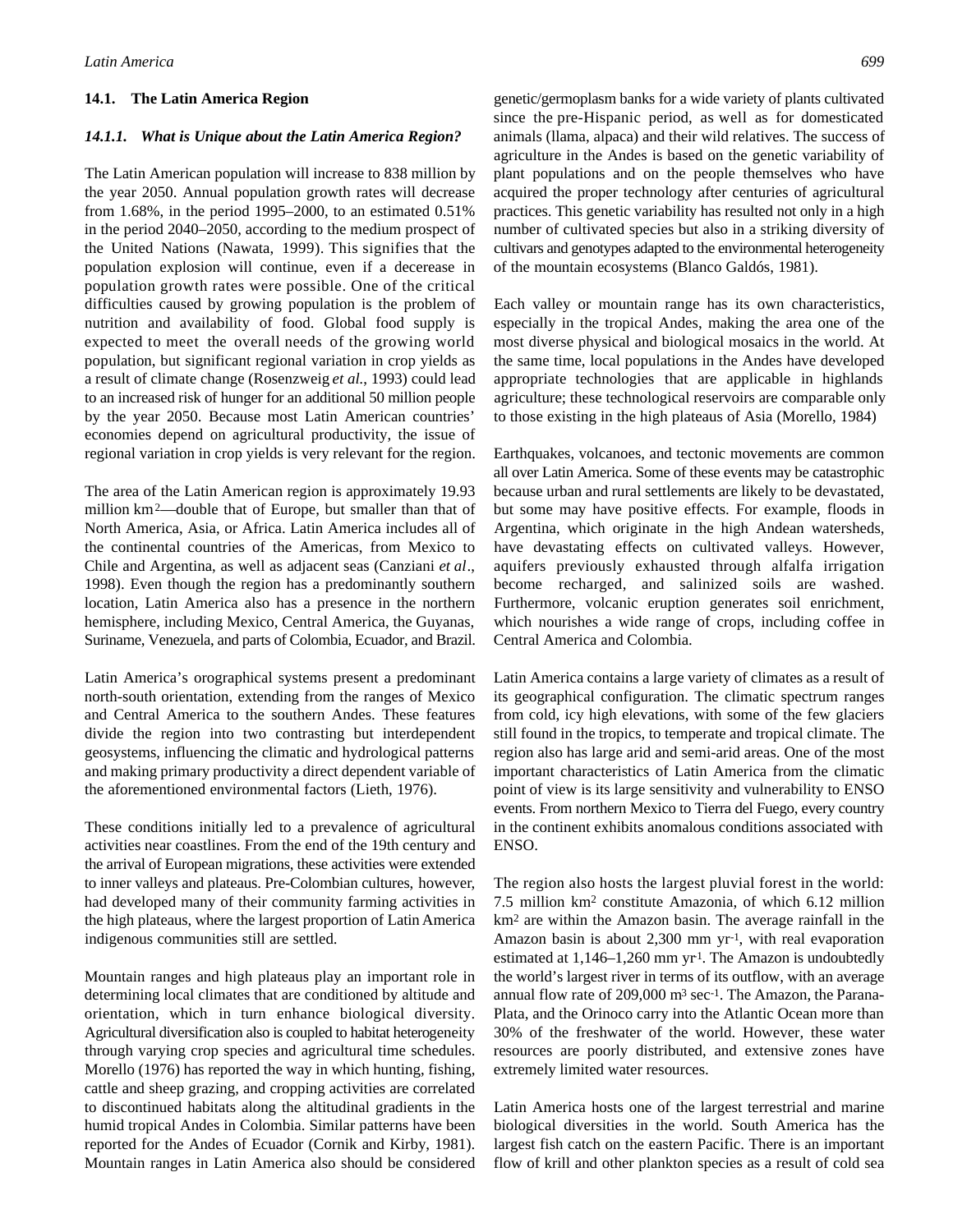currents on both sides of the southern tip of South America. A combination of the prevailing atmospheric and oceanic circulation defines the climate and the land and sea productivity of the region. This explains the actual distribution of human settlements and the availability of basic services (e.g., water supply).

Overall, the health profile of the Latin American population can be classified as undergoing a slow epidemiological transition. At one extreme of the spectrum there is a high incidence of (and mortality from) chronic noninfectious diseases such as cardiovascular problems and cancer, which predominate in large metropolitan areas. On the other hand, infectious diseases still impose a heavy burden on the poverty-stricken parts of the population. The reasons for this dichotomy are two-fold: uneven socioeconomic development within countries and the extreme diversity of regional environments.

Latin America (and the Caribbean) has the greatest disparity in income distribution in the world. A mere 5% of the population receives 25% of all national income, and the top 10% receive 40%. Such proportions are comparable only to those found in some African countries (IDB, 1999).

Many problems that have affected Latin America adversely are now showing a wood-saw type of change, with some temporary improvements and downfalls. However, in some countries of the region, improvement in the macroeconomy is being observed, in spite of the negative impact from recent developments in Asia and some countries of the region (Mexico and Brazil). Improvement currently observed in the economies of Mexico, Brazil, Chile, and Argentina does not reflect the meso- and microeconomies net deterioration in the living standards of rural and peri-rural urban areas. The middle class, which had become a sign of progress in several countries, also is adversely affected. This situation, added to the effect of extreme events, has exacerbated migration toward richer cities and countries with relatively better economies. Shantytowns have grown steadily around big cities, and poverty belts have even tripled. Their location in flood-prone valleys and unstable hills results in a lack of potable water and sanitation services, which is posing a serious threat to these cities.

Cultural (language, traditions, religion), economic (degree of development, economic systems, wealth distribution), and social (demographic growth, political systems and practices, educational systems) similarities in Latin American countries indicate that they could address climate change with common (shared) methods.

#### *14.1.2. Climate Variability and Change*

There is ample evidence of climate variability at a wide range of time scales all over Latin America, from intraseasonal to long term. In many subregions of Latin America, this variability in climate normally is associated with phenomena that already produce impacts with important socioeconomic and environmental consequences that could be exacerbated by global warming

and associated climate change. Signals that can be related to variability and/or change in climate conditions for Latin America have been identified in some of the analyses performed by researchers in the region, particularly for streamflow, precipitation, temperature, glacier oscillations, general circulation, and extreme events. Estimations of potential future climate conditions are based on climate change scenarios studies developed for some subregions of Latin America.

#### *14.1.2.1. Past to Present*

#### *14.1.2.1.1. Glaciers, precipitation, and streamflow*

Glaciers in Latin America have receded dramatically in the past decades, and many of them have disappeared completely (Williams and Ferrigno, 1998). In 18 glaciers in the Peruvian Andes, mass balances since 1968 and satellite images show a reduction of more than 20% of the glacial surface, corresponding to 11,300 million m<sup>3</sup> of ice (Morales-Arnao, 1969a,b; INAGGA-CONAM, 1999). Significant reductions also have occurred in southern Chile and Argentina (e.g., glacier Sarmiento) (Basso, 1997). Deglaciation may have contributed to observed negative trends in streamflows in that region (Morales-Arnao, 1999). For rivers in arid lands in northwest Peru and northeast and southeastern Brazil, significant negative trends also have been detected, but these variations seem to be related to human water management for irrigation purposes and increases in agricultural areas, rather than climate-induced changes (INRENA, 1994; Marengo, 1995; Marengo *et al.,* 1998).

Between 20°S and 40°S, precipitation around the Andes occurs mainly during the winter. Snow accumulates in the high parts of the cordillera and melts during the summer, becoming the main source of water for rivers in the region. Agricultural activities in central Chile and the Argentinean central western plains are maintained through irrigation. Therefore, it may be said with high confidence that fluctuations in winter precipitation have a strong socioeconomic impact in the region.

The precipitation record for Santiago, Chile, is highly correlated with snow depth in the cordillera. Recorded precipitation exhibited a decreasing trend from the late 19th century through the mid-1970s but has reverted since then. A similar trend has been detected in streamflow in the region (Minetti and Sierra, 1989; Carril *et al.,* 1997; Compagnucci and Vargas, 1998; Compagnucci *et al.,* 2000; Waylen *et al*., 2000). In southern Chile and the Argentinean cordillera, a negative trend in precipitation and streamflow has been detected (Quintela *et al.*, 1993; Nuñez *et al*., 1999).

In northwestern Mexico, there is a tendency for more winter precipitation, which has resulted in positive trends in river water levels. However, along with more intense winter precipitation, interannual climate variability has increased (Magaña and Conde, 2000). On the other hand, some parts of southern Mexico and Central America exhibit positive or negative rainfall trends, depending on the orientation of the catchment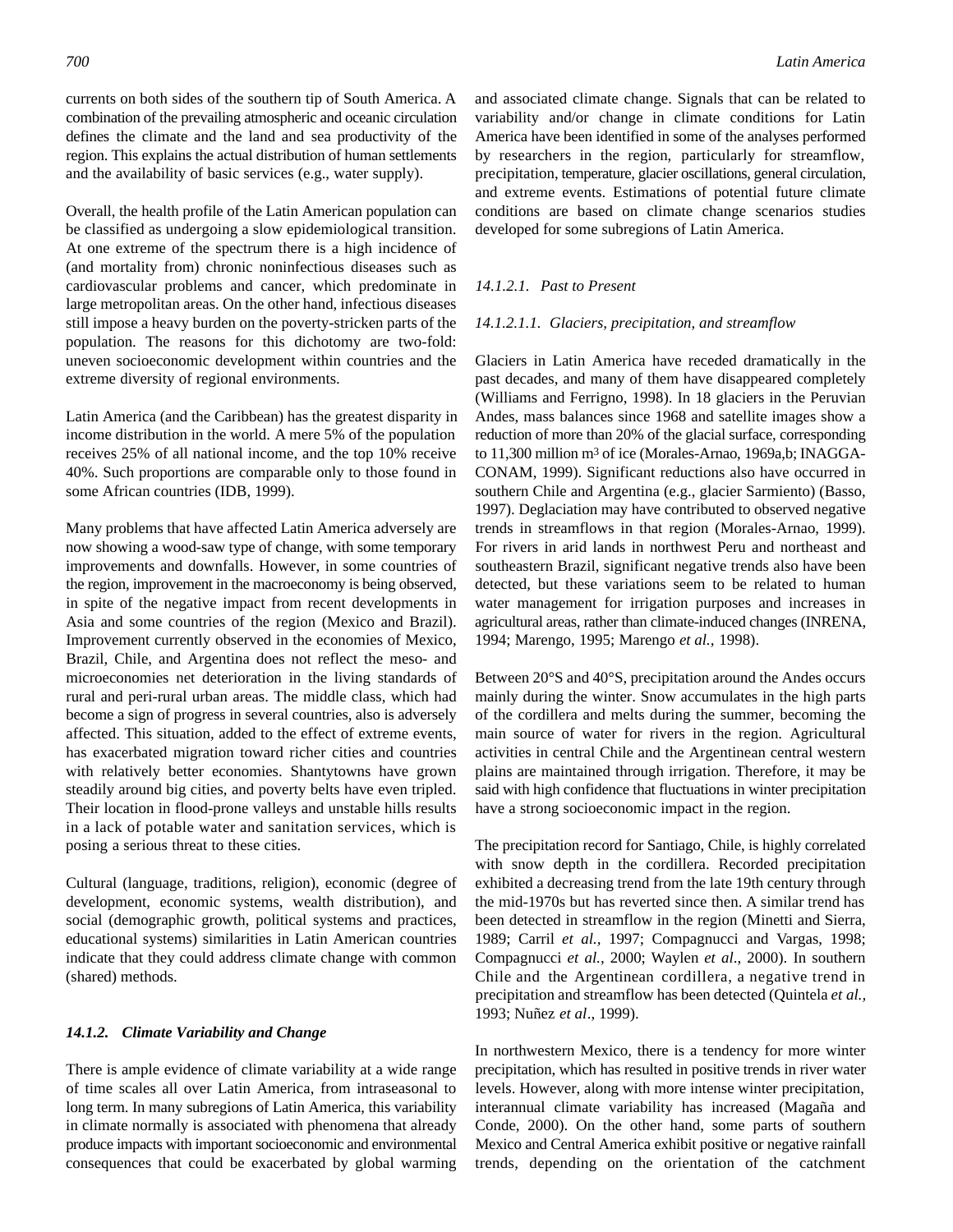(Aparicio, 1993; IPCC, 1996; Jáuregui, 1997; TAR WGI Chapter 3).

For Nicaragua, rainfall analysis for 1961–1995 showed negative trends in the north and northwest parts of the country. A systematic increment was detected on the Caribbean coast, and almost no variation was found along the central and the Pacific coastal regions (MARENA, 2000).

In Colombia, weak rainfall trends have been observed for the period 1955–1995, with no preferred sign at a regional level. For central Colombia, rainy seasons have been occurring earlier in recent years than 25 years ago (Mesa *et al.,* 1997). Trends in Colombian river streamflow are mixed, but the main river catchments such as the Cauca and Magdalena Rivers exhibit decreasing trends. Deforestation could account for such decreasing trends in river discharges (Poveda and Mesa, 1997).

For the Amazon region, Marengo *et al*. (2000) have identified multidecadal variations in rainfall in northern and southern portions of the basin, with opposite tendencies. Perhaps the most important finding is the presence of periods with relatively wetter or drier conditions that are more relevant than any unidirectional trends themselves. For instance, the period 1950–1976 was regionally wet in northern Amazonia, but since 1977 the region has been drier. This dryness does not seem to be related to regional deforestation (see Marengo *et al*., 1998; Marengo and Nobre, 2000; TAR WGI Chapter 3). Similarly, streamflow series in Amazonian rivers also exhibit multidecadal variations; they do not display significant unidirectional trends (Richey *et al*., 1989; Marengo, 1995).

In northeast Brazil, multidecadal variations in atmospheric circulation over the tropical Atlantic have been linked to similar time-scale variations in rainfall over the region (Hastenrath and Greischar, 1993; Nobre and Shukla, 1996; Wagner, 1996). On longer time scales, rainfall in northern northeast Brazil exhibits weak positive trends that are consistent with changes in decadal changes in circulation described in Wagner (1996).

Streamflow in the River Plate basin—particularly in the Negro, Paraguay, Paraná, and Uruguay Rivers—exhibits a negative trend from 1901 to 1970, which reverses after this period. Multidecadal variability also is observed in discharges (Garcia and Vargas, 1998; Genta *et al*., 1998; Robertson and Mechoso, 1998). Moreover, there are written reports of alternating floods and droughts periods during the 16th–18th centuries, indicating high natural variability (Prieto and Herrera, 1992).

In subtropical Argentina, Paraguay, and Brazil, precipitation exhibits a long-term change, with a sharp increase in the period 1956–1990 after a dry period along 1921–1955 (Castañeda and Barros, 1996). In the Pampa region, there is a positive trend in precipitation during the period 1890–1984. This increase in annual rainfalls was accompanied by a relative increase in precipitation during the spring and summer (Penalba and Vargas, 1996; Hoffman *et al*., 1997; Krepper and Sequeira, 1998).

At high elevations in northwest Argentina, paleoclimatic records suggest an increase in precipitation in the past 200 years (Villalba *et al*., 1997). In the same region, as well as in Bolivia and southeast Peru, records show that the 17th-century climate was wetter and less variable (fewer floods and droughts ), whereas the 18th century was highly unstable, with a large amplitude in the annual cycle and recurrent wet and dry periods (Prieto and Herrera, 1992).

Variations in precipitation in Latin America have a strong effect on runoff and streamflow, which also are affected by melting of glaciers and snow. Based on available information, there is evidence that these variations and their sign depend on the geographical subregion under consideration.

#### *14.1.2.1.2. Temperature*

Temperature in Latin America varies depending on the different subregions. For tropical Latin America, temperature depends on cloud cover and altitude; for other subregions, altitude, advection, and, at the southern cone, sea-surface temperature (SST) play more predominant roles. The following description is based on observed records; where possible, paleoclimatic information has been included to present a wider view.

Central America shows different signs for temperature trends, according to the specific area under analysis. For example, in Costa Rica, Alfaro (1993) identifies a positive trend in daily maximum temperature. Gómez and Fernández (1996) and OCCH (1999) have identified negative trends for large areas of Costa Rica and Honduras. MARENA's (2000) analyses of time series for Nicaragua find only a small increase in mean temperature for Managua, which might be associated with growth in urbanization.

For northwestern South America, monthly mean air temperature records show a warming of 0.5–0.8°C for the last decade of the 20th century (Pabón, 1995a; Pabón *et al*., 1999; Quintana-Gomez, 1999). Colombia also presents increasing trends in the time series for the daily series of daily mean and minimum temperature for the past 30–40 years. Similar patterns have been observed in average monthly dew point and relative humidity (Mesa *et al.*, 1997; Pérez *et al*., 1998). Coastal cities from northern Peru presented increases in air temperature since 1940, where 16 El Niño events were reported (Jaimes, 1997; SENAMHI, 1999).

In several cities in southern and southeastern Brazil, studies on long-term tendencies for air temperature, from the beginning of the 20th century, have indicated warming tendencies (Sansigolo *et al*., 1992). This could be attributable to urbanization effects or to systematic warming observed in the south Atlantic since the beginning of the 1950 s (Venegas *et al.,* 1996, 1998). In the Amazon region, Victoria *et al*. (1998) have detected a significant warming trend of +0.63°C per 100 years.

Data since the beginning of the 20th century do not show a clear tendency in mean temperature in the southern cone, but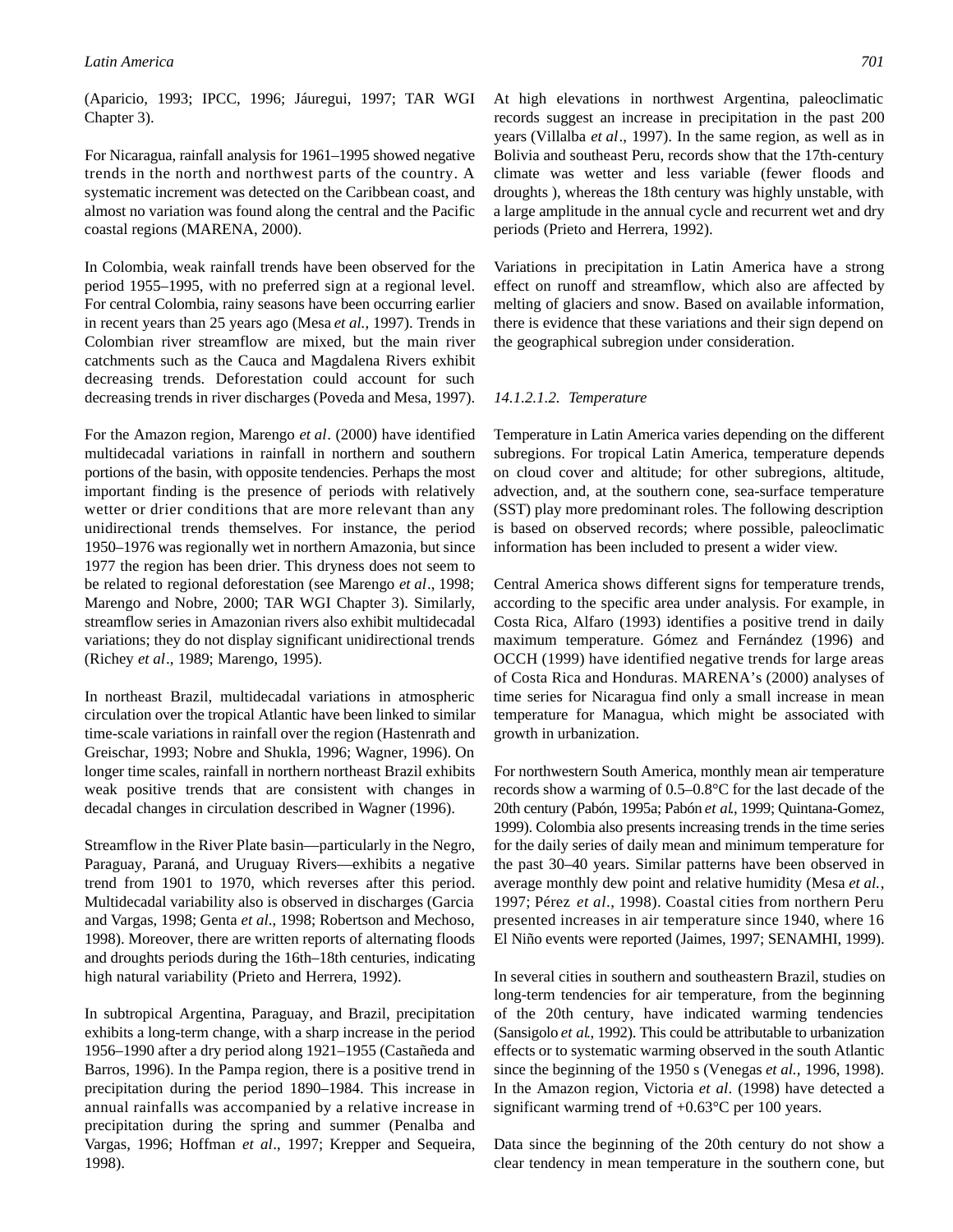there is a decrease in the thermal range. Moreover, south of 50°S there are indications of a positive tendency (Hoffman *et al*., 1997). However, when a shorter record is used for the analysis, Argentina and Chile show a large warming rate of 1.2–3.0°C per 100 years (Rosenblüth *et al*., 1997).

In south tropical Argentina, warming is observed only during the austral autumn season (Bejarán and Barros, 1998). The Argentina humid pampa, represented by Buenos Aires, presents a warming as a result of urban effects (Camilloni and Barros, 1997). Intensity and persistence of heat and cold waves present tendencies in which the sign depends on the region (Rusticucci and Vargas, 1998).

In extra-tropical west South America (Chile), surface air temperature has varied differently during the 20th century. South of approximately 45°S, temperatures have been increasing in stepwise fashion (Aceituno *et al*., 1993). In the area spanning about 35°S to 45°S, the most significant feature is a welldefined cooling of 1–2°C from the 1950s to the mid-1970s.

At decadal scales, multiple climate records throughout Latin America consistently exhibit a shift in the mean during the mid-1970s. This could be a climatic consequence of sudden changes in the climatology of the Pacific Ocean (Trenberth, 1990).

Using tree-ring and glacial evidence, summer temperatures in northern Patagonia show distinct periods of higher and lower temperatures during the past 1,000 years (Villalba, 1994; Villalba *et al*., 1997). For instance, there was a cold interval from AD 900 to 1070, followed by a warm period from AD 1080 to 1250 (coincident with the Medieval warm period). Warm climatic episodes similar to that observed during the 1980s may have occurred in the recent past under preindustrial CO<sub>2</sub> levels in northern Patagonia (Chile and Argentina) (Villalba *et al*., 1997).

Latin America, in general, shows important variations in temperature, some of which might be connected to change in climate. At the same time, these variations might depend on the origin and quality of the data as well as the record periods used for the studies.

#### *14.1.2.1.3. Large-scale atmospheric circulation*

Latin America's climate is influenced mainly by the northern Atlantic anticyclone and the migration of the inter-tropical convergence zone, which also affects large areas of tropical South America. The southern part of the continent is more affected by Atlantic and Pacific anticyclones, the thermic low pressure of northwestern Argentina, and mid-latitudes westerlie. All of these circulation features interact strongly with the complex topography of Latin America.

Analysis of ice cores in west Antarctica indicate that meridional atmospheric circulation intensity between middle and high latitudes has experienced substantial strength variability, increasing in the Little Ice Age (Kreutz *et al*., 1997; Leckenbush and Speth, 1999). At paleoclimatic time scales, analyses of fossilized pollen and lake sediments have shown more intense and frequent incursion of polar air from the Antarctic region 12,000–8,000 years before the present (BP) (Ledru *et al*., 1994).

In southern Brazil, there has been a tendency over the past 20 years for fewer wintertime cold fronts and polar outbreaks (Marengo and Rogers, 2000), which is somewhat consistent with reported interdecadal variations in the mean position and intensity of the south Atlantic anticyclone (Venegas et al., 1998).

For mid-latitude South America, important changes in zonal circulation have been observed between 1899 and 1986, with wintertime circulation weaker for the period 1939–1949 and strong during 1967–1977—suggesting interdecadal changes. Over Paraguay, southern Brazil, Uruguay, and northeast Argentina, northeasterly circulation associated with the subtropical Atlantic anticyclone increases after 1954 (Hoffman *et al*., 1987; Minetti and Sierra, 1989; Cantañeda and Barros, 1993; Barros *et al*., 1999).

Instrumental records, sounding information, and satellite data show changes, fluctuations, and "sudden jumps" in some features of atmospheric circulation over Latin America and its adjacent oceans, in connection with detected changes in the global climate system.

#### *14.1.2.1.4. Variability and impacts from El Niño and the Southern Oscillation*

The extremes of the Southern Oscillation are partly responsible for large portions of climate variability at interannual scales in Latin America. Therefore, some of the variations in the foregoing elements could be associated with manifestations of climate variability, such as the El Niño phenomenon, which represents the low phase of the Southern Oscillation; the positive phase is referred to as La Niña. Atmospheric circulation patterns are more perturbed during El Niño than during La Niña years (Salles and Compagnucci, 1995, 1997).

In Mexico and parts of the Caribbean, the ENSO signal corresponds to more winter precipitation and less summer precipitation (Magaña and Quintanar, 1997). Some of the most severe droughts in Mexico in recent decades have occurred during ENSO summers (Magaña *et al.,* 1998). The signal of La Niña is almost opposite to the ENSO signal. In Central America, orographic effects play an important role in understanding regional ENSO effects in precipitation. During El Niño years, the Pacific side of Central America suffers an important reduction in precipitation, whereas some parts of the Caribbean side experience more rain than usual.

Over Colombia, ENSO events are associated with reductions in precipitation, river streamflows, and soil moisture, whereas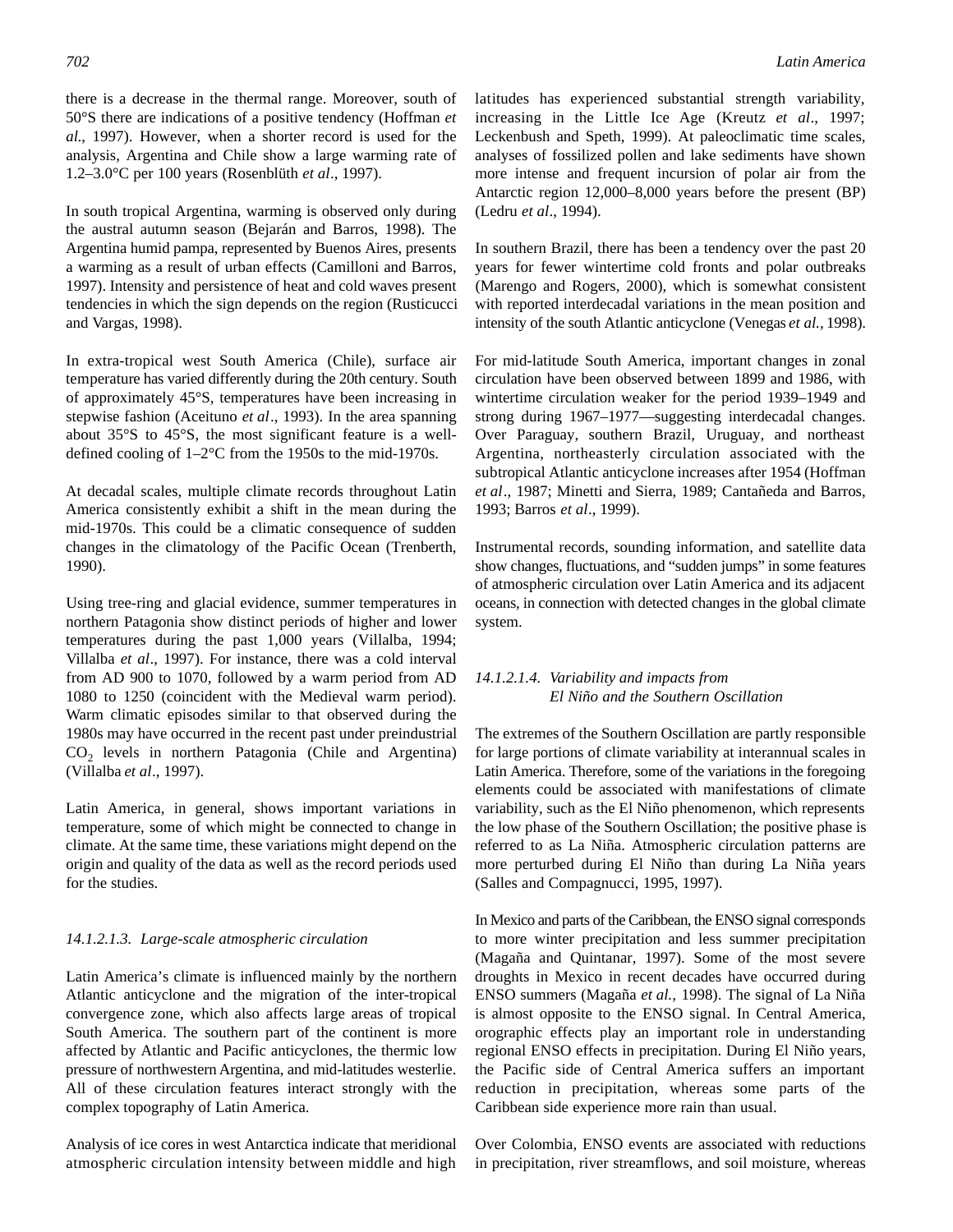La Niña is associated with heavier precipitation and floods (Poveda and Mesa, 1997). There also is a very high positive correlation between the Southern Oscillation Index (SOI) and river discharge in Colombia. This relationship is stronger during the December–January period and weaker during April–May. The influence of ENSO is stronger at river stations located in western Colombia and weaker for stations located in eastern Colombia. Over the eastern part of the Andes, Ecuador, and northern Peru, large positive anomalies in precipitation typically are observed during the warm episode.

Dry anomalous conditions affect the Amazon region of Brazil northward to the Caribbean through the latter half of the year (Ropelewski and Halpert, 1987, 1989, 1996; Díaz and Kiladis, 1992). In northern Amazonia and northeast Brazil, deficient rainy seasons have been observed during ENSO years (Aceituno, 1988; Marengo, 1992; Uvo, 1998). Droughts that led to forest fires were detected during the very strong ENSO events of 1911–1912, 1925–1926, 1982–1983, and 1997–1998. Extreme droughts also occurred during these years in northeast Brazil. In contrast, the ENSO signal in southern Brazil is opposite to that in northeast Brazil and northern Amazonia, with positive and sometimes extremely large anomalies of rainfall during the rainy season of ENSO years, whereas drought can occur during the positive Southern Oscillation phase (Ropelewski and Halpert, 1989; Grimm *et al*., 1996, 2000).

Through northern and central Chile and at high altitudes of the Andes in Argentina, between  $30^{\circ}$ S and  $40^{\circ}$ S, most precipitation is recorded during the winter, with positive anomalies registered during early stages of the warm phase of ENSO. Because of the semi-arid conditions of this area, their economy is strongly affected (Quinn and Neal, 1982; Compagnucci, 1991; Ruttland and Fuenzalida, 1991; Canziani *et al*., 1997; Compagnucci and Vargas, 1998). At the same time, strong rainfall events occur in low altitudes of Chile, triggering debris flows during the winter such as those in Santiago and its surrounding areas in 1991–1993 (Garreaud and Ruttland, 1996) and 1997.

At high altitudes of the Andes, large amounts of snow are recorded consistently. Melting of this accumulated snow is the main cause of river runoff during the summer. In Chile and central-western Argentina, north of 40°S, streamflows were normal or above normal during El Niño years (Waylen and Caviedes, 1990; Compagnucci and Vargas, 1998; Compagnucci, 2000). On the other hand, during cold events (La Niña), negative anomalies of rainfall and snowfall are present—with opposite consequences, including below-normal summer streamflow. For this region, the likelihood of dry conditions during La Niña is higher than that of wet conditions during El Niño (Compagnucci and Vargas, 1998).

#### *14.1.2.1.5. Extreme events*

Cold and warm fronts, tropical cyclones, and severe convergence are some of the most frequent phenomena that produce floods, droughts, mud and snow slides, heat waves, frosts, and

climate-related fires throughout Latin America. These extreme events produce direct and indirect impacts on productivity and a ffect the quality of life for Latin Americans. Ahazard (extreme climate phenomenon) becomes a disaster when it outstrips the ability of a country or region to cope.

There are subregions of Latin America where the occurrence of extreme events is very frequent. Central America and southern Mexico often experience the effect of tropical cyclones and associated heavy rain, flooding, and slides. For northwestern South America and northeastern Brazil, many of the extremes that occur are highly related to El Niño.

Sometimes these extreme events could be magnified to such a level (extreme of extremes) that the impact becomes a disaster. In Latin America, interaction with other complex phenomena, such as interannual or interdecadal oscillations, can contribute to create the appropriate conditions to produce a disastrous impact. Examples of these extraordinary extreme events include Hurricane Mitch in Central America, heavy rains in Venezuela, some of the most severe droughts in northeastern Brazil, and variations in ocean currents during El Niño for Peru and Ecuador.

Emanuel (1987, 1991) has suggested that warmer surface conditions and colder lower stratospheric temperatures would result in stronger hurricanes. Data for the eastern Pacific region indicate that the number of strong hurricanes in the region has been increasing since 1973 (Whitney and Hobgood, 1997). Such changes may represent a major environmental threat for countries such as Mexico (Jáuregui, 1995) and the Central American isthmus.

Some of the relatively weak cold surges may exhibit unusual intensity, causing frosts and low temperatures in coffee-growing areas of southeastern Brazil, resulting in heavy damage and losses in coffee production (Marengo *et al*., 1997). In the Mexican Altiplano, dry atmospheric conditions result in radiative cooling and frosts even during the summer (Morales and Magaña, 1998).

Even though it is still uncertain how global warming may affect the frequency and intensity of extreme events, extraordinary combinations of hydrological and climatic conditions historically have produced disasters in Latin America. Thus, in assessing vulnerability and adaptation mechanisms, it is necessary to consider the potential influence that global warming might have on extreme events.

#### *14.1.2.2. Future: Climate Scenarios*

Climate modeling has proven to be extremely useful in building projections for climate change and scenarios of future climate under different forcings. General circulation models have demonstrated their ability to simulate realistically the largescale features of observed climate; hence, they are widely used to assess the impact that increased loading of the atmosphere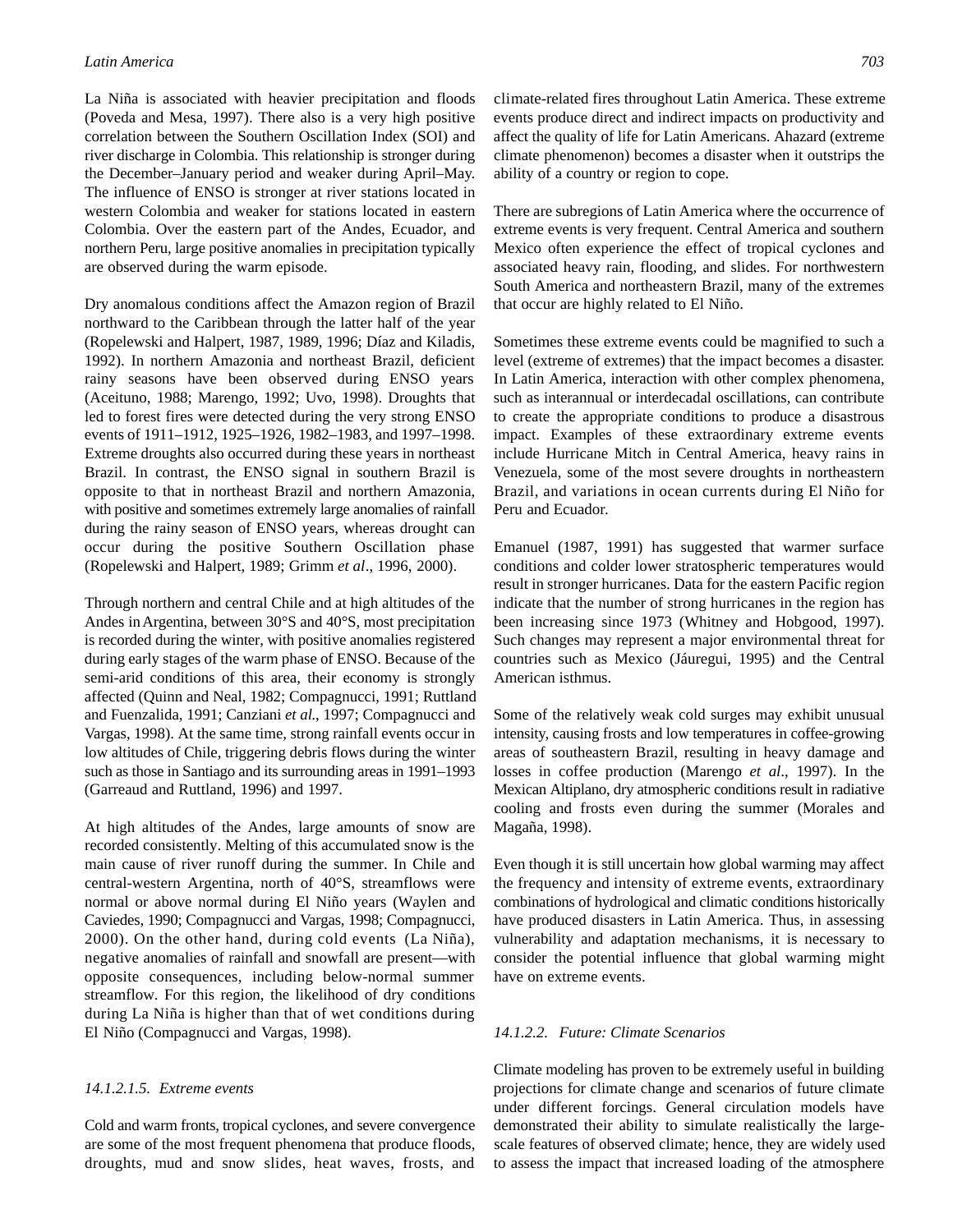with greenhouse and other gases might have on the climate system. Although there are differences among models with regard to the way they represent the climate system processes, all of them yield comparable results on a global basis. However, they have difficulty in reproducing regional climate patterns, and large discrepancies exist among models. In several regions of the world, distributions of surface variables such as temperature and rainfall often are influenced by the local effects of topography and other thermal contrasts, and the coarse spatial resolution of GCMs cannot resolve these effects. Consequently, large-scale GCM scenarios should not be used directly for impact studies, especially at the regional and local levels (von Storch, 1994); downscaling techniques are required (see TAR WGI Chapters 10 and 13).

At the large scale, rates of mean annual temperature changes in the Latin American region for the next century are projected to be 0.2–2°C (Carter and Hulme, 2000) under the low-emissions scenario (B1) produced as part of the IPCC *Special Report on Emission Scenarios* (SRES). The warming rate could range between 2 and 6°C for the higher emissions case (A2). Most GCMs produce similar projections for temperature changes on a global basis; projected changes in precipitation remain highly uncertain.

For impact studies, it is crucial to have a projection of concurrent changes of temperature and precipitation at the regional scale. Various scenarios of climate change for Latin America have been put forward on the basis of GCM projections under the IS92a scenario. Most of these regional scenarios are based on GCM experiments that are downscaled through statistical techniques. Derived climate change scenarios for Mexico suggest that climate in Mexico will be drier and warmer (Perez, 1997). Several hydrological regions in Mexico are highly vulnerable to decreased precipitation and higher temperatures (Mendoza *et al.*, 1997). A regional climate change scenario for central Argentina in response to  $CO<sub>2</sub>$  doubling under the IS92 scenario for the year 2050, also obtained through a statistical downscaling approach, shows a smaller increase in minimum temperature as compared to the maximum and larger increases for summer than for winter months, which generates enhanced temperature amplitudes (Solman and Nuñez, 1999). In addition, a decrease in precipitation is projected over the region, which is larger for summer (12%) than for winter months (5%). This result highlights an important consequence in the rainfall regime over the region: A large decrease in rainfall projected for the rainy season will seriously affect soil moisture, hence agricultural production in the region.

Several climate change scenarios for other parts of Latin America rely on linear interpolation of GCM output to estimate increases in surface temperature and precipitation (Mata, 1996; Carril *et al*., 1997; Hofstadter and Bidegain, 1997, Paz Rada *et al*., 1997; Centella *et al.*, 1998; MARENA, 2000). In the case of Costa Rica (MINAE-IMN, 2000), under the IS92a scenario for the year 2100, the results show a small increase in precipitation for the southeastern Caribbean region and an important decrease close to 25%—in the northwestern Pacific region. This latter region already experiences water problems as a result of El Niño and an increasing demand from infrastructure for tourism and irrigation. Under the same climate scenario, mean temperature in Costa Rica is expected to rise by more than 3°C by 2100, and tendencies in actual climate series (1957–1997) show already an increase of 0.4°C every 10 years for the more continental Central Valley areas. This last estimation may reflect signals other than the one related to climate change.

Results from climate scenarios for Nicaragua imply an additional pressure on productivity sectors and human activities. Under the IS92a emissions scenario, mean temperature for the Pacific watershed would be expected to rise, ranging from 0.9 for the year 2010 to 3.7°C for the year 2100, and precipitation would

*Table 14-1: Estimated changes projected under IS92 scenario for some countries within Latin America region.*

| <b>Region</b>                      | <b>Temperature</b>                                                                                       | Precipitation                                        |  |
|------------------------------------|----------------------------------------------------------------------------------------------------------|------------------------------------------------------|--|
| Mexico                             | increase                                                                                                 | decrease                                             |  |
| Costa Rica                         |                                                                                                          |                                                      |  |
| - Pacific sector                   | $+3$ °C                                                                                                  | $-25%$                                               |  |
| - Southeast Caribbean sector       |                                                                                                          | small increase                                       |  |
| Nicaragua                          |                                                                                                          |                                                      |  |
| - Pacific sector                   | $+3.7$ °C                                                                                                | $-36.6\%$                                            |  |
| - Caribbean sector                 | $+3.3$ °C                                                                                                | $-35.7\%$                                            |  |
| <b>Brazil</b>                      |                                                                                                          |                                                      |  |
| - Central and south central sector | $+4^{\circ}C$                                                                                            | $+10$ to $+15\%$ for autumn<br>reductions for summer |  |
| Central Argentina                  | summer: $+1.57^{\circ}C$ ( $+1.08-2.21^{\circ}C$ )<br>winter: $+1.33^{\circ}C$ ( $+1.12-1.57^{\circ}C$ ) | summer: $-12\%$<br>winter: $-5\%$                    |  |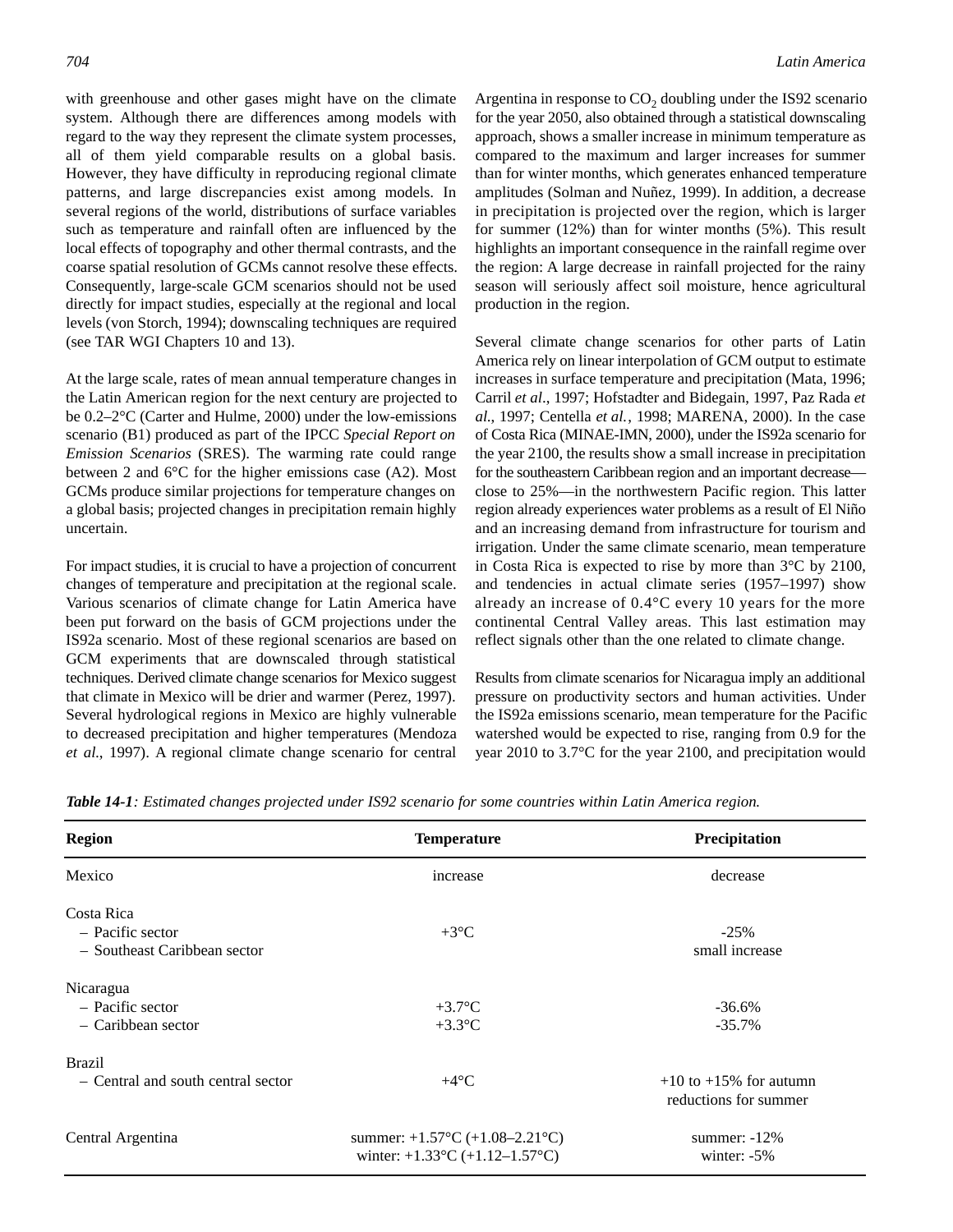decrease by 8.4% for the year 2010 and 36.6% for the year 2100. For the Caribbean watershed, mean temperature would increase, ranging from 0.8°C for the year 2010 to 3.3°C for the year 2100, and precipitation would decrease in a range between 8.2% for the year 2010 and 35.7% for the year 2100 (MARENA, 2000).

Potential effects of climate change in Brazil suggest changes of 4–4.5 $\degree$ C in surface temperature as a result of increased CO<sub>2</sub> concentrations (de Siqueira *et al*., 1994, 1999). Central and south-central Brazil may experience increases of 10–15% in autumn rainfall; reductions could appear during December, with high risk of drought during summer, affecting crops (see Table 14-1).

Analysis of climate variations during the instrumental period and evidence suggested by paleoclimatic and other proxy climate information suggests that climate variations and change have been found in several regions in Latin America. Most climate records cover the past century; at this time scale, there have been indications of multidecadal and interannual variability, some linked to extremes of the Southern Oscillation. The lack of continuous and long-term records from the past does not allow one to identify climate patterns with a high degree of confidence to determine whether these climates were similar to or much different from that of present times—particularly with respect to the frequency and intensity of extreme events such as drought, floods, freezes, heat waves, and especially hurricanes and tropical storms. However, multidecadal variations have been identified in rainfall and streamflow records in the region, although no clear unidirectional trend indicators of climate change have been identified.

#### *14.1.3. Socioeconomic and Trade Agreements Issues*

#### *14.1.3.1. Socioeconomic Issues*

Latin America has one of the greatest disparities in income distribution in the world. From the social and environmental point of view, the region clearly is vulnerable to the effects of natural disasters. Inappropriate land use, for agriculture and human settlements, in watersheds causes serious damages during the occurrence of extraordinary climate extreme events, such as Hurricanes George and Mitch in Central America and intense rain events in Venezuela and Argentina. CEPAL (1999a,b,c,d,e) estimated losses from Hurricane Mitch (see Table 14-2). Losses in Honduras and Nicaragua were 70 and 45% of GNP, respectively, affecting the development and e conomic growth of both countries. There is strong evidence that the effects of natural disasters contribute to rising poverty and inequality in many regions of Latin America.

The year 1998 was one of the most problematic periods in recent times for Latin America and the Caribbean. The side effects of the international financial crisis that originated in Asia in the middle of 1997 limited the possibilities for the region to obtain external aid. In addition, many adverse climatic events

*Table 14-2: Estimated losses from Hurricane Mitch.*

| Country     | <b>Losses</b><br>(US\$ million) | <b>Percentage</b><br>of GNP |
|-------------|---------------------------------|-----------------------------|
| Costa Rica  | 92                              | 1.0                         |
| El Salvador | 388                             | 6.1                         |
| Guatemala   | 748                             | 1.5                         |
| Honduras    | 4,000                           | 70.0                        |
| Nicaragua   | 988                             | 45.0                        |

worsened the socioeconomic conditions. The Latin American region hosts a myriad of socioeconomic conditions. Countries with a high level of development coexist with least-developed countries. Macro-economic figures indicate a moderately constant degree of growth in the region, even though more than 200 million people in Latin America are poor (CEPAL, 1998).

The Human Development Report for 1998 (UNDP, 1998), in its section on consumption patterns, notes that the overwhelming majority of people who die each year from pollution are poor people in developing countries. Large cities in Latin America such as Mexico City already have a serious problem with air pollution. The report also identifies several issues that affect most of Latin America which may be increased by global warming, including desertification, floods and storms, and harvest. Poor people are less resilient to these problems.

The World Bank (1997) analyzed the 1982–1983 El Niño event and, with a great degree of certainty, considered it to be the most intense in the 20th century. Losses from droughts, floods, and hurricanes were estimated at US\$14 billion. Of these, US\$2 billion were lost in the western coast of South America, half in Peru—mainly losses from fishing revenue and destruction of infrastructure. Social losses also were very high. Reconstruction and development of related activities in Peru depleted resources and resulted in losses of 6% in GNP. Damages in Peru in 1997–1998 were on the order of US\$1 billion (of which 55% was transportation infrastructure, 15% agriculture, 14% energy, and 9% education), and more than 400 relief projects had to be implemented, requiring emergency attention in 14 of the 24 departments of Peru. Some positive effects resulted, such as increases in pastures (200,000 ha) and reforestation of 100,000 ha.

One sector that might be affected by climate change, based on previous experiences during the ENSO period, is fisheries. Fish capture was reduced by 53% during the 1998 ENSO event (IMARPE, 1998). However, adaptation measures such as changing the species captured and price increases reduced the losses to 40%. Some adaptation options, such as switching from anchovy to tuna, can significantly reduce losses from seawater warming (Arntz and Fahrbach, 1996; IMARPE, 1998). Adaptation to flooding conditions may reduce damage from extreme floods. One way to address water-shortage areas is to store excess water; for example, a lake was created in north Peru in 1998 (IMARPE, 1998).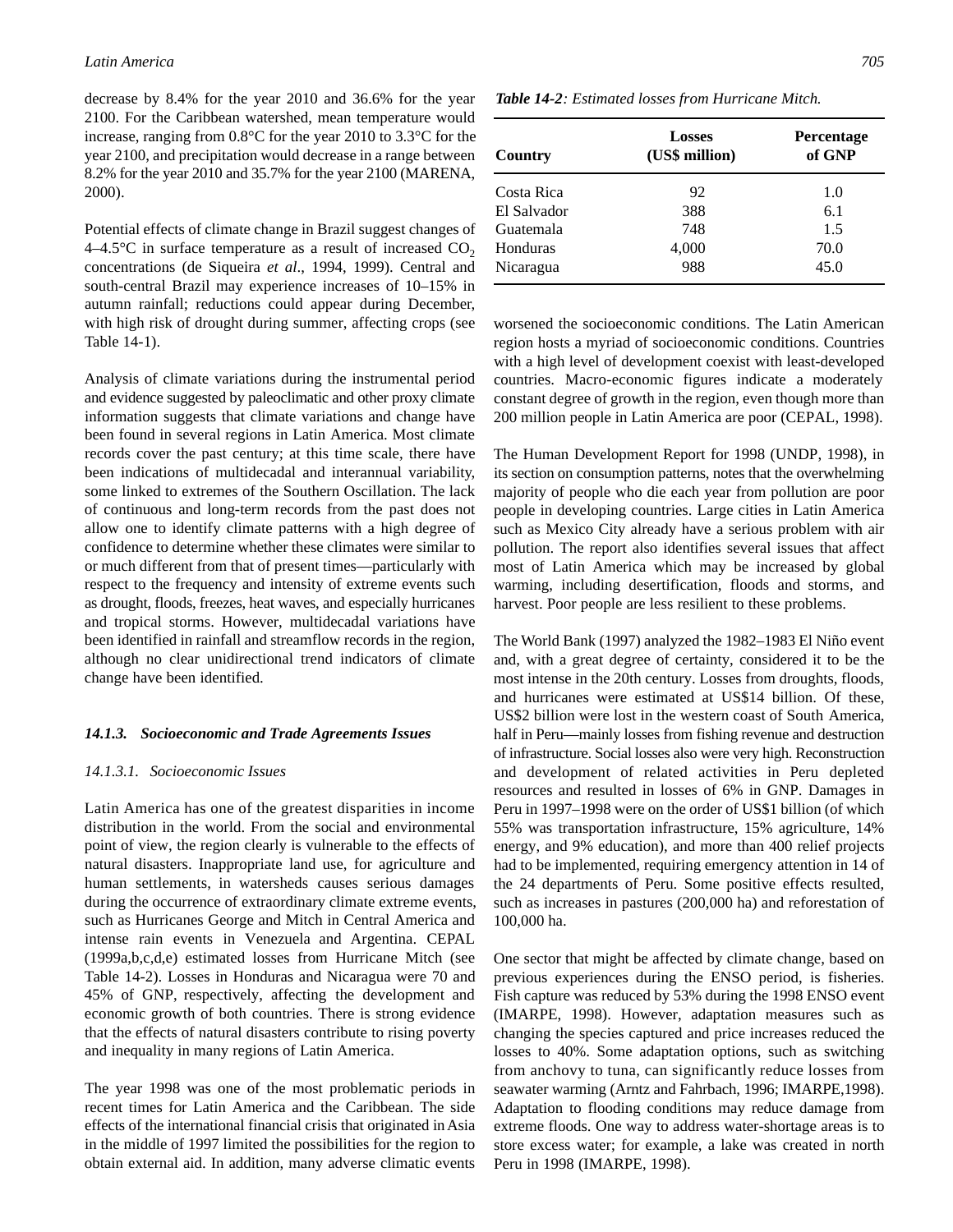Insurance is an important financial aspect that may be impacted by climate change. A joint World Meteorological Organization/ Inter-American Development Bank (WMO/IDB) meeting—with participation by scientists, bankers, and insurers—recognized the importance of climate change in insurance policy and of the need for increased cooperation (WMO, 1994), but few concrete actions materialized, mainly because insurers feel that larger risks should be compensated with higher insurance premiums.

#### *14.1.3.2. Trade Agreements*

Several trade agreements exist in the region and have important effects on the economy and, indirectly, on the environment of the region. The most important of these agreements are listed in Table 14-3. Regional intergovernmental agreements could be an important mechanism for adaptation to climate change in Latin America. Agreements such as the one developed for conservation of water, the environment, and natural disaster management in the Central American isthmus (Central American Integration System—SICA) could be interpreted as a way to coordinate sectorial adaptation to different climatic conditions. During the South American presidential meeting in August 2000, leaders attempted to consolidate efforts for the region's political and economic integration, with emphasis on free trade. Because natural disasters cause a decline in productive capacity and increase demand for strong public and private investment in reconstruction, imports are likely to increase and exports are likely to fall, leading to a trade deficit. Disasters such as floods, droughts, and hurricanes also may lead to a significant increase in food product prices if production and distribution are disrupted (IDB, 2000).

There also have been other agreements on the technological and scientific agenda, such as initiatives to foster research on global and climate change and environmental issues. The Inter-American Institute for Global Change (IAI) supports research initiatives to document climate variability and change characteristics and their societal impacts in the Latin American and Caribbean region.

#### *14.1.4. Environmental Legislation*

Ratification of international and regional conventions and agreements brings the responsibilities and commitments associated with them into the text of national legislation. As a consequence, ratification of the recommendations of the United Nations Conference on Environment and Development (UNCED, 1992) by Latin American governments has initiated a path for preventive actions for natural hazards, as well as other recommendations included in Agenda 21 to be incorporated into national legislation. The same is true for the United Nations Framework Convention on Climate Change (UNFCCC), the United Nations Convention on Biodiversity, and the United Nations Convention to Combat Desertification and Drought.

*Table 14-3: Important trade agreements in Latin America region.*

| <b>Agreement</b>                                        | <b>Participating Countries</b>                                                | <b>Notes</b>                                                                                                                                       |
|---------------------------------------------------------|-------------------------------------------------------------------------------|----------------------------------------------------------------------------------------------------------------------------------------------------|
| Asociación Latinoamericana de Libre<br>Comercio (ALADI) | Spanish speaking countries of the region Not a particularly active agreement. |                                                                                                                                                    |
| Pacto Andino (Andean Pact)                              | Bolivia, Colombia, Ecuador, Peru, and<br>Venezuela                            | Tends to eliminate duties in a gradual<br>way. Has incorporated an environment<br>unit and places increasing attention on<br>environmental issues. |
| Mercosur                                                | Argentina, Brazil, Paraguay, and<br>Uruguay                                   | Bolivia and Chile are associate members.<br>Tends to eliminate duties in a gradual<br>way. Future common currency under<br>consideration.          |
| Central American Common Market                          | Costa Rica, El Salvador, Guatemala,<br>Honduras and Nicaragua                 | One of the oldest trade agreements.<br>Plans to convert to a free-trade zone.                                                                      |
| North America Free Trade Agreement<br>(NAFTA)           | Mexico, plus Canada and USA                                                   | Very successful for expanding trade.<br>Strict environmental considerations.<br>Plans call for expansion to all Latin<br>American countries.       |
| <b>Bilateral agreements</b>                             | Several pairs of countries or groups                                          | Environmental considerations<br>increasingly important, especially in<br>agreements with the European Union.                                       |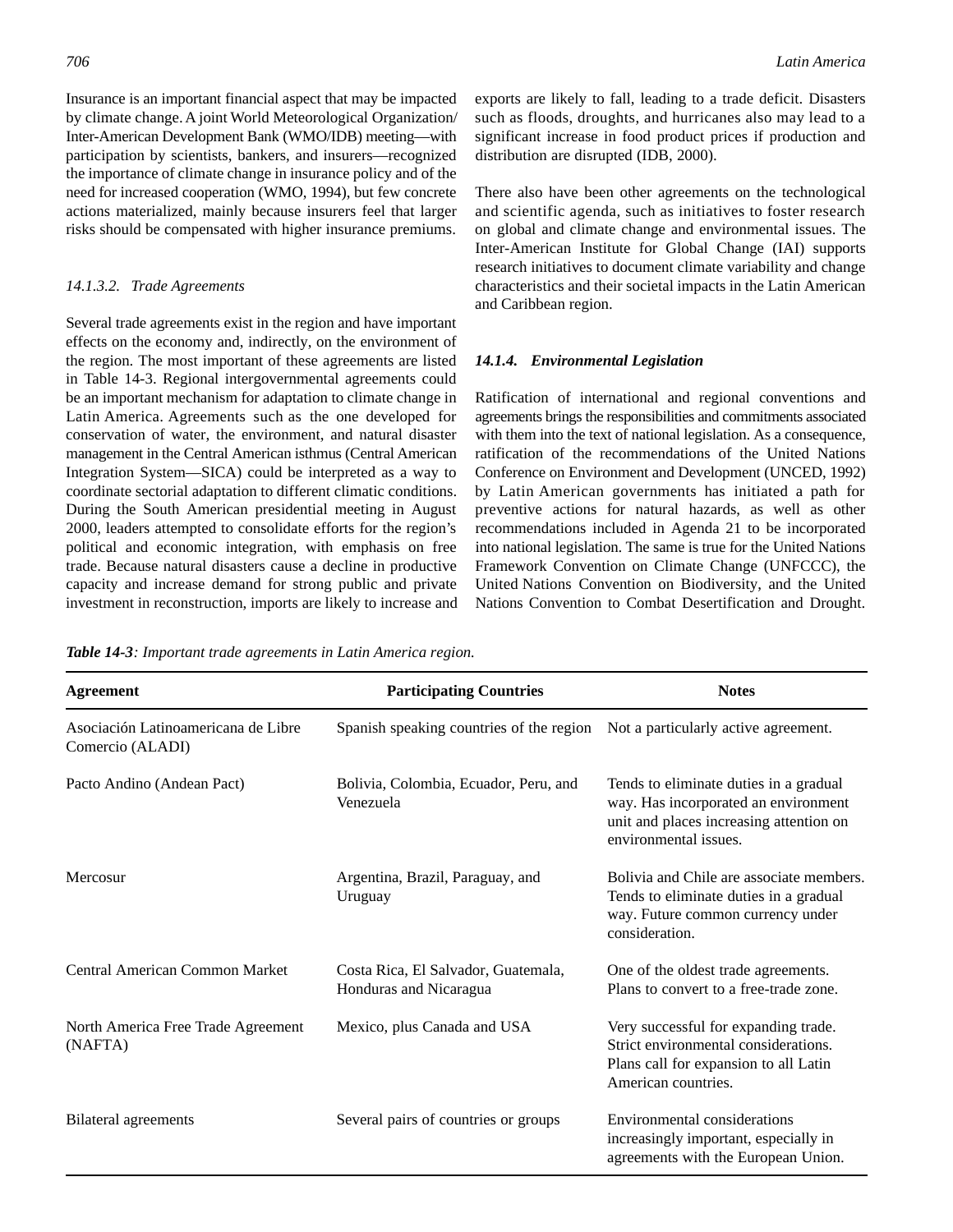This also has been the case with the adoption of the Vienna Convention on the Protection of the Stratospheric Ozone Layer and its Montreal Protocol. Similar steps will be needed should the Kyoto Protocol be ratified. The UNFCCC, particularly Articles 2 and 4, calls for action vis-à-vis climate variations, and the Kyoto Protocol opens avenues for mitigation of greenhouse gas (GHG) emissions; through Article 12, on Clean Development Mechanisms, the UNFCCC makes provision for assistance and transfer of technology from Annex I to non-Annex I Parties.

There also are a substantial number of regional agreements and a huge body of laws, rules, and regulations to ensure systematic and coordinated actions for protecting the environment, including flora and fauna and coastal and inland wetlands, as well as to promote sustainable development (PNUMA, 1991; Bertucci *et al.*, 1996; Solano, 1997). Most Latin American governments have a comprehensive environmental legal framework with relevant laws, rules, and procedures for specific resources and activities (e.g., water, forestry and mineral resources, marine resources and coastal areas, hunting and fishing, and tourism, as well as specific products and pesticides and pollution) (Sebastiani *et al.,* 1991, 1996a,b). Latin American governments also have developed national and regional environmental plans and strategies, as well as other sectoral or special programs. Although implementation in some countries is far from satisfactory, it also is very common to find legislation that regulates the use of natural resources and makes provision to punish noncompliance (Solano, 1997). In a large number of countries in the region, recent legal developments on environmental management include mandatory environmental impact assessment (EIA) studies. All Latin American countries are expected to adopt this policy. With regard to the climate component, the main shortcomings highlighted in the report to the IPCC Bureau on Systematic Observations are lack of sufficiently dense terrestrial and marine observing systems; lack of systematic observations on specific biological variables and socioeconomic impacts, as well as GHGs and aerosols; and consolidation of land surface observations (hydrology, ecosystems, and land use) (WMO, 1998). This means that, generally speaking, there are limitations that affect the value and reliability of EIAs in some areas of the region.

In line with United Nations Resolution A/52/629—which calls for cooperation to incorporate sustainable development programs at national, regional and global levels—countries in Latin America are engaged in fulfilling the objectives of such development programs. In this respect, policymakers and decisionmakers should be made aware of the role played by climate variation issues in such development strategies. The large majority of countries follow the recommendations made by the United Nations Commission for Sustainable Development (UNCSD), and the Economic Commission for Latin America and the Caribbean (ECLAC) is assisting them in integrating relevant disciplines and sectors, particularly for incorporating natural hazard response strategies in sustainable development policies. However, more work still is needed, as a result of the aforementioned shortcomings in the operation of observing

and monitoring systems as well as the need for capacity-building on issues related to sustainable development and their wellknown linkages with climate issues. Such action becomes relevant to efforts for mitigating environmental hazards and acting in line with the planning of the Pan-American Climate Information and Applications System (PACIS), as suggested by the Summit of the Americas in Santiago, Chile, in 1998.

As environmental concerns become more pressing, they are climbing higher on the international political agenda. Globalization in its many guises poses an enormous challenge for traditional governance structures. While nations—particularly developing nations—are losing ground in globalization, other actors are moving to the forefront, particularly international corporations and nongovernmental organizations (NGOs). Therefore, governments should not only take into account this new spectrum of participants in future environmental legislation but, above all, give them specific and urgently required roles in defense of the environment. New information and communication technologies are facilitating international networking, and activist groups, businesses, and international institutions are forging innovative partnerships.

#### *14.1.5. Summary of Main Findings from the IPCC Special Report on Regional Impacts of Climate Change*

Glaciers in the high Andes and three major ice fields in southern South America represent the cryosphere in Latin America. Warming in high mountain regions could lead to disappearance of significant snow and ice surfaces. In addition, changes in atmospheric circulation resulting from the ENSO phenomenon and climate change could modify snowfall rates—with a direct effect on the seasonal renewal of water supply—and surface and underground runoff in piedmont areas. This could affect mountain sports and tourist activities, which represent an important source of income in some economies. Glaciers are melting at an accelerated rate in the Venezuelan (Schubert, 1992; Hastenrath and Ames, 1995) and Peruvian Andes.

In the humid tropics, extreme precipitation events would increase the number of reservoirs silting up well before their design lives have been reached. Other areas affected by the impact of climate change on water resources could be those that rely on freshwater ecosystems (i.e., lakes and inland wetlands and their biota), including commercial and subsistence fisheries.

According to climate change projections, approximately 70% of the current temperate forest in Mexico could be affected by climate change (Villers, 1995). Other vulnerability studies (Gay-García and Ruiz Suarez, 1996)—carried out on the basis of Canadian Climate Centre (CCC)-J1 (Boer *et al*., 1992; McFarlane *et al*., 1992; Boer, 1993) and Geophysical Fluid Dynamics Laboratory (GFDL)-A3 (Wetherald and Manabe, 1988) GCMs—suggest that 10% of all vegetation types in northern Mexico's ecosystems—including forests and shrublands of southern Chihuahua, eastern Coahuila, northern Zacatecas, and San Luis Potosì—would be affected by drier and warmer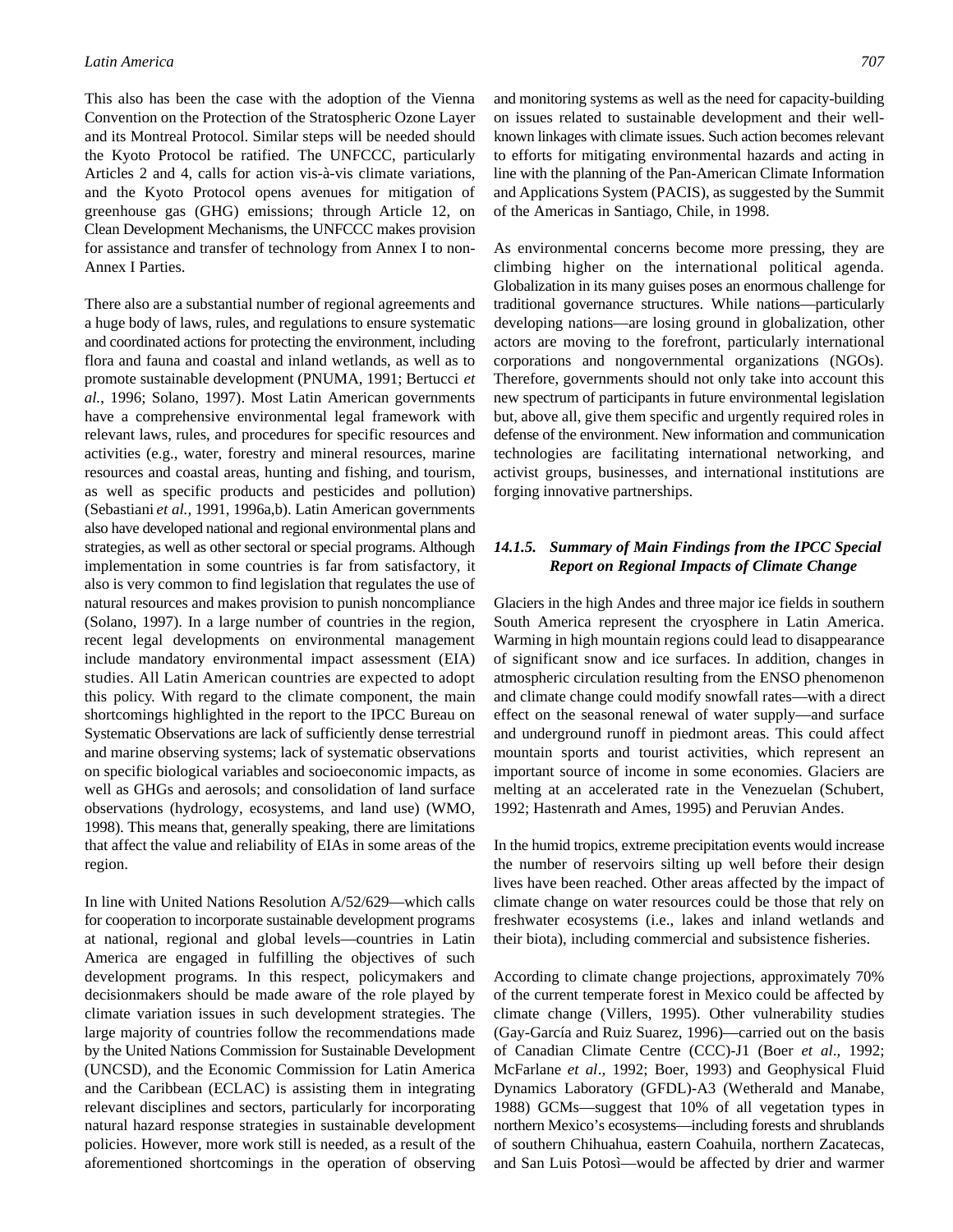Studies of vulnerability to sea-level rise (Perdomo *et al*., 1996) have suggested that countries such as Venezuela and Uruguay could suffer adverse impacts, leading to losses of coastal land and biodiversity, saltwater intrusion, and infrastructure damage. Impacts likely would be multiple and complex, with major economic implications. In Central America, impacts associated with sea-level rise would have their greatest effects on infrastructure, agriculture, and natural resources along the coastline, with immediate effects on socioeconomic conditions in the isthmus countries. Sea-level rise would exacerbate the processes of coastal erosion and salinization of aquifers and increase flooding risks and the impacts of severe storms along the coastline (Campos *et al*., 1997). Flooding associated with sea-level rise is one of the main impacts in lowland areas such as the Amazon, Orinoco, and Parana River deltas and the mouth of other rivers, such as the Magdalena in Colombia. The report also identified the Rio de La Plata estuary as an area where saltwater intrusion could create problems in the freshwater supply.

In Latin America's extremely arid deserts (<100 mm annual precipitation)—the Chihuahuan, Sonoran, Peruvian, Atacama, Monte, and Patagonia—the impacts of climate change are not expected to be severe (Canziani *et al*., 1998), because these systems already are adapted to wide fluctuations in rainfall. Therefore, hyper-arid lands are not as susceptible as drylands to climate change (Middleton and Thomas, 1997).

Studies developed in Costa Rica and Nicaragua (Halpin *et al*., 1995) observed that shifts may occur in climatic zones that are associated with particular vegetation types in these countries. Global warming would have its greatest impacts on the cold temperate forest of southern Chile and Argentina, especially those neighboring xerophytic ecosystem types.

Projected changes in climate could increase the impacts of already serious chronic malnutrition and diseases affecting a large sector of the Latin American population. The geographical distribution of vector-borne diseases (e.g., malaria) would spread to higher elevations.

#### **14.2. Key Regional Concerns**

Studies developed after the *Special Report on Regional Impacts of Climate Change* (RICC) add new findings on the potential impact of climate change on different sectors in Latin America. Many of these new studies evolved from those mentioned in RICC, indicating that a process is in place in Latin America to reduce uncertainties associated with climate change.

#### *14.2.1. Natural Ecosystems*

Climate variations produce a variety of impacts on natural ecosystems (see Sections 5.4 to 5.9). Latin America possesses a large quantity of ecosystems, ranging from Amazonian tropical rainforest to cold Andean systems (Paramos). It also hosts remarkable rangelands, shrublands, deserts, savannas, grasslands, coastal wetlands (mainly along the Caribbean and Atlantic coastlines), and inland freshwater wetlands such as Pantanal and Iberá. Natural ecosystems in Latin America can be expected to suffer a variety of impacts from climate change. Latin American humid tropical forests represent an important group of ecosystems for which a great deal of information is offered (e.g., Canziani *et al*., 1998).

#### *14.2.1.1. Humid Tropical Forests*

Conversion of large areas of tropical forest to pasture could reduce water cycling and precipitation in the region, in addition to its global role as a contribution to global warming. Pasture has much less leaf area than forest (McWilliam *et al*., 1993). Because evapotranspiration is proportional to leaf area, water recycled through forest is much greater than that recycled through pasture—especially in the dry season, when pasture is dry but forest remains evergreen (Roberts *et al.*, 1996). This is aggravated by the much higher runoff under pasture, with measured increases of more than  $1,000\%$  in small  $(10 \text{ m}^2)$  plots (Fearnside, 1989). Pasture grasses can partially compensate for reduced evapotranspiration by increasing their efficiency of water use when soil moisture is low, whereas forest trees maintain constant efficiency (McWilliam *et al.,* 1993). Soil under pasture quickly becomes highly compacted, inhibiting infiltration of rainwater into the soil (Schubart *et al*., 1976). Rain falling on compacted soil runs off quickly, becoming unavailable for later release to the atmosphere through transpiration. The shallower root system of pasture, compared to that of forest, prevents pasture from transpiring during periods of drought (Nepstad *et al*., 1994, 1999). Precipitation decreases therefore are greatest at the time of year when rain is most needed.

If the extent of deforestation were to expand to substantially larger areas, we have high confidence that reduced evapotranspiration will lead to less rainfall during dry periods in Amazonia and medium confidence that rainfall will be reduced in the centerwest, center-south, and south regions of Brazil (Lean *et al*., 1996). Although the annual rainfall total in Amazonia would decrease by only 7% from conversion to pasture, based on simulations with the Hadley Centre model, in August (dry season) the average rainfall would decrease from 2.2 mm day-1 with forest to 1.5 mm day-1 with pasture—a 32% decrease (Lean *et al*., 1996). Simulations of conversions of Amazonian forest to pasture, using the Météo-France EMERAUDE GCM, indicate reduced volumetric soil moisture in the "arc of deforestation" where clearing activity is concentrated along the southern boundary of the Amazon forest. Rainfall reduction in southern Brazil is greatest for the January–March period (Manzi and Planton, 1996).

Greater dependence of Amazonian rainfall on water derived from evapotranspiration in the dry season means that conversion to pasture would cause this period to become longer and more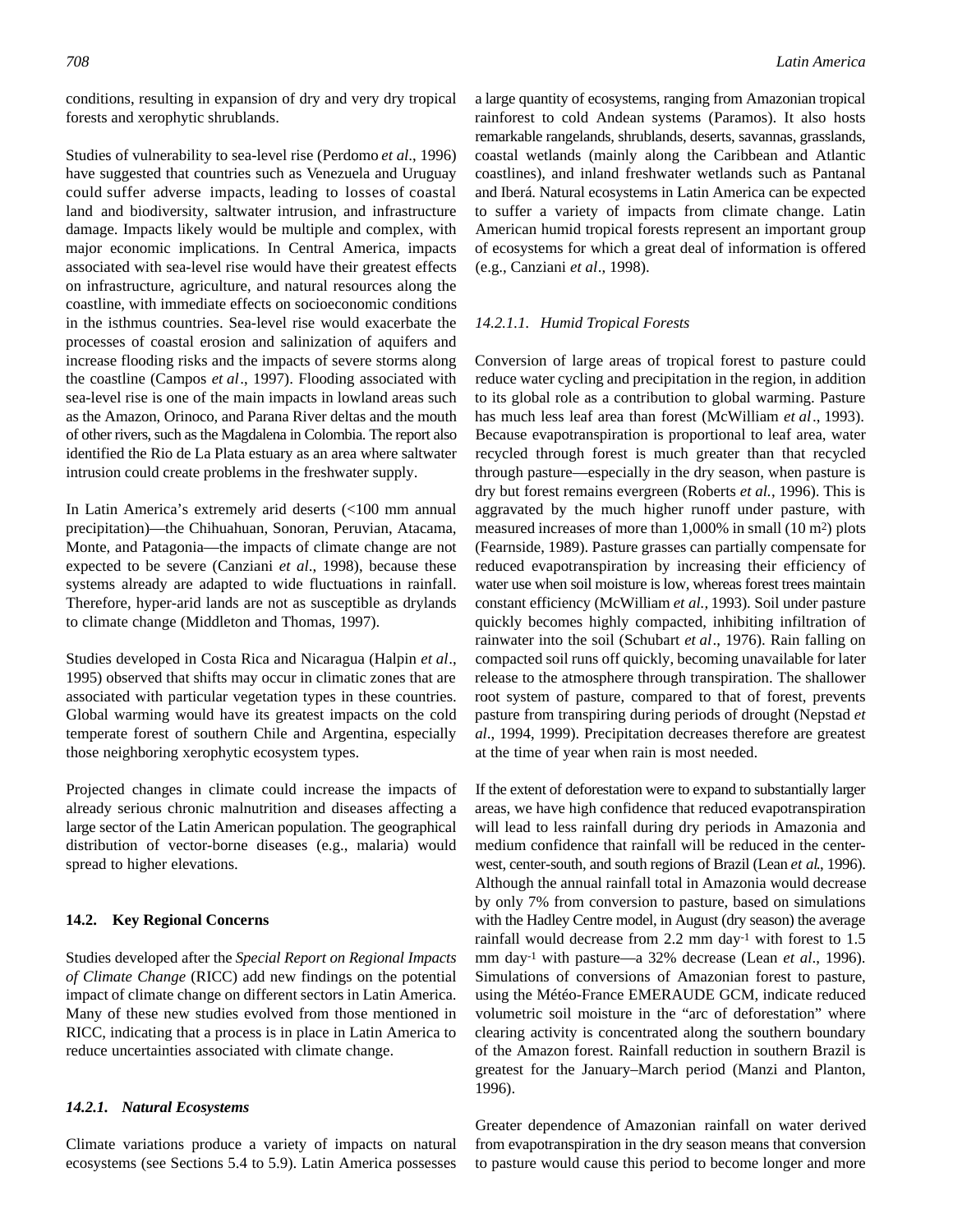severe—a change that could have harsh repercussions on the forest even if total annual precipitation were to remain unchanged (Fearnside, 1995). In patches of forest isolated by cattle pasture, trees on the edges of forest patches die at a much greater rate than do those in continuous forest (Laurance *et al*., 1997, 1998; Laurance, 1998). Because many trees die while they are still standing, rather than being toppled by wind, dry conditions (particularly in the air) near reserve edges are a likely explanation for mortality. Soil water may partially counterbalance the effect of drier air; as trees die, soil water in the gaps they leave normally increases because the roots that would have removed water from the soil are gone. Increasing vines and decreasing forest biomass are strongly associated near forest edges, probably as a consequence of a positive feedback relationship between these factors (Laurance *et al.*, 2000). Drier microclimatic conditions have been found at forest edges (Kapos, 1989). Increased water stress—as indicated by altered <sup>13</sup>C in plant leaves—extends 60 m into the forest from an edge (Kapos *et al*., 1993). Tree mortality increases significantly up to 100 m from the forest edge (Laurance *et al*., 1998). Considering the length of forest edges measured by Skole and Tucker (1993) for the Brazilian Amazon in 1988, a 100-m disturbance buffer to these edges would represent a disturbed area in 1988 of 3.4 x 10<sup>6</sup> ha, or 15% of the area cleared by that year. Forest edges, which affect an increasingly large portion of the forest with the advance of deforestation, would be especially susceptible to the effects of reduced rainfall.

Greater severity of droughts reinforced by deforestation effects could lead to erosion of the remainder of the forest once a substantial portion of the region had been converted to pasture. The greatest effects are likely to occur during occasional complex phenomena such as El Niño (Tian *et al*., 1998; Nepstad *et al*., 1999). Precipitation in Amazonia is characterized by tremendous variability from 1 year to the next, even in the absence of massive deforestation (e.g., Fearnside, 1984; Walker *et al*., 1995). If the forest's contribution to dry-season rainfall were to decrease, the result would be to increase the probability of droughts that are more severe than those experienced in the centuries or millennia over which the present forest became established. Occasional severe droughts would kill many trees of susceptible species. The result would be replacement of tropical moist forest with more drought-tolerant forms of scrubby, open vegetation resembling the *cerrado* (scrub savanna) of central Brazil (Shukla *et al*., 1990)

Until recently, burning in Amazonia has been almost entirely restricted to areas where trees have been felled and allowed to dry before being set alight. Fire normally stops burning when it reaches the edge of a clearing rather than continuing into unfelled forest. Archaeological evidence suggests that catastrophic fires have occurred in Amazonia during major El Niño events four times over the past 2,000 years: 1,500, 1,000, 700, and 400 BP (Meggers, 1994). Human action could now turn less intensive El Niño events, which are much more frequent than major ones, into catastrophes. Increased fire initiation foci, together with increased forest flammability from logging, already have resulted in substantial incursions of fires into standing forest in eastern and southern Amazonia during dry years (Uhl and Buschbacher, 1985; Uhl and Kauffman, 1990; Cochrane and Schulze, 1999; Cochrane *et al*., 1999; Nepstad *et al*., 1999). The 1998–1999 fires in Roraima, in the far northern portion of Brazil, reflect the vulnerability of standing forests in Amazonia during El Niño events now that settlement areas in the forest provide permanent opportunities for fire initiation (Barbosa and Fearnside, 1999).

Increases in the amount of biomass burning could affect nutrient cycling in Amazonian forest ecosystems (medium confidence) (Fearnside, 1995). Droughts lead to increases in the area and completeness of burning in clearings in Amazonia, contributing to smoke and dust that function as sources of wind-borne nutrients to the surrounding forest (Talbot *et al*., 1990). Climatic change also could increase nutrient supply via long-range transport of dust. African dust transported across the Atlantic Ocean by winds may be supplying significant amounts of phosphorus and calcium to Amazonia (Swap *et al*., 1992). Amazonian soils are very poor in these elements. Soil nutrients are among the factors that limit growth, recruitment, and mortality of trees (Laurance *et al*., 1998; Sollins, 1998). Smoke and ash particles from burning in savannas, possibly including those in Africa, also contribute nutrients (Talbot *et al*., 1990). The extent to which these nutrient sources could increase the growth of Amazonian forests is not known. Increases undoubtedly differ by tree species, thereby altering forest composition. Burning is affected by climate, as well as by the size and behavior of the human population. Factors that influence the growth of intact forests in Amazonia are particularly important because of the large amounts of carbon that could be released to or removed from the atmosphere if the balance between forest growth and decay is altered.

 $CO<sub>2</sub>$  enrichment is believed to contribute to observed imbalances between  $CO<sub>2</sub>$  uptake and release by forest biomass in Amazonia; forest recovery from past disturbances also may contribute to these imbalances. Eddy correlation measurements (studies of gas movements in air flows inside and immediately above the forest) at one site in Rondônia indicated an uptake of 1.0 ± 0.2 t C ha-1 yr-1 (Grace *et al*., 1995). A similar eddy correlation study near Manaus found uptake of 5.9 t C ha-1  $yr<sup>-1</sup>$ (Malhi *et al*., 1999). An estimate based on reviewing existing measurements of tree growth and mortality in permanent plots found mean uptake of  $0.62 \pm 0.37$  t C ha<sup>-1</sup> yr<sup>-1</sup> (Phillips *et al.*, 1998). On the other hand, at the Biological Dynamics of Forest Fragments site near Manaus (the largest and longest running study included in the forest growth measurement data set), no uptake or loss was found in 36 1-ha control plots located >100 m from a forest edge (Laurance *et al*., 1997). The Rondônia and Manaus eddy correlation studies and the basin-wide review of tree growth indicate uptakes of 0.63, 3.66, and 0.38 x  $10^9$  t C, respectively, when extrapolated on the basis of consistent definitions of forest that indicate a total area of forest in the Amazon Basin of 620.5 x 10<sup>6</sup> ha (Fearnside, 2000). A processbased model of undisturbed ecosystems in the Amazon Basin, including savannas and forests (not necessarily defined as above), indicates wide interannual variations in net carbon flux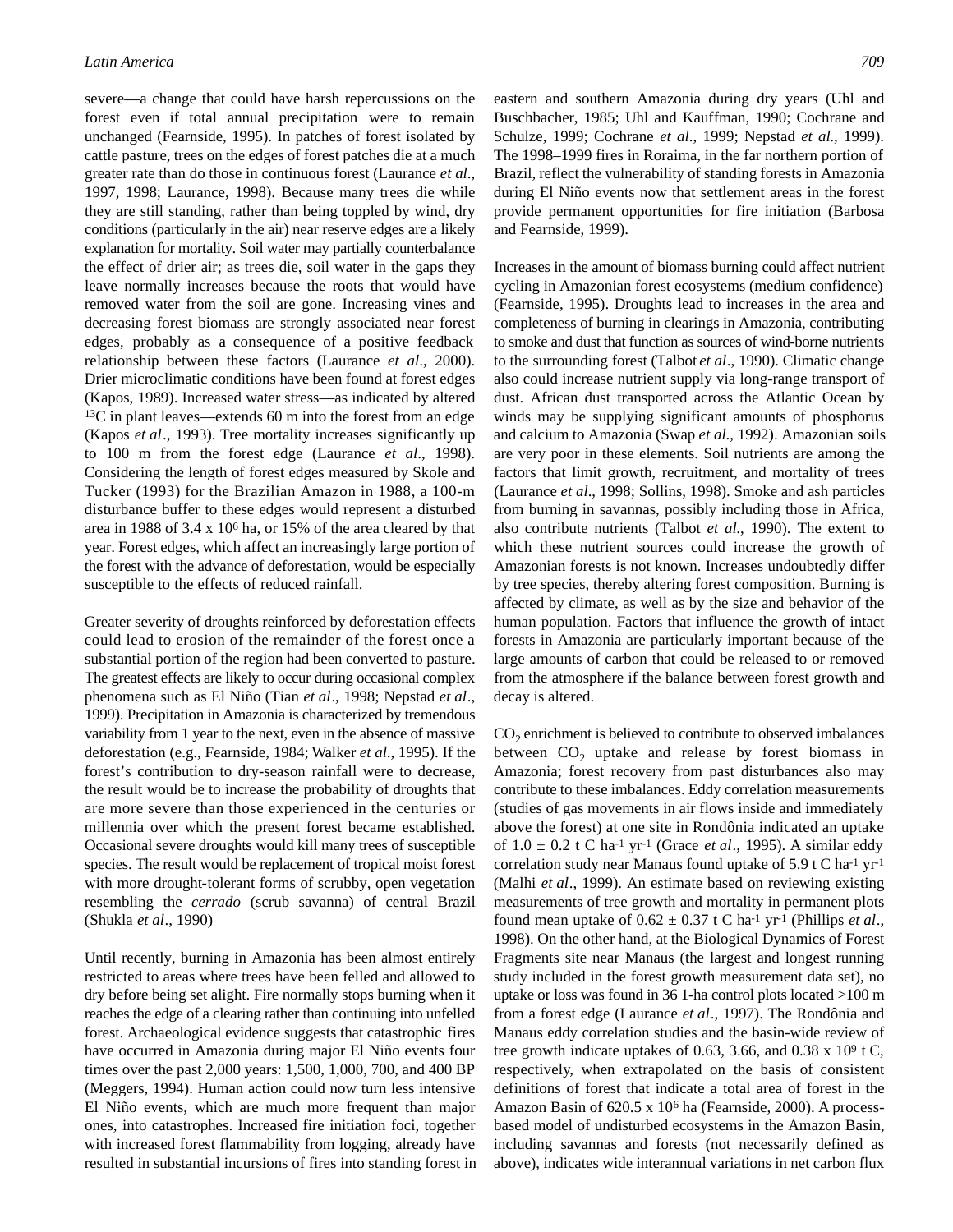from vegetation and soil, ranging from emissions of 0.2 x 10<sup>9</sup> t C in El Niño years to a sink of as much as 0.7 x 10<sup>9</sup> t C in other years; mean annual flux simulated over the 1980–1994 period gives an uptake of 0.2 x 10<sup>9</sup> t C (Tian *et al*., 1998). If the frequency of El Niño events increases as a consequence of global warming (Timmermann *et al*., 1999), these forests may release some of their large carbon stocks to the atmosphere. The future course of accumulation of  $CO<sub>2</sub>$  in the atmosphere and consequently the time when concentrations would reach "dangerous" levels—depends heavily on continued uptake of carbon by the biosphere, including an important contribution from Amazonian forests. Climate effects contribute to making the sink in Amazonian forests unreliable as a brake on atmospheric carbon accumulation.

Although temperature changes from global warming are expected to be modest in the tropics as compared to temperate regions, it is important to realize that each degree of temperature alteration in a tropical environment may be "perceived" by forest species there as a greater change than would be the case for the same temperature shift in a temperate forest (Janzen, 1967). The direct effects of global warming on ecosystems at relatively low latitudes, if not at the equator itself, therefore may be greater than the small predicted temperature alterations at these sites might lead one to believe. In addition, direct e ffects of global warming through temperature change are likely to be less pronounced than effects that temperature can have through its influence on other climatic parameters, such as rainfall (Fearnside, 1995).

GCMs indicate a range of results for the effect of global warming on precipitation in Amazonia. Drying generally is expected; some models indicating greater drying than others. The Hadley Centre's HadCM2 model indicates especially dry climate over Amazonia. Process-based ecosystem models that use this simulated climate show large declines in net primary productivity (NPP) and release of carbon as a result of Amazonian forest dieback (Friend *et al.,* 1997). The varied GCM results suggest the need for a range of climate scenarios as inputs to ecosystem simulations (Bolin *et al*., 2000). It should be noted that available scenarios (e.g., Nakicenovic *et al*., 2000) represent the change in climate resulting from altered composition of the atmosphere only, not the additional impacts of regional land-use changes such as replacement of Amazonian forest by pasture.

Globally, models show that a doubling of GHGs may lead to a 10–15% expansion of the area that is suitable for tropical forests as equilibrium vegetation types (Solomon *et al*., 1993). For tropical rainforest, the suitable area would expand 7–40%, depending on the GCM employed in estimating the future distribution of climatic zones. The GCM studies used by Solomon *et al.* (1993) assess the effects of doubled GHGs (i.e.,  $CO_2$ equivalence), through the direct effects of temperature and through temperature-driven alteration of precipitation regimes (but not rainfall changes provoked by deforestation). These results are indicators of *potential* for forest expansion and are not intended to reflect expected landscapes in the future; they do not include the influence of human populations in converting to other uses land that is climatically suitable for tropical forests.

One model that includes climate-induced and human changes to the year 2050 points to decreases in forest areas by about 5% in Latin America (Zuidema *et al*., 1994). The deforestation estimates used in these calculations are based on the areas needed to satisfy expected demands for agricultural products. In the case of Brazil, deforestation is likely to exceed these forecasts because much of the forest clearing stems from motivations other than consumption of agricultural products (Hecht *et al*., 1988; Reis and Margulis, 1991; Hecht, 1993; Fearnside, 1997). In any case, the combination of forces driving deforestation makes it unlikely that tropical forests will be permitted to expand to occupy the increased areas that are made climatically suitable for them by global warming. Land-use change interacts with climate through positive feedback processes that accelerate the loss of Brazil's Amazonian forests.

#### *14.2.1.2. Dry Forests*

Seasonally dry tropical forests have wide global distribution and coverage. Nearly 42% of tropical forests around the world are seasonally dry plant communities (Murphy and Lugo, 1986). Ancient Mesoamerican cultures developed in these regions. Domestication of animals and plants (e.g., maize, beans, sweet potato) has occurred mainly in dry forests (Challenger, 1998). Degradation of these seasonal forests is similar to or even greater than that of tropical rain forests, and only a small fraction remains intact (Janzen, 1988; Gentry, 1995; Murphy and Lugo, 1995). Janzen (1988) argues that because only a small proportion of the original distribution of dry forest remains intact in Mesoamerica, neotropical seasonally dry forests should be considered severely threatened. The estimated deforestation rate for Mexico, for the 1973–1989 period, is 1.4% yr<sup>-1</sup>, which is equivalent to loss of 17.9 km<sup>2</sup> yr<sup>-1</sup> (Trejo and Dirzo, 2000).

Costa Rican and Nicaraguan forests will be more severely affected by changes in precipitation than by changes in the annual mean temperature (see Section 14.1.5). In Venezuela, 40–50 Mha of moist forest will shift to dry or very dry forest under climate change scenarios (Mata, 1996). Between 44 and 51% of the total covered area of the Mexican deciduous tropical forest will be affected (Villers-Ruiz and Trejo-Vázquez, 1997).

Burning in the Cerrado shrubland that borders Amazonian forest to the south has increased in frequency in recent decades. This appears to create an unfavorable nutrient balance for the entire Amazonian ecosystem (Coutinho, 1990).

#### *14.2.1.3. Savannas, Grasslands, and Deserts*

Latin American dryland ecosystems are seriously threatened by desertification processes that have negative social, economic, ecological, cultural, and political consequences (Benedetti, 1997;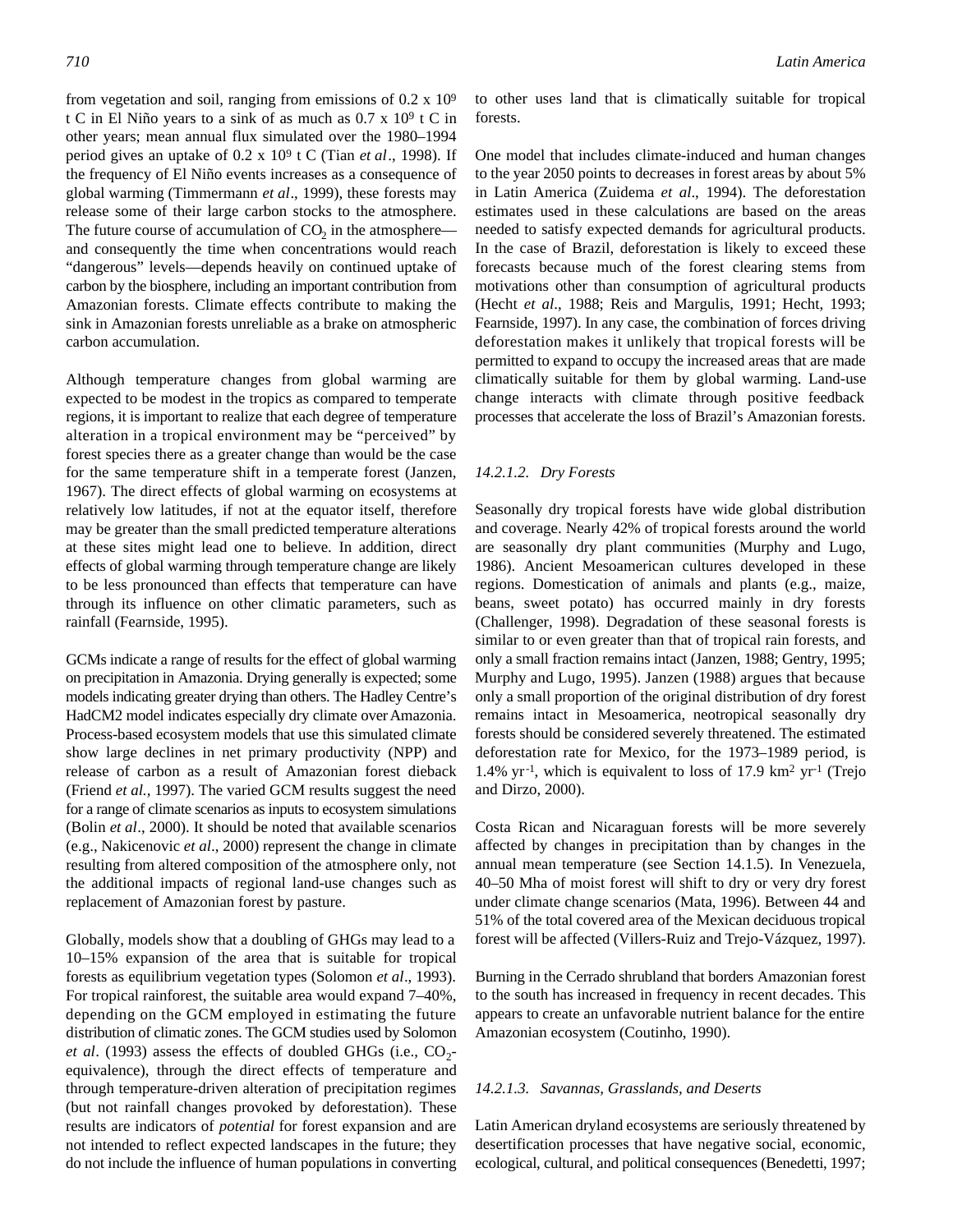| Country        | <b>Irrigated</b><br>Area<br>$(10^3 \text{ ha})$ | $\frac{0}{0}$<br><b>Desertified</b> | <b>Rainfed</b><br><b>Cropland</b><br>Area<br>$(10^3 \text{ ha})$ | $\frac{0}{0}$<br><b>Desertified</b> | Rangeland<br>Area<br>$(10^3 \text{ ha})$ | $\frac{0}{0}$<br><b>Desertified</b> | <b>Hyperland</b><br>Area<br>$(10^3 \text{ ha})$ | <b>Total</b><br><b>Drylands</b><br>$(10^3 \text{ ha})$ |
|----------------|-------------------------------------------------|-------------------------------------|------------------------------------------------------------------|-------------------------------------|------------------------------------------|-------------------------------------|-------------------------------------------------|--------------------------------------------------------|
| Argentina      | 1,680                                           | 31                                  | 12,068                                                           | 10                                  | 178,878                                  | 70                                  | $\overline{0}$                                  | 192,626                                                |
| <b>Bolivia</b> | 160                                             | 19                                  | 1,458                                                            | 31                                  | 31,069                                   | 85                                  | $\overline{0}$                                  | 32,687                                                 |
| <b>Brazil</b>  | 2,300                                           | 11                                  | 3,904                                                            | 69                                  | 74,558                                   | 90                                  | $\overline{0}$                                  | 80,762                                                 |
| Chile          | 1,257                                           | 8                                   | 1,281                                                            | 47                                  | 20,976                                   | 80                                  | 11,740                                          | 35,254                                                 |
| Colombia       | 324                                             | 3                                   | 322                                                              | 40                                  | 9,376                                    | 85                                  | $\theta$                                        | 10,022                                                 |
| Cuba           | 390                                             |                                     | 35                                                               | 14                                  | 10                                       | 90                                  | $\theta$                                        | 435                                                    |
| Ecuador        | 540                                             | 7                                   | 400                                                              | 62                                  | 7,986                                    | 90                                  | $\theta$                                        | 8,926                                                  |
| El Salvador    | 110                                             | 5                                   | 10                                                               | 10                                  | 15                                       | 93                                  | $\overline{0}$                                  | 135                                                    |
| Guatemala      | 75                                              | 8                                   | 88                                                               | 11                                  | 719                                      | 89                                  | $\overline{0}$                                  | 882                                                    |
| Mexico         | 4,890                                           | 36                                  | 10,005                                                           | 54                                  | 113,142                                  | 90                                  | 1,738                                           | 149,775                                                |
| Paraguay       | 65                                              | 8                                   | 42                                                               | 5                                   | 16,326                                   | 31                                  | $\theta$                                        | 16,433                                                 |
| Peru           | 1,210                                           | 34                                  | 1,027                                                            | 78                                  | 40,121                                   | 85                                  | 8,097                                           | 50,455                                                 |
| Venezuela      | 324                                             | 12                                  | 345                                                              | 29                                  | 9,728                                    | 70                                  | $\overline{0}$                                  | 10,397                                                 |

*Table 14-4: Estimated land use, drylands, desertification (modified from Dregne and Chou, 1992).*

Anaya, 1998). Desertification is defined as land degradation in arid, semi-arid, and dry subhumid areas resulting from various factors, including climactic variations and human activities (conclusion from Earth Summit of Rio de Janeiro in 1992— UNCED, 1992). Evaluation of desertification around the world is complex because there is no unique measure of aridity. For example, using Thornthwaite's aridity index, 75% of Mexico is considered arid land (Thornthwaite, 1948). However, Garcia (1988) states that the arid region constitutes just more than 50% of Mexico. Large variability in the temporal and spatial distribution of precipitation complicates determination of arid and semi-arid region extension and consequently analysis of land degradation (Balling, 1994; Williams and Balling, 1996; Hernández and García, 1997).

At a global scale, the main desertification processes are degradation of vegetation, water and wind erosion, and salinization and waterlogging (Dregne and Chou, 1992). Major land-use activities in arid regions, such as irrigation and rainfed agriculture and livestock on rangelands, also are common factors in land degradation in various Latin American countries (see Table 14-4). In irrigated lands, salinization and waterlogging mainly cause the desertification. In rainfed cropland, the dominant processes for desertification are water and wind erosion; in this case, the percentage of the affected areas ranges from 10% for Argentina and El Salvador to 78% for Peru. Rangeland desertification is caused by overgrazing that results in vegetation degradation, as well as deforestation of woody species for fodder, fuel, charcoal production, and construction materials. Rangelands correspond to the major surface of drylands, where the percentage of desertified areas reach the highest levels (70–90%) compared to other land uses. On the other hand, according to the Global Assessment of Human-Induced Soil Degradation (GLASOD) survey (Middleton and Thomas, 1997), deforestation and removal of natural vegetation cover is the primary cause of soil degradation in South America, affecting 41.7% of the 79.1 Mha of drylands.

The most affected regions are in northeast Brazil, along the Caribbean coasts of Venezuela and Colombia, and in northern Argentina (semi-arid Chacoan). Secondary causes of soil degradation are overgrazing (26.2%) and agricultural activities  $(11.6\%)$  (<100 mm annual precipitation).

According Greco et al. (1994), precipitation changes projected under various climate change scenarios are unlikely to produce major ecosystem changes in this region. However, normal variations in rainfall patterns that are characteristic of this region may induce cyclic changes in vegetation physiognomy. These variations probably are more important than the total amount of precipitation. Very humid years may affect the vegetation of the region. For example, in San Luis Potosi, Mexico, in 1955, heavy rainfall from a large number of hurricanes caused the "mezquital" (*Prosopis*) shrub to disappear as a consequence of extremely wet soils, and the region became a grassland (Medellín-Leal and Gómez-González, 1979).

In the same way, the presence of El Niño in 1997–1998 in coastal arid zones of northern Peru generated drastic temporal changes in dry forest ecosystems (Torres Guevara, 1992*)*. That area, where the historical average of annual precipitation is only 20–150 mm, received 1,000–3,000 mm of rainfall between December 1997 and May 1998. This precipitation had positive and negative effects in the region: NPPincreased in all vegetation communities (Torres Guevara, 1992), reactivating rainfed agriculture activities. However, there was an outbreak of insect pests that reduced NPP.

#### *14.2.1.4. Temperate Forests and Mountain and Polar Ecosystems*

Studies carried out in Latin America on the potential impact of climate change in mountain ecosystems report an increase in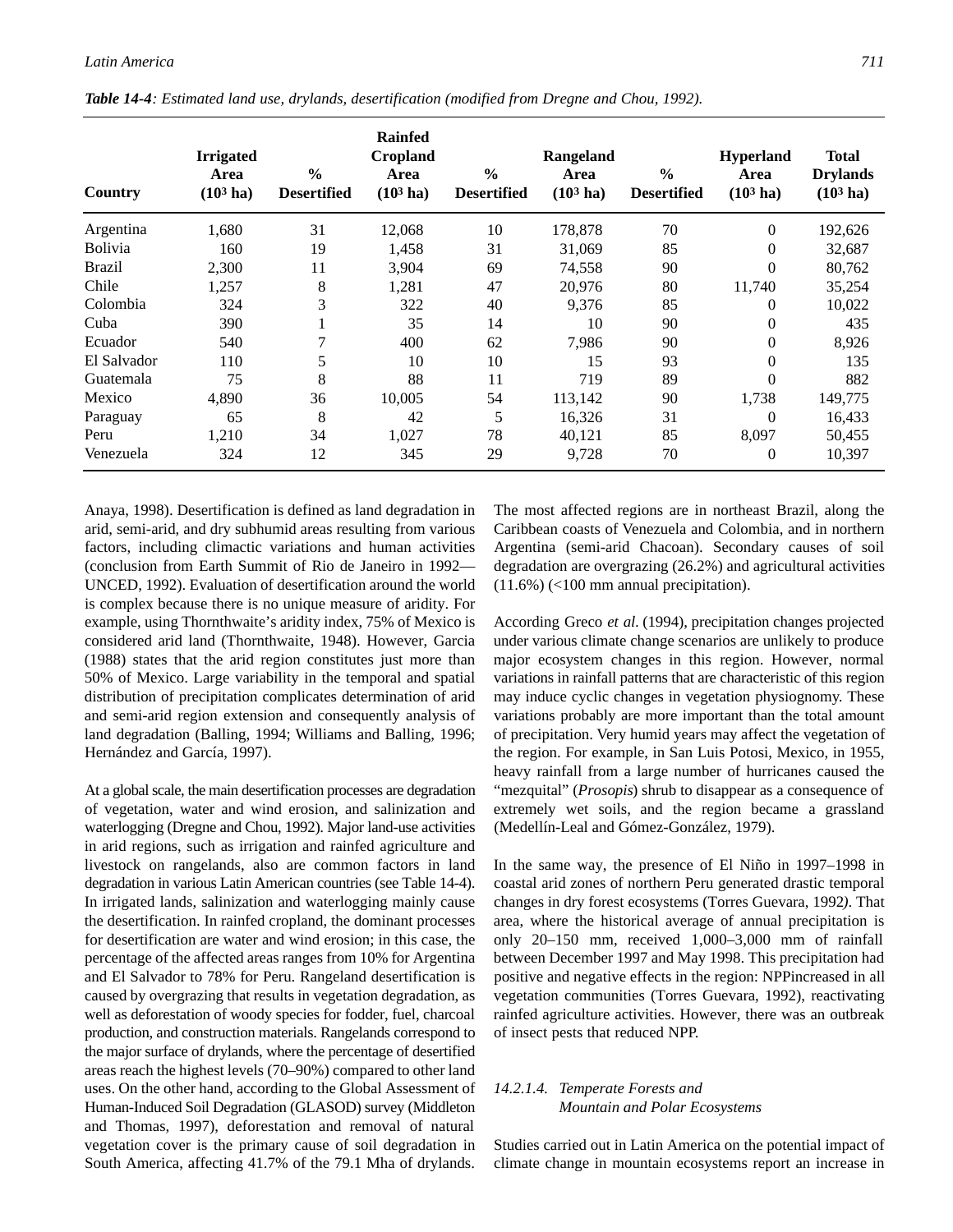mean temperature followed by a gradual reduction of glaciers in the high mountains (Flórez, 1992). As Flórez (1992) has reported, in Colombia there will be an ascent of the altitudinal limits of forest and agriculture, reducing the paramo life zone and possibly causing disappearance of current flora and fauna. The limits of the Andean and sub-Andean life zones also would ascend, as would the upper limit of the lowland tropical forest zone (Pabón, 1995b; van der Hammen, 1997). In the same way, studies in Costa Rica suggest the same effect on the tropical montane cloud forests, where biodiversity is very high. Halpin and Smith (1991) identify three types of changes in the areal arrangement of ecoclimatic zones in Costa Rica from four GCM models (UKMO, GISS, OSU, and GFDL). The first change is a strong trend toward displacement of montane and subalpine zones by warmer pre-montane climate types. The second change indicates potential heat stress in vegetation, and the third is a change in all altitudinal levels toward warmer climate types.

Villers-Ruiz and Trejo-Vázquez (1997) determined the vulnerability of Mexican forest ecosystems and forestry areas to climate change under two climate change scenarios, considering doubled- $CO<sub>2</sub>$  concentrations (CCCM and GFDL-R30 models). They used Holdridge's life zones classification for their analysis. Their results showed that the most affected life zones would be temperate cold and warm forests. They conclude that increases in temperature and decreases in precipitation would reduce the extent of cool temperate and warm temperate life zones but would increase dry and very dry tropical forest zones.

The most affected natural protected areas in Mexico would be those located in the northern and western regions of the country (Villers-Ruiz and Trejo-Vázquez, 1998). Similarly, the most affected forest exploitation areas would be those located in the western part of Mexico. These changes suggest that life zones that sustain temperate desert, warm temperate desert, and cool temperate wet forest would disappear or would be severely reduced (Villers-Ruiz and Trejo-Vázquez, 1998). These changes would put national cellulose and paper production at risk because high and medium forestry production areas are located in the northern and western states of Mexico (Vargas-Pérez and Terrazas-Domínguez, 1991). Cool, temperate moist and wet forests (coniferous and oak forests) currently occupy these zones.

Natural protected areas would be affected by the change of their original vegetation, causing a reduction of animal populations. Sierra de Manantlán and the Monarch Butterfly reserves are examples of climate change impacts on natural protected areas (Villers-Ruiz and Trejo-Vázquez, 1998).

The severe drought during early 1998, associated with an El Niño event, resulted in an unusually large number of forest fires and severe economic losses (Palacio *et al*., 1999). Cairns *et al*. (2000) estimates fuel consumption and coal emission in tropical Mexico for those events. The land-use/land-cover classes most extensively impacted were evergreen tropical forests and fragmented forests. They point out that similar fire events may be expected more frequently in the future if global change shifts toward a warmer and drier climate. The atmospheric consequences of those events were continuous emission of smoke to the United States for a large period of time (Wright, 1999). The costs from droughts and forest fires in Mexico and Central America during El Niño were approximately US\$600 million.

The effects of a strong El Niño event on terrestrial ecosystems of Peru and Ecuador are as relevant (with high possibility) as in the ocean and shores (Arntz and Fahrbach, 1996). Increases in precipitation were recorded in Ecuador, Colombia, and northern Peru during the 1982–1983 El Niño event, with a simultaneous decrease in rainfall southward. Increases in precipitation also were recorded during the 1941 El Niño event. However, the increase in rainfall should not be assumed to be homogeneous. Whereas significant increases have been recorded in northern Peru, Ecuador, and even Colombia, severe droughts occurred around the Titicaca region and in northern Chile. In the highlands of the Andes as well, a north-south gradient in rainfall has been observed during El Niño events.

Increases in precipitation during El Niño events result in enhanced vegetation cover (from 5 to 89%) and primary productivity (from  $0.005$  to  $3.5$  t yr<sup>1</sup>) in coastal desert ecosystems. In northern Peru, strong El Niño events increase not only the ephemeral vegetation but also seed germination and seedling recruitment of woody species. Increases in precipitation from 20 mm (1996) to more than 1,000 mm (December 1997 to May 1998) have been recorded in Belizario in northern Peru. This increase in rainfall was correlated with a significant increase in annual NPPof the herb layer in a dry Prosopis pallida woodland, from almost zero in December 1997 to 0.51  $g^{-2}$  yr<sup>-1</sup> in February 1998. In the same region, the annual NPPof the shrub and tree layers also were significantly higher during the El Niño event, but fruit productivity decreased as a result of the mechanic effect of rain drops on buds, flowers, and immature fruits. Demographic explosions of two land snails were observed (Torres Guevara, 1992) during the increase in vegetation cover and annual NPP in northern Peru during 1998.

Besides the foregoing observations, little information has been reported about the explosive development of plant cover during strong El Niño events. Moreover, no data are available about the way in which this enhanced annual NPP impacts wildlife and range activities. According to Arntz and Fahrbach (1996), however, during this vegetation "explosion," insects, snails, and other invertebrates increase in number and diversity. Consequently, vertebrates such as rodents, birds, and foxes benefit from a diversified and enriched diet. Observational studies confirm a significant increase in the density of rodents (Muridae and Cricetidae), followed by an increase in the activity of foxes (*Dusicyon culpaeus*). The considerable increase in the density of insects and rodent populations has a direct impact on agriculture. Damage associated with the incidence of pests on crops is further aggravated by the occurrence of floods.

Extraordinarily strong precipitation during El Niño events is not restricted to the continent. The Galápagos Islands also were affected by increased rainfall during 1983. As in continental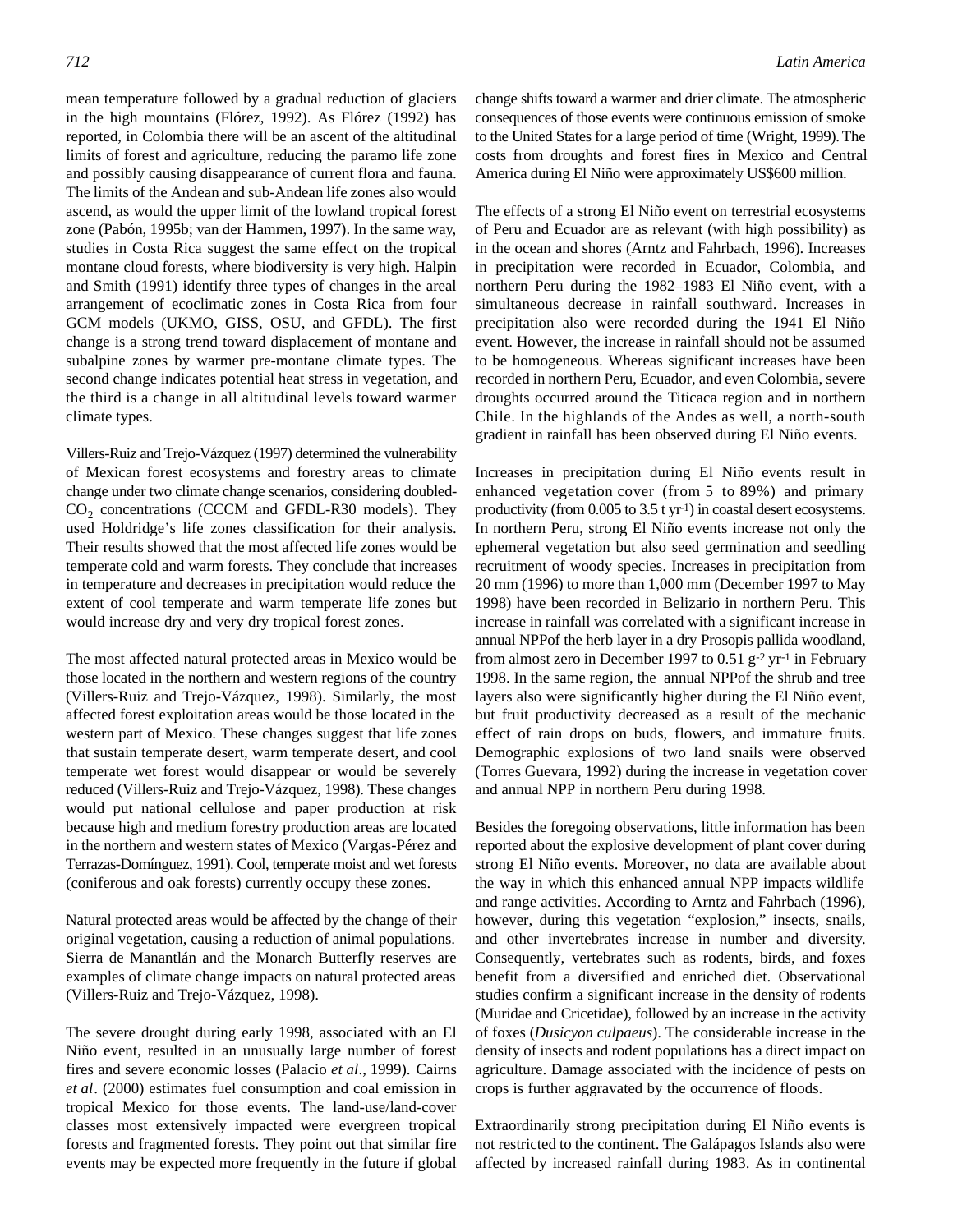ecosystems, enhanced annual NPPhad direct consequences on the densities of species in higher trophic levels (Tarazona and Valle, 1999).

As a consequence of the unusual combination of climatic and meteorological conditions attributed to the El Niño before and after the winter of 1997–1998, fires had a particularly strong effect on forests in Mexico. The number of fires was twice the average for the period 1992–1997 and 35% higher than the historical high mark recorded in 1988. The area affected was three times larger than the average for the same period (Barkin and García, 1999). Economic losses from those fires were estimated to be about US\$230 million (Delgadillo et al., 1999). Following the increase in rainfall associated with the strong El Niño event in 1982–1983, the next 2 years were exceptionally dry and cold in the Galápagos. Most of the plant biomass produced during the rainy years died back and accumulated as a result of the low decomposition rate. This increase in dry biomass is directly associated with the occurrence of fires affecting large areas. Recovery of plant cover after fires has been different in grasslands and woody vegetation. Whereas species diversity in grasslands has increased, fires had dramatic effects on woody vegetation because many trees and shrubs were severely affected by underground fires (Arntz and Fahrbach, 1996).

Scenarios of climate change for Latin America mountain areas are highly uncertain because available GCMs do not provide sufficiently accurate local predictions. Glacial retreat is underway in various parts of the Andes and in the ice fields at the southern tip of the continent (Canziani *et al.*, 1998). Shifting of ecosystems upslope is expected to result in loss of some vegetation types and increased vulnerability to genetic and environmental pressures.

#### *14.2.1.5. Biodiversity*

Latin America is known as home to some of the Earth's greatest concentrations of biodiversity (Heywood and Watson, 1995; Harcourt and Sayer, 1996). Seven of the world's most diverse and threatened areas are in Latin America and the Caribbean (Myers *et al.*, 2000). Of these, three rank among the world's five most critical hotspots. The tropical Andes qualifies as one of the world's two hyper-hot areas for its exceptional numbers of endemic plants and endemic vertebrates—the highest in the world. Maintenance of this diversity depends on the continued existence of representative areas of natural ecosystems (Fearnside and Ferraz, 1995; Fearnside, 1999). Dinerstein *et al*. (1995) have divided Latin America into 191 terrestrial "ecoregions" and collated information on the biodiversity importance and degree of risk of each in a systematic fashion to establish priorities for conservation. Many ecosystems already are at risk, without additional stresses expected from climatic change: 48% of all ecoregions are critical (18%) or endangered (30%); 32% are vulnerable, 16% are relatively stable, and 5% are relatively intact. Ecuador holds the distinction of being wholly covered by ecoregions with top priority at the regional level. The

impacts of climate change can be expected to increase the risk of biodiversity loss in Latin America.

Central America has about 8% of the world's biodiversity concentrated in only 0.4% of the emerged surface of the planet. More than 15,000 species of plants and 1,800 species of vertebrates have been identified in the region. There are high quantities and variety of coastal wetlands in Central America. Central America's unique location between the Pacific Ocean and the Caribbean Sea—along with extreme climatic variations, tidal patterns, and geology—make these coastal wetlands among the most productive in the world (Tabilo-Valdivieso, 1997).

In addition to the loss of genetic resources, loss of productivity, and loss of ecosystem buffering against ecological perturbation, loss of biodiversity also may alter or impair the services that ecosystems provide (Naeem *et al.*, 1994). For a 2xCO<sub>2</sub> scenario, surface relative humidity zones shift upward by hundreds of meters during the winter dry season, when these forests typically rely mostly on moisture from cloud contact (Leo, 1995). At the same time, an increase in the warmth index implies increased evapotranspiration; this combination of reduce cloud contact and increased evapotranspiration could have serious conservation implications, as indicated in studies in anurans (Donnelly and Crump, 1998). The results of Pounds *et al.* (1999) indicate the association in populations of birds, lizards, and anurans with the same climatic patterns, implying a broad response to regional climate change. Other studies inspired by the climate-linked epidemic hypothesis have found that dry weather in 1983 increased the vulnerability of harlequin frogs (*Atelopus varius*) to lethal parasites along one stream (Crump and Pounds, 1985, 1989).

Suárez *et al.* (1999) have found that the coastal biodiversity (flora and fauna) in Cuba will be most affected by sea-level rise. Adaptation options include establishing a national legal system and a national strategy for conserving biodiversity that includes terrestrial, marine, or coastal reserves.

#### *14.2.2. Agriculture and Plantation Forestry*

#### *14.2.2.1. Arable Farming and Tree Crops*

Agricultural lands (excluding pastures) represent approximately 19% of the land area of Latin America. Over the past 40 years, the contribution of agriculture to the GDP of Latin American countries has been on the order of 10%. Agriculture remains a key sector in the regional economy because it employs an important segment (30–40%) of the economically active population. It also is very important for the food security of the poorest sectors of the population.

Arable farming is based on annual crops of cereals (wheat, maize, barley, rice, oats), oil seeds (soybean, peanuts, sunflower), vegetables/tubercles (potatoes, cassava), and a variety of perennial grasses, including specialty crops such as cotton, tobacco, tea, coffee, cacao, sugarcane, and sugar beet. Major tree/shrub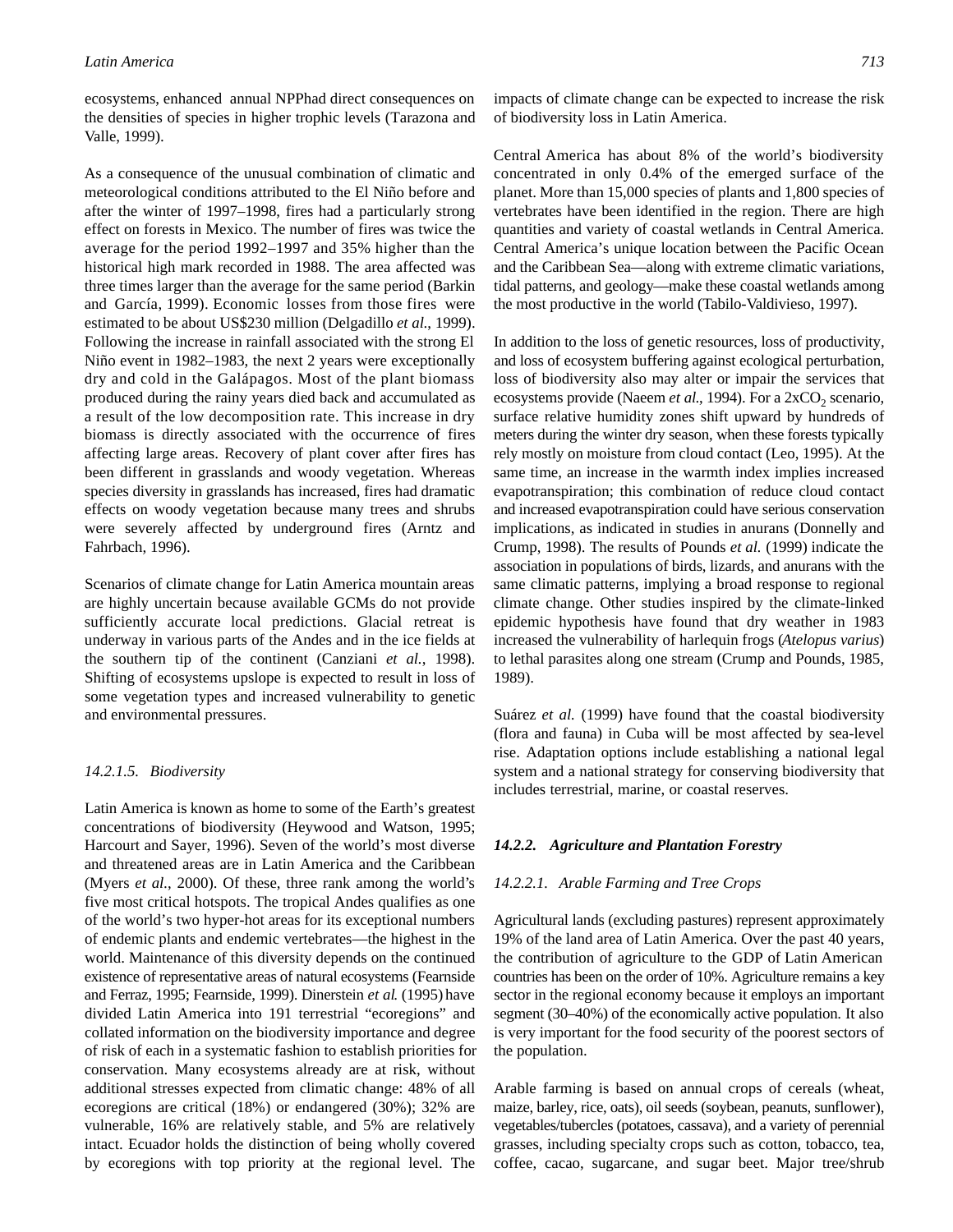crops include a large variety of fruits, oil palm, and others. This farm production has given rise to associated activities such as beekeeping and bee products—as well as important agro-industries that produce valuable incomes in countries that already have developed their own markets and exporting lines.

Although the more important commercial agriculture and agroindustry businesses are well developed in a few countries, many Latin American economies rely on small farming system production. In smaller and poorer countries, such as rural communities in Central America and the Andean valleys and plateaus, agriculture is the basis of subsistence lifestyles and the largest user of human capital. For these countries, agriculture is the main producing sector; it undoubtedly is severely affected by climate variations and would be seriously influenced by climate change (Rosenzweig and Hillel, 1998).

Extremes in climate variability (e.g., the Southern Oscillation) already severely affects agriculture in Latin America. In southeastern South America, maize and soybean yields tend to be higher than normal during the warm Southern Oscillation and lower during the cold phase (Berlato and Fontana, 1997; Grondona *et al*., 1997; Magrin *et al*., 1998; Baethgen and Romero, 2000). Contributions to variability as a result of global warming and/or reduction in evapotranspiration from forest loss would be added to this background variability, thereby aggravating losses caused by extreme events.

Land-use choices will be affected by climate change. For example, increasing precipitation in marginal areas could contribute to an increase in cropped lands (Viglizzo *et al.*, 1995). On the other hand, more favorable prices for grain crops relative to those for cattle are causing an increase in cultivated lands (Basualdo, 1995). The continued global trend to replace subsistence with market crops also creates an increasing threat to soil sustainability and enhances vulnerability to climate change**.**

Global warming and  $CO_2$  fertilization effects on agricultural yields vary by region and by crop. Under certain conditions, the positive physiological effects of  $CO<sub>2</sub>$  enrichment could be countered by temperature increases—leading to shortening of the growth season and changes in precipitation, with consequent reductions in crop yields. Reduced availability of water is expected to have negative effects on agriculture in Mexico (Mundo and Martínez-Austria, 1993; Conde *et al*., 1997b). However, increases in temperature would benefit maize yields at high altitudes and lower the risk of frost damage (Morales and Magaña, 1999). Several studies were carried out in the region to assess the impact of climate change on annual crop yields. Most of these studies use crop simulation models with GCMs and incremental (temperature and precipitation) scenarios as climatic inputs. Baethgen and Magrin (1995) have shown that winter crop yields in Uruguay and Argentina are more sensitive to expected variations in temperature than precipitation. Under nonlimiting water and nutrient conditions and doubled- $CO<sub>2</sub>$ , the results for Argentina have shown that maize, wheat, and sunflower yield variations are inversely

related to temperature increments, whereas soybean would not be affected for temperature increments up to 3°C (Magrin *et al*. , 1997b, 1999a,b,c). Results obtained under rainfed conditions for different crops and management approaches in the region are summarized in Table 14-5; most of these results predict negative impacts, particularly for maize.

Adaptive measures to alleviate negative impacts have been assessed in the region. In Mexico, Conde *et al*. (1997a) found that increasing nitrogen fertilization would be the best option to increase maize yields, although it would not be economically feasible at all levels. In Argentina, the best option to improve wheat, maize, and sunflower yields would be to adjust planting dates to take advantage of the more favorable thermal conditions resulting from fewer late frosts (Travasso *et al*., 1999). However, this adaptive measure would be insufficient for maintaining actual wheat and maize yield levels. Genetic improvement will be necessary to obtain cultivars that are better adapted to the new growing conditions. For wheat and barley crops in Uruguay and Argentina, a longer growth season could be achieved by increasing photoperiodical sensitivity (Hofstadter *et al*., 1997; Travasso *et al.*, 1999).

Subsistence farming could be severely threatened in some parts of Latin America. The global agricultural model of Rosenzweig *et al.* (1993) identifies northeastern Brazil as suffering yield impacts that are among the most severe in the world (see Reilly *et al*., 1996; Canziani *et al*., 1998; Rosenzweig and Hillel, 1998). Because northeastern Brazil is home to more than 45 million people and is prone to periodic droughts and famines even in the absence of expected climate changes, any changes in this region would have major human consequences.

Climate changes can be expected to lead to changes in soil stocks of carbon and nitrogen. In the Argentinean pampas, chemical degradation of soils, based on climate changes predicted by the GISS GCM (Hansen *et al.*, 1988) at an atmospheric  $CO<sub>2</sub>$ concentration of 550 ppm, would reduce organic nitrogen by 6–10% and organic carbon by 7–20% in the topsoil as a result of lower dry-matter production and an increased mineralization rate (Díaz *et al*., 1997).

Tree crops in locations where frost risk presents a limitation such as coffee in Paraná, Brazil—benefit from higher minimum temperatures resulting from global warming (Marengo and Rogers, 2000).

#### *14.2.2.2. Ranching*

Ranching is a major land use in many parts of Latin America. In the three countries that dominate the region's agriculture and ranching sector (Brazil, Argentina, and Mexico), pastures occupy four to eight times more area than agriculture (Baethgen, 1997). In much of Latin America, livestock is almost exclusively raised on rangelands, with no storage of hay or other alternative feeds. Grass production in rangelands depends on rainfall, and limited grass availability during dry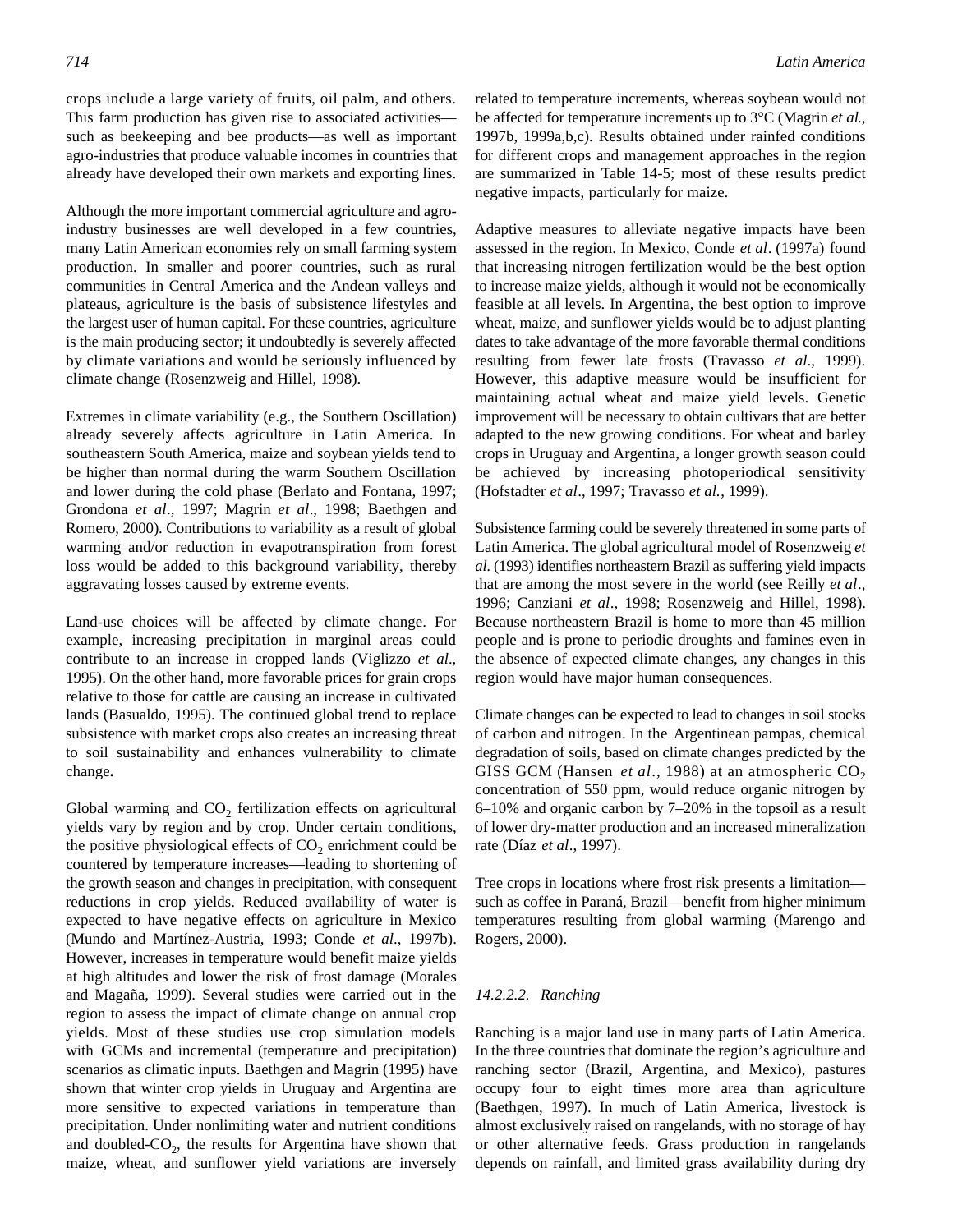periods limits cattle stocking rates over most of the region. In areas that are subject to prolonged droughts, such as northeastern Brazil and many rangeland areas in Mexico, production would be negatively affected by increased variability of precipitation from climate change. In the case of cattle in central Amazonia (várzea), higher peak flood stages would cause losses to cattle kept on platforms (marombas) during the high-water period.

In Argentina, some cattle are fed on alfalfa and other forage crops. A 1°C rise in temperature would increase alfalfa yields by 4–8% on average for most varieties, but yields would be reduced by 16–25% in areas north of 36°S and increased by 50–100% south of this latitude (Magrin *et al*., 1997b).

#### *14.2.2.3. Plantation Silviculture*

Plantation forestry is a major land use in Brazil and is expected to expand substantially over coming decades (Fearnside, 1998). Climatic change can be expected to reduce silvicultural yields to the extent that the climate becomes drier in major plantation states such as Minas Gerais, Espírito Santo, São Paulo, and Paraná as a result of global warming and/or reduced water vapor transport from Amazonia (e.g., Eagleson, 1986). Dryseason changes can be expected to have the greatest impact on silvicultural yields. Water often limits growth during this part of the year under present conditions, yet there may be water to spare during the rainiest part of the year. In areas outside of

**Study** Downing, 1992 Baethgen, 1994 de Siqueira *et al*., 1994 Liverman and O'Brien, 1991 Liverman *et al*., 1994 Sala and Paruelo, 1994 Baethgen and Magrin, 1995 Conde *et al*., 1997a Magrin *et al*., 1997a Hofstadter *et al*., 1997 **Climate Scenario**  $+3$ <sup>o</sup>C -25% precipitation GISS, GFDL, UKMO GISS, GFDL, UKMO GFDL, GISS GISS, GFDL, UKMO GISS, GFDL, UKMO UKMO CCCM, GFDL GISS, UKMO, GFDL, MPI Incremental **Scope** Norte Chico, Chile Uruguay Brazil Tlaltizapan, Mexico Mexico Argentina Argentina Uruguay (9 sites) Mexico (7 sites) Argentina (43 sites) Uruguay **Crop** Wheat Maize Potato Grapes Wheat Barley Wheat Maize Soybeans Maize Maize Maize Wheat Maize Maize Wheat Sunflower Soybean Barley Maize **Yield Impact (%)** decrease increase increase decrease -30 -40 to -30  $-50$  to  $-15$  $-25$  to  $-2$  $-10$  to  $+40$ -20 -24 -61  $-61$  to  $-6$ -36 to -17  $-5$  to  $-10$ increase-decrease  $-16$  to  $+2$  $-8$  to  $+7$  $-8$  to  $+13$ -22 to +21  $-10a$ -8 to  $+5<sup>b</sup>$  $-15c$  $-13$  to  $+10<sup>b</sup>$ 

*Table 14-5: Assessments of climate change impacts on annual crops in Latin America.*

aFor 1ºC increase.

<sup>b</sup>Change of -20 to +20% in precipitation.

cFor 2ºC increase.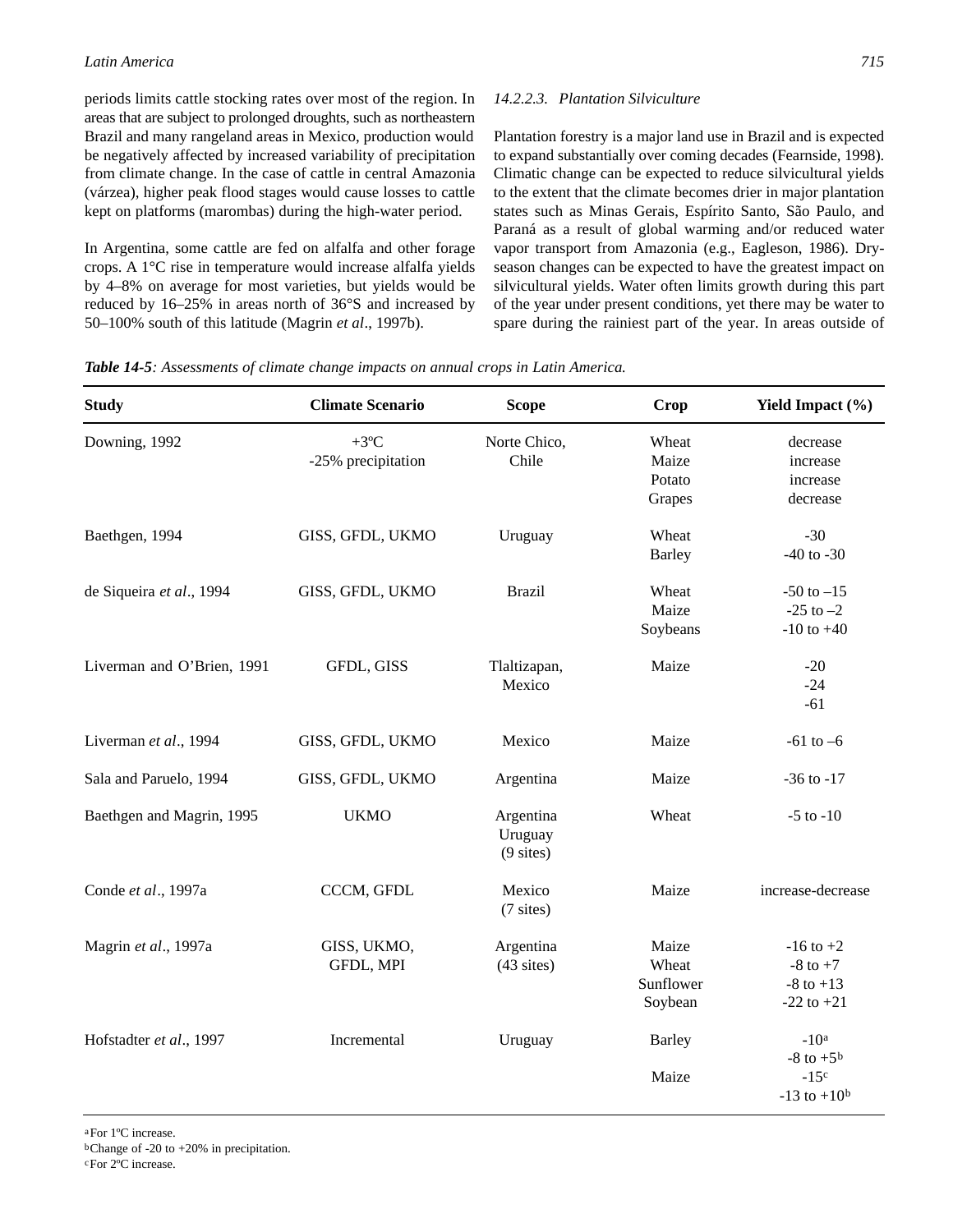Brazil's extreme south, annual rings that are evident in the wood of plantation trees correspond to dry (as opposed to cold) seasons.

The effect of precipitation changes on plantation yields can be approximated by using a regression equation developed by Ferraz (1993) that relates biomass increment in Eucalyptus to precipitation at three sites in the state of São Paulo (Fearnside, 1999). UKMO model results (Gates *et al*., 1992) indicate that annual rainfall changes for regions of Brazil would cause yields to decrease by 6% in Amazonia and 8% in southern Brazil and increase by 4% in the northeast. During the June-July-August (JJA) rainfall period, yields would decrease by 12% in Amazonia, 14% in southern Brazil, and 21% in the northeast (Fearnside, 1999).

The foregoing discussion of precipitation decreases considers only the effect of global warming. Brazil is likely to suffer additional losses of precipitation as a result of reductions in evapotranspiration caused by deforestation in Amazonia (see Section 14.5.1.1.1). Some of the water vapor originating in Amazonia is transported to southern Brazil (Salati and Vose, 1984; Eagleson, 1986). Decreased water vapor supply to southern Brazil, where most of the country's silviculture is located, would aggravate precipitation declines stemming from global warming.

The direct effects of rainfall reduction on yields are likely to underestimate the true effect of climate change. Synergistic effects with other factors could reduce yield substantially more—for example, through attack by pests (Cammell and Knight, 1992).

Adrier climate in plantation areas also could be expected to lead to greater fire hazard. Fire is a problem in plantation silviculture even in the absence of climatic change, requiring a certain level of investment in fire control and a certain level of losses when burns occur. Pine plantations in Paraná require continuous vigilance (Soares, 1990). Eucalyptus also is fire-prone because of the high content of volatile oils in the leaves and bark.

Temperature changes can affect plantation yields. The models reviewed in the IPCC's Second Assessment Report (SAR) indicate a temperature increase of 2–3°C in Amazonia (Mitchell *et al*., 1995; Kattenberg *et al*., 1996). Considering a hypothetical increase of 1.5°C by the year 2050 in Espírito Santo and Minas Gerais, Reis *et al*. (1994) conclude that the present plantation area would have to be moved to a higher elevation (a shift that is considered impractical) or the genetic material would have to be completely replaced, following the global strategy proposed by Ledig and Kitzmiller (1992). In addition to direct effects of temperature considered by Reis *et al*. (1994), temperature increases have a synergistic effect with drought; the impact of dryness is worse at higher temperatures (lower elevations) as a result of higher water demands in plantations.

 $CO<sub>2</sub>$  enrichment would be beneficial for plantations. Higher atmospheric concentrations of  $CO<sub>2</sub>$  increase the water-use efficiency (WUE) of Eucalyptus. Photosynthetic rate increased in these experiments from 96% (*E. urophylla*) to 134% (*E.* grandis). Growth of different plant parts showed similar responses. Higher levels of  $CO<sub>2</sub>$  also stimulate nitrogen fixation, which could be expected to lower the fertilizer demands of plantations (Hall *et al*., 1992).

Climatic change would require larger areas of plantations (and consequently greater expense) to meet the same levels of demand. The percentage increase in areas required can be greater than the percentage decline in per-hectare yields caused by climatic change because expansion of plantation area implies moving onto progressively poorer sites where productivity will be lower. Taking as examples rainfall reductions of 5, 10, 25, and 50%, plantation area requirements are calculated to increase as much as 38% over those without climatic change, which would bring the total plantation area by 2050 to 4.5 times the 1991 area (Fearnside, 1999).

#### *14.2.3. Sea-Level Rise*

#### *14.2.3.1. General Impacts*

Information on areas of land loss in several countries of Latin America as a result of sea-level rise is synthesized in Table 6-5 of the IPCC *Special Report on Regional Impacts of Climate Change* (IPCC, 1998). Fishing production is a sector that would suffer as a consequence of sea-level rise. Along the Central American coastline, sea-level rise will affect infrastructure, agriculture, and natural resources, as well as potentially exacerbate coastal erosion and salinization of aquifers and increase flood risks and the impact of severe storms (Campos *et al*., 1997; MINAE-IMN, 2000).

Chapter 6 of the Special Report identified information on the economic cost of sea-level rise in Latin America as assessed by Saizar (1997) and Olivo (1997) for the Uruguayan and Venezuelan coastlines, respectively. Saizar (1997) assessed the potential impacts of a 0.5-m sea-level rise on the coast of Montevideo (Uruguay). Given no adaptive response, the cost of such a rise in sea level was estimated to be US\$23 million, with a shoreline recession of 56 m and land loss of 6.8 ha. Olivo (1997) studied the potential economic impacts of a 0.5 m sea-level rise on the coast of Venezuela. At six study sites, she identified land and infrastructure at risk—such as oil infrastructure, urban areas, and tourist infrastructure. Evaluating four scenarios, Olivo (1997) suggests that Venezuela cannot afford the costs of sea-level rise, either in terms of land and infrastructure lost under a no-protection policy or in terms of the costs involved in any of three protection policies.

Coastal wetlands in the region endure the impact of population growth, expansion of the agricultural activity, and land-use changes.

Observed sea-level rise at the local or regional level in Latin America could be greater than the global average value (Field, 1995; Codignotto, 1997; Kjerve and Macintosh, 1997). Negative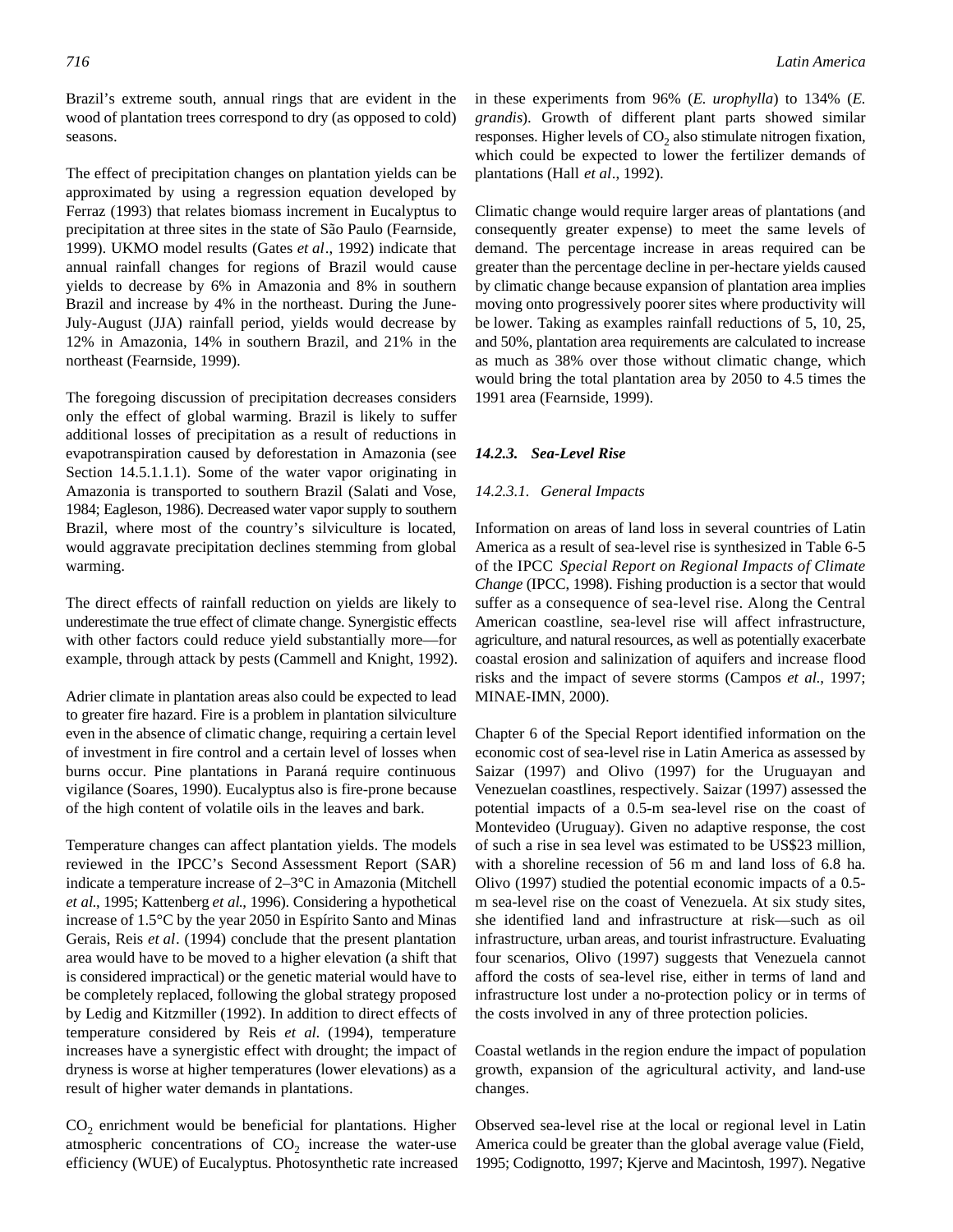trends in river streamflow along the Patagonian coast may result in reduction of sediments toward deposition areas. Coastal erosion would be affected by this effect as well as increased sea level (Codignotto, 1997; Kokot, 1999).

#### *14.2.3.1.1. Mangrove ecosystem*

The response of mangrove forests to changes in sea level within 50–100 years under climate change conditions is complex and controversial; it depends on physiography as well as ecological and biological factors (Villamizar, 1994; Ellison and Farnsworth, 1996; Ewel and Twilley, 1998; Rull *et al*., 1999).

The land-building function of mangrove vegetation has very important implications in coastal management because it works as a natural barrier to protect adjacent agricultural land by reducing erosion caused by wave action, tides, and river flow. This is important for shallow estuaries that are prone to flooding, especially where the land is below sea level (Twilley *et al*., 1997; Villamizar and Fonseca, 1999).

In the tropical Americas, the loss of coastal forests, mainly mangroves, occurs at a rate of approximately 1% yr<sup>-1</sup>. The rate is much faster in the Caribbean—approximately 1.7% yr-1 (Ellison and Farnsworth, 1997). Because most commercial shellfish and finfish use mangal for nurseries and refuge, fisheries in mangrove regions are declining at a similar rate as mangrove communities (Martínez et al., 1995; Ewel and Twilley, 1998).

#### *14.2.3.1.2. Coral reefs*

The second largest coral reef system in the world dominates the offshore area of the western Caribbean (Milliman, 1993), and all but the northern Gulf coast have extensive reef systems. Growth of individual coral organisms is estimated to be 1–20 cm yr-1 (Vicent *et al*., 1993), and reef growth rates as a whole are known to be up to 1.5 cm yr-1 (Hendry, 1993). Reefs that accumulate at these rates could keep pace with a sea-level rise of 20 cm by 2025 (UNEP, 1993) if other factors do not alter growth conditions.

Accurate predictions on the effect of sea-level rise may be possible in reefs that already have been physically and biologically monitored, such as in Panama, Jamaica, Puerto Rico, and Belize (UNEP, 1993; Gischler and Hudson, 1998).

#### *14.2.3.1.3. Socioeconomic issues*

Latin America coastal zones with economies that are based in fishing and tourism are particularly vulnerable to physical changes associated with sea-level rise.

Tourism is one of the most important industries in the region, especially in the Caribbean. Shoreline migration will create new areas of economic opportunity as new beaches are built, but protection, replenishment, and stabilization of existing beaches represents a principal socioeconomic impact. It is difficult to separate the impact of climate-induced sea-level rise from erosion associated with the persistent interaction of the sea on the coast. In addition, certain sand-mining practices (such as in Trinidad and Tobago) already have important effects on the ecosystem. Indirect socioeconomic effects on tourism from increasing pollution, coral reef mortality, and storm damage also are involved (UNEP, 1993).

Latin American economies could be severely affected by climate change. Coastal wetlands in Central America could generate US\$750 million. Shrimp fisheries at the *Estero Real* in Nicaragua, which could provide US\$60 million annually to the economy of the country, and the Gulf of Fonseca—which supplies important fishing, firewood, and transport to the rural communities of El Salvador, Honduras, and Nicaragua—could be affected by sealevel rise (Quesada and Jiménez, 1988).

Socioeconomic issues in the context of local response to global change—such as tourism, settlements and structures, and cultural heritage—and the influence of tropical storms are considered most important regarding levels of vulnerability (Mainardi, 1996; Tabilo-Baldivieso, 1997; Windovoxhel *et al*., 1998). Approximately 1,600 km of coral reefs and 870 km of mangroves are located in the region of Central America (Tabilo-Valdivieso, 1997). More than 15,000 species of plants and 800 species of vertebrates identified in the region would be at risk from sea-level rise, along with resources for rural communities (about 450,000 people) that inhabit the coastal areas of Central America (Windovoxhel *et al*., 1998).

#### *14.2.3.2. Ecological and Local Community Values*

Many local communities depend on coastal wetlands for survival; they use a wide range of natural products from the swamps and their surrounding waters (Field, 1997; RAMSAR, 1999). As Section 6.5.4 points out, in some coastal societies, cultural values are of equal—or even greater—significance than economic values. This is particularly true in Ecuador and Colombia on the Pacific coast, as well as the most northern part of Venezuela and Brazil on the Atlantic coast, where shrimp farming and timber exploitation represent the most common uses (Schaeffer-Novelli and Cintron, 1993; Sebastiani *et al*., 1996; Trujillo, 1998). Girot (1991) identifies the landscape and the aesthetics and spirituality of local people as important social and cultural impacts in the Central American region. An increase in sea level could affect monuments and historic sites of Central America.

Patterns of human development and social organization in a community are important factors in determining the vulnerability of people and social institutions to sea-level rise and other coastal hazards. The most common problems in local subsistence economies in Latin America coastal zones relate to firewood, isolation from enforcement, shrimp ponds, cattle, clearing for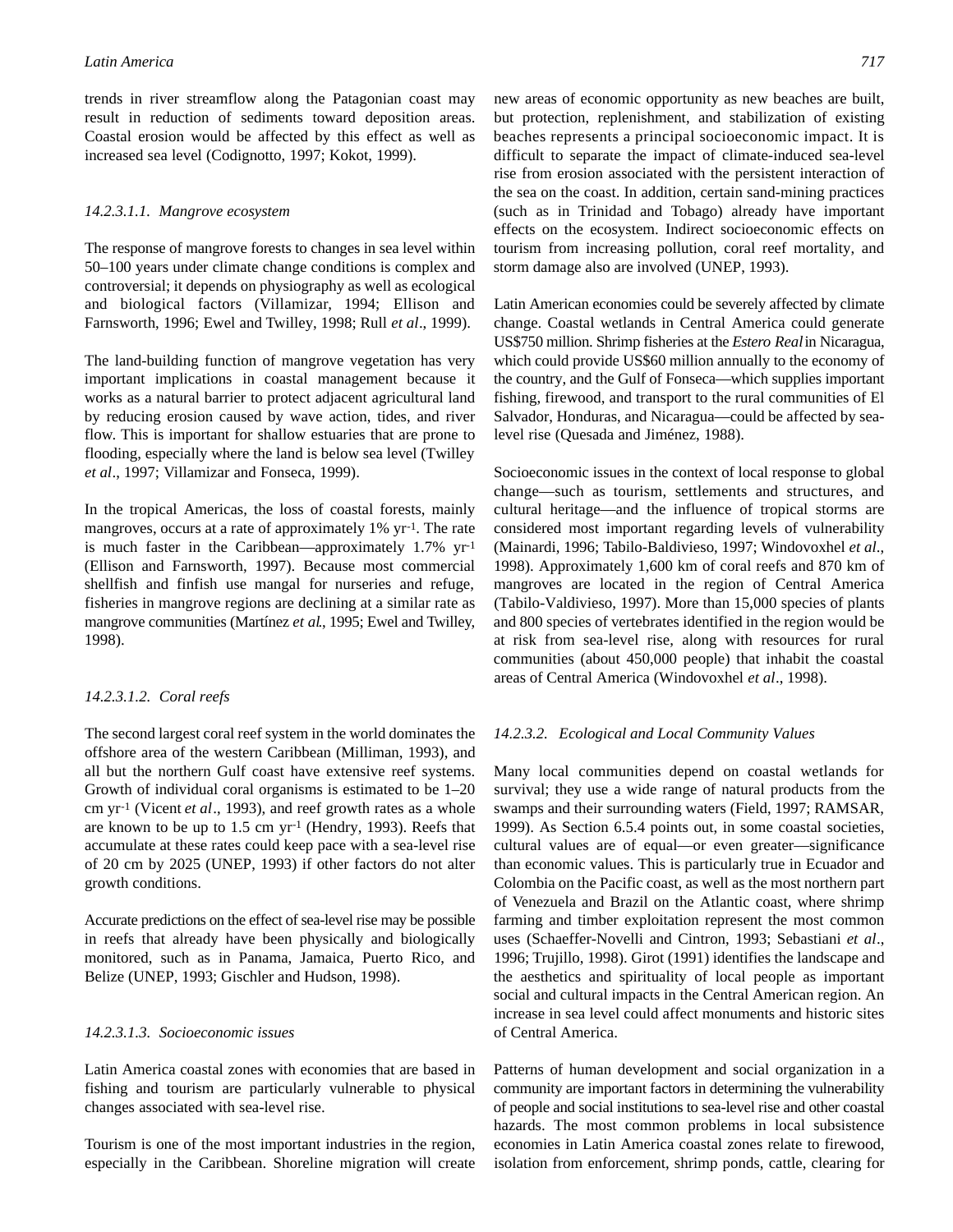village expansion, coconut plantation, and sewage and garbage disposal (Sebastiani *et al*., 1996;Ellison and Fanrsworth, 1997).

#### *14.2.4. Water Resources: Availability and Use*

Water resources for domestic, industrial, and agricultural use, averaged per capita among Latin American countries, vary from  $28,739$  m<sup>3</sup> in Argentina (whose population is  $34,587,000$ ) to more than  $472,813$  m<sup>3</sup> in Suriname (whose population is 423,000) (see Appendix D of IPCC, 1998). These averages hide the enormous disparity in many areas, such as poor rural areas, which are ill-supplied. In some Latin American regions especially in areas where it is possible that the combined effect of less rainfall and more evaporation could take place, leading to less runoff—global warming will substantially change the availability of freshwater. Watersheds in arid or semi-arid regions are especially sensitive because annual runoff already is highly variable (Medeiros, 1994). Watersheds in the southern hemisphere where snowmelt is an important source of runoff also can be severely affected (Basso, 1997). Vulnerability of oases between 29°S and 36°S to drier conditions in the high Andes can be observed (Canziani *et al.*, 1997)

Few specific water resources impact studies using climate change scenarios have been conducted in Latin America: Riebsame *et al.* (1995) studied the Uruguay River basin. In the study, all scenarios used indicated a shift of seasonality and a decrease in runoff during low-flow periods. For the Choqueyapu River (La Paz, Bolivia) under a UKMO-89 climate scenario, these studies projected an increase of discharge in the low-water period and in the months of December and January. For some other watersheds (Caire, Mamoré, Guadalquivir, and Miguillas), the magnitude and tendency of the results varies, depending on the scenario used (PNCC, 1997). For the Pirai River, located in a humid area and flowing through urban areas (Santa Cruz City), runoff increases under an increased precipitation scenario (PNCC, 2000). Estimates of water availability in Mexico and Central America (Izmailova and Moiseenko, 1998) indicate that about 70% of the population in those countries will live in regions with low water supply as soon as the first quarter of the 21st century. A study using climate scenarios from GFDL, GISS, and NCAR models, combined with incremental scenarios of 1–2°C temperature rise and 10% precipitation increase, found that decreasing precipitation in Mexico and El Salvador can cause a change in runoff by 5–7% but that in the winter runoff changes by only by 0.2–0.7%.

Potential changes in temperature and precipitation might have a dramatic impact on the pattern and magnitude of runoff, soil moisture, and evaporation, as well as the aridity level of some hydrological zones in Mexico (Mendoza *et al*., 1997). A vulnerability study performed in conjunction with the National GHG Inventory in Argentina foresees a reduction in water availability as a result of changes in snowmelt in the high Andes. Similar studies in Peru show that warming has created several environmental hazards, such as avalanches in Peruvian Andean valleys, with a foreseen critical reduction of water resources for human and industrial consumption (Morales-Arnao, 1999).

Water use in Latin America is mainly for agricultural activities, averaging nearly 60% of total water use. It ranges from approximately 40% in Colombia and Venezuela to more than 75% in Argentina, Bolivia, Costa Rica, El Salvador, Ecuador, Guatemala, Honduras, Mexico, Panama, Paraguay, Suriname, and Uruguay (Canziani *et al.*, 1998). Even with a potential increase in water availability in some parts of northern Mexico (Mundo and Martínez-Austria, 1993; Magaña and Conde, 1998), demand for water from agricultural, urban, and industrial sectors has shown a much faster growth because of the rapid expansion of these sectors in recent decades.

Some hydrological scenarios for Cuba (Planos and Barros, 1999) show that a significant limitation of potential water resources will occur within the next century as a result of increments in evapotranspiration and changes in precipitation.

#### *14.2.5. Human Health*

Health impacts from climate change can arise via complex processes. The scale of these effects would depend primarily on the size, density, and wealth of human populations or communities (WHO, 1998). Extreme weather variability associated with climate change may add new stress to developing nations that already are vulnerable as a result of environmental degradation, resource depletion, overpopulation, or location (McMichael *et al*., 1996).

Persistent poverty and population pressure accompanied by inadequate sanitation and inadequate public health infrastructure will limit many populations' capacity to adapt (Kovats *et al*., 1998; Patz, 1998). Interaction between local environmental degradation and changes on a larger scale—climate change, population growth, and loss of biodiversity—may significantly influence effects on health (Haines and McMichael, 1997; WHO, 1998). The direct impacts of climate change depend mainly on exposure to heat or cold waves or extreme weather events, such as floods and droughts.

#### *14.2.5.1. Effects of Changes in Climate Variables on Health*

Kattenberg et al. (1996) made generalized tentative assessments concerning extreme weather and climate events. Studies in temperate and subtropical countries have shown increases in daily death rates associated with extreme outdoor temperatures (see Section 14.1.5; McMichael *et al*., 1996). Climate change scenarios constructed from three models have been used to estimate human mortality with changes in baseline climate conditions for Buenos Aires, Caracas, San José, and Santiago. In Caracas and San José, where present temperatures are close to the comfort temperature for all months, mortality rates (total, cardiovascular, and respiratory) increase for most of the climate change scenarios employed. However, decreases in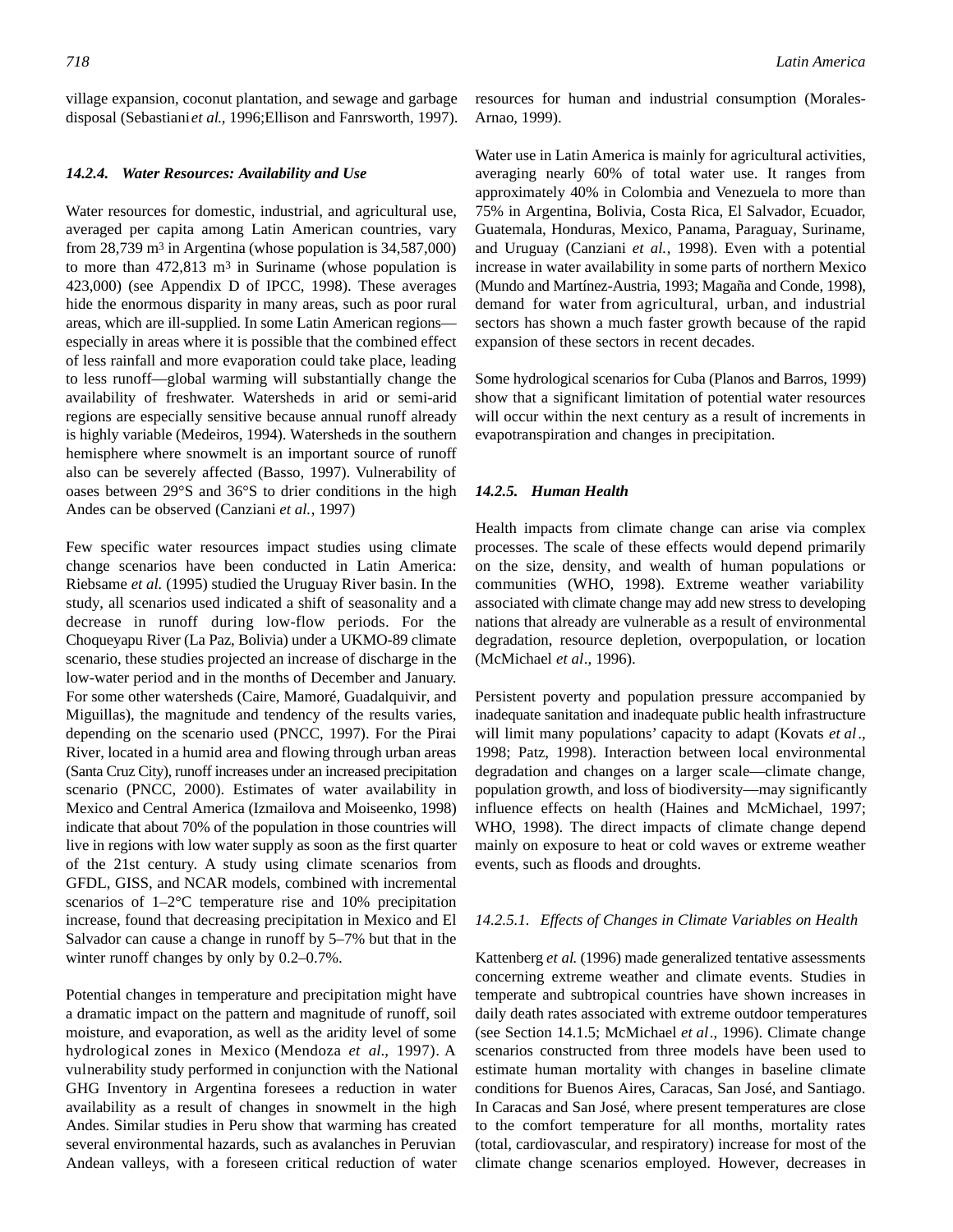winter mortality may offset excess summer mortality in cities with relatively colder climates, such as Santiago (Martens, 1998). People who are more than 65 years old are more temperature sensitive than younger people (Martens, 1998).

There is evidence that people living in poor housing conditions (crowded and poorly ventilated) and urban populations in developing countries are particularly vulnerable to thermal stress enhanced by rapid urbanization (urban heat island) because of few social resources and low preexisting health status (Kilbourne, 1989; Martens, 1998). Furthermore, in rural areas, the relative importance of temperature on mortality may be different from its effect on urban populations (Martens, 1998).

Prolonged heat can enhance production of smog and dispersal of allergens. Both effects have been linked to respiratory symptoms (Epstein, 2000). High temperatures and air pollutants, especially particulates, act synergistically to influence human health. This effect is occurring in large cities, such as Mexico City, Santiago, and more recently Buenos Aires, where such conditions enhance the formation of secondary pollutants (e.g., ozone—Escudero, 1990; Katsouyanni *et al*., 1993; Canziani, 1994). Saldivia (1994, 1995) has observed an increasing trend in the mortality of elderly people following peaks of air pollution in São Paulo. Daily mortality has been correlated mainly with temperature and ozone concentration, both measured the day before (Sartor *et al*., 1995). Hyperthermic syndrome (heat stroke) a ffected children under 2 years old and people over 80 in Peru's coastal regions during the high temperatures of the El Niño phenomenon (Instituto Nacional de Salud, 1998a, 1999).

During droughts, the risk of wildfires increases, causing loss of green areas, property, livestock, and human life, as a result of increasing air pollution from suspended particles (OPS, 1998). The direct effects of wildfires on human health occur from burns and smoke inhalation (Kovats *et al*., 1999). In *Alta Floresta*, Brazil, there was a 20-fold increase in outpatient visits for respiratory disease in 1997 during a biomass smoke episode (Brauer, 1998).

Increased ambient temperature may have significant effects on the distribution and overgrowth of allergenic plants. Higher temperatures and lower rainfall at the time of pollen dispersal are likely to result in higher concentrations of airborne pollen during the peak season (Emberlin, 1994; Rosas *et al*., 1989). A relationship between concentrations of algae and weather parameters (temperature and vapor pressure) in Mexico has been correlated. Dispersion of algae has received much attention during recent years as a result of associated inhalant allergies and other respiratory disorders (Rosas *et al*., 1989). The high degree of seasonality (dry-rainy season) in air-borne enteric bacterial, basidiomycete spore, particle, and protein concentrations also could be associated with temperature and vapor pressure in Mexico City (Rosas *et al*., 1994, 1995; Calderón *et al*., 1995). Thus, future changes in climatic variables might have an important effect in the distribution of air-borne bacteria, fungus, pollen, particles, and proteins whose allergenic properties have to be considered.

In 1998, there was an increase in cholera cases in Peru and Ecuador and other countries affected by weather disasters. Hurricane Mitch affected Guatemala (the number of cholera cases increased four-fold), Belize, and Nicaragua (the number of cholera cases was six times the usual number of reported cases) (OPS, 1999).

Global warming could increase the number and severity of extreme weather events, such as storms, floods, droughts, and hurricanes, along with related landslides and wildfires (IPCC, 1996). Such events tend to increase death and disease rates directly through injuries or indirectly through infectious diseases brought about by damage to agriculture and sanitary infrastructure and potable water supplies (PAHO, 1998a). Floods and droughts could permanently or semi-permanently displace entire populations in developing countries, leading to overcrowding and diseases connected with it, such as tuberculosis and other air-borne and crowd diseases; adverse psychological e ffects; and other stresses (IPCC, 1996; McMichael and Kovats, 1998a,b; Epstein, 2000). Slums and shantytowns located on hills (e.g., Rio de Janeiro), as well as human settlements located in flood-prone areas, are particularly subject to periodic natural disasters that adversely affect human health and sanitary infrastructure (IPCC, 1996).

In developing countries, populations are becoming more rather than less vulnerable to disasters (McMichael and Kovats, 1998b). Natural disasters may be responsible for outbreaks of cholera, leptospirosis, malaria, and dengue (Moreira, 1986; PAHO, 1998a,b). Hurricane Mitch stalled over Central America in October 1998 for 3 days, claiming 11,000 lives. It was the most deadly hurricane to strike the western hemisphere in 2 centuries (Hellin *et al.*, 1999). After Mitch, Honduras reported thousands of cases of cholera, malaria, and dengue fever (PAHO, 1998a,b; OPS, 1999; Epstein, 2000). As the risk of flooding increases with climate change, so does the importance of the major drainage system, which will determine whether floodwaters drain in minutes, hours, or days (McMichael and Kovats, 1998b). Floodwaters can cause the release of dangerous chemicals from storage and waste disposal sites and precipitate outbreaks of vector- and water-borne diseases (Patz, 1998).

Indirect effects of disasters can damage the health care sector. After Hurricane Mitch, some countries in Central America regressed decades in health services and transport infrastructure, thereby making it more difficult to assist the affected population (OPS, 1999). Environmental refugees could present the most serious health consequences of climate change. Risks that stem from overcrowding include virtually absent sanitation; scarcity of shelter, food, and safe water; and heightened tensions potentially leading to social conflicts (Patz, 1998). Weather disasters cause many deaths and have long-term impacts on communities, including psychological effects such as posttraumatic stress disorder (Kovats *et al*., 1998). In 1999, heavy rains on the coast of Venezuela displaced 80,000–100,000 people and caused 20,000–50,000 deaths, as well as enormous damage in infrastructure (PNUD/CAF, 2000).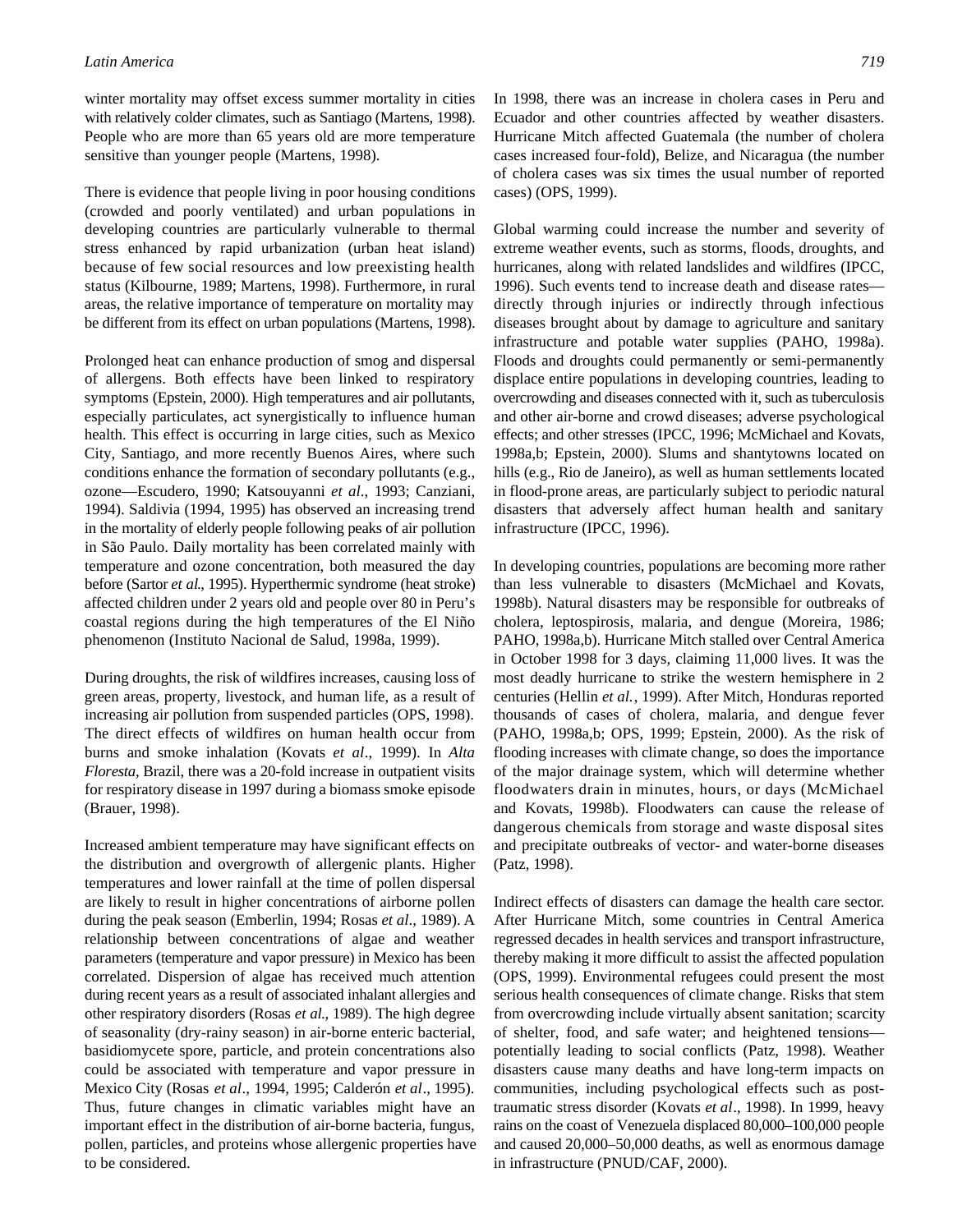#### *14.2.5.2. Vector-Borne Diseases*

Arthropod vector organisms for vector-borne diseases (VBDs) are sensitive to climatic and hydrometeorological conditions (especially temperature and humidity, stagnant water pools, and ponds), as are life-cycle stages of the infecting parasite within the vector (Bradley, 1993; Haines *et al*., 1993; Curto de Casas *et al*., 1994; Ando *et al*., 1998). Hence, the geographic range of potential transmission of VBDs may change under conditions of climate change (Leaf, 1989; Shope, 1991; Carcavallo and Curto de Casas, 1996; McMichael *et al*., 1996; Patz *et al*., 1996; WHO, 1998). Several studies have concluded that temperature affects the major components of vectorial capacity (Carcavallo *et al*., 1998; Carcavallo, 1999; Moreno and Carcavallo, 1999).

Mosquitoes, in particular, are highly sensitive to climatic factors (Curto de Casas and Carcavallo, 1995). *Anophelinespp*. and *Aedes aegypti* mosquitoes have established temperature thresholds for survival, and there are temperature-dependent incubation periods for the parasites and viruses within them (the extrinsic incubation period) (Curto de Casas and Carcavallo, 1995; de Garín and Bejarán, 1998a,b; Epstein *et al*., 1998; de Garín *et al*., 2000). Climate change may influence the population dynamics of vectors for Chagas' disease (Burgos *et al*., 1994), as well as the number of blood-feedings of mosquitoes and, therefore, the possibilities of infective direct contacts (Catalá, 1991; Catalá *et al*., 1992).

Of relevance to infectious disease distribution, minimum temperatures are now increasing at a disproportionate rate compared to average and maximum temperature (Karl *et al*., 1995). Such conditions may allow dengue and other climatesensitive VBDs to extend into regions that previously have been free of disease or exacerbate transmission in endemic parts of the world. Temperature is one of the factors that can influence the seasonal transmission of malaria. Near the equator in Iquitos, Peru, seasonality in transmission is driven by small temperature fluctuation (1–2°C) (Patz *et al*., 1998). The current and projected expansion of the range of vector species into the subtropics and to higher elevations warrant heightened entomological and epidemiological surveillance and control in highland areas and for populations living on the fringes of regions that now are affected (Epstein *et al*., 1998).

Reemergence of dengue fever in Colombia followed reinvasion of the country by the principal mosquito vector (*Aedes aegypti)*, and the disease hit with large upsurges following periods of heavy rain (Epstein *et al*., 1995). The mosquito vector for dengue and yellow fever has been reported at an elevation of 2,200 m in Colombia (Suárez and Nelson, 1981).

Climate variability, environmental change, and lack of control of vector reproduction already have affected the distribution of VBDs. In Honduras, a sustained increase in ambient temperature makes the southern part too hot for anopheline mosquitoes, and reported cases of malaria have dropped off. Large areas of northeast tropical rainforest have been cleared, and migrants concentrated there tend not to be immune to malaria (Almendares *et al*., 1993).

#### *14.2.5.3. Water-Borne Diseases*

Extremes of the hydrological cycle, such as water shortages and flooding, could worsen the diarrhea disease problem. In developing countries, water shortages cause diarrhea through poor hygiene. On the other extreme, flooding can contaminate drinking water from watershed runoff or sewage overflow (Patz, 1998). Depending on the disease agent and its transmission maintenance cycle, the effect may be an increase or a decrease in the incidence of infectious diseases (Gubler, 1998).

Between the first case of the current cholera outbreak—reported in Peru in 1991—and December 1996, cholera spread to more than 21 countries, resulting in almost 200,000 cases and more than 11,700 reported deaths (OPS, 1998). Colwell and Huq (1994) have collected data in Bangladesh and Peru suggesting that cholera has a complex route of transmission that is influenced by climate—in particular, SST and sea-level variations (Lobitz *et al*., 2000). It has been suggested that the spread of *Vibrio cholerae* may be related to the development of various algae and zooplankton. Extensive studies during the past 25 years confirming the hypothesis that *V. cholerae* is autochthonous to the aquatic environment and is a commensal of zooplankton (i.e., copepods), combined with the findings of satellite data analyses, provide strong evidence that cholera epidemics are climate-linked (Lobitz *et al*., 2000). Increased coastal algae blooms (which are sensitive to changes in climatic conditions) therefore may amplify *V. cholerae* and enhance transmission (Epstein, 2000). Furthermore, *V. cholerae* follows a salinity gradient, which might bring the disease to new shores if sea level rises (WHO, 1998).

In 1998, Ecuador's vulnerability to cholera increased as a result of climatic phenomena (OPS, 1999). In 1997–1998 in Peru, the same areas affected by climatic phenomena showed an increase in cholera cases, probably as a result of floods, problems with drainage, and food contamination in shelters (OPS, 1999). In Peru, persistence in transmission of diarrheal diseases such as *Salmonella typhi* and cholera was related to changes in environmental, climatic, and sanitary conditions (Carrillo, 1991a,b).

Floods foster fungal growth and provide new breeding sites for mosquitoes, whereas droughts concentrate microorganisms and encourage aphids, locusts, and whiteflies and—when interrupted by sudden rains—may spur explosions of rodent populations (Epstein and Chikwenhere, 1994).

The first recorded outbreak of Weil's disease (leptospirosis) in Colombia occurred mainly in children from poor neighborhoods. Symptoms of leptospirosis are similar to those of dengue, and the former can be fatal rapidly in patients not receiving proper treatment. The probable agents and disease seem to be linked with rodents escaping from floods (Epstein *et al*., 1995).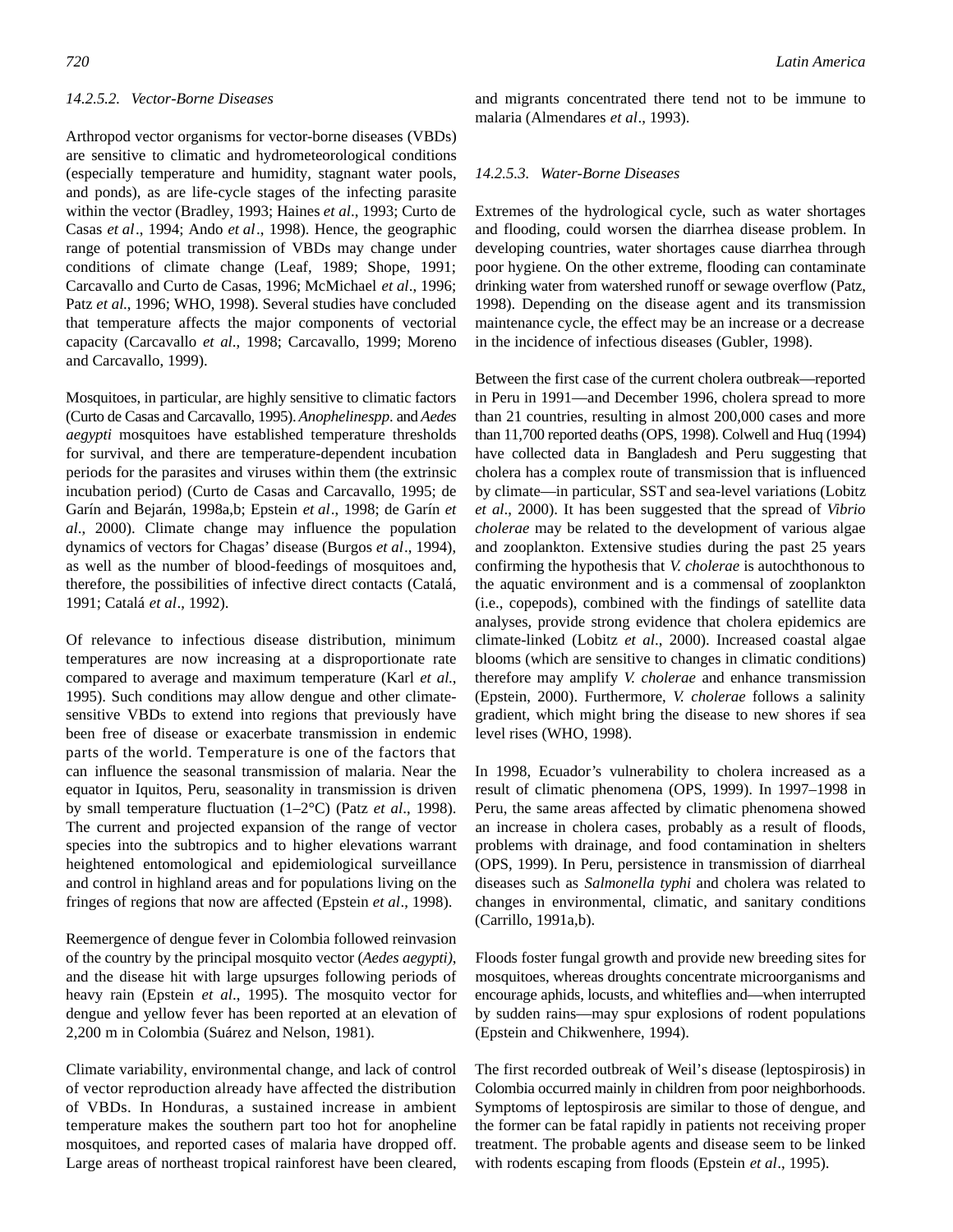In Cuba, acute diarrheal diseases occur more often during the warm and rainy period, when ecological conditions are favorable for reproduction of bacteria, viruses, and protozoa. Acute respiratory infection reports diminish after climatic conditions become warmer, more humid, and thermally less contrasting (Ortiz *et al*., 1998). In Mexico, some rain in semi-arid zones has caused bubonic plague outbreaks (Parmenter *et al*., 1999).

#### *14.2.5.4. Effects of El Niño Phenomenon on Health*

There is good evidence that the ENSO cycle is associated with increased risk of certain diseases (PAHO, 1998b). ENSO events may affect the distribution (reproduction and mortality) of disease vectors (Epstein *et al.*, 1998). El Niño events raise SST over the tropical Pacific, affecting some pathogenic agents. McMichael and Kovats (1998b), Patz (1998), and Instituto Nacional de Salud (1998a,b) have speculated that the last cholera outbreak in Peru, beginning in 1991, was linked with an El Niño phenomenon (1990–1995). The outbreak spread to most of the South American subcontinent, including places as far away as Buenos Aires (OPS, 1999). de Garín *et al*. (2000) have reported that El Niño has important impacts in andean population; they found large amounts of the insect, as well as eggs for the next period, in the northern part of Argentina.

Higher temperatures over coastal Peru associated with ENSO may have an impact on gastrointestinal infections. Salmonella infections increased after a flood in Bolivia, which resulted from the El Niño event of 1983 (Valencia Tellería, 1986). Salazar-Lindo *et al*. (1997) report that the number of patients with diarrhea and dehydration admitted to a rehydration unit in Lima, Peru, was 25% higher than usual during 1997, when temperatures where higher than normal as a result of the emerging El Niño. Increases in the incidence of acute diarrheas and acute respiratory diseases were recorded in Bolivia (Valencia Tellería, 1986) and Peru (Gueri *et al*., 1986).

The effects of natural events vary by region, and the same weather condition may have the opposite effect in different areas for the same disease (e.g., a dry year may induce malaria epidemics in humid regions but cause malaria decreases in arid regions) (McMichael and Kovats, 1998b). For example, ENSO has been associated with severe drought in Iquitos, Peru, and the state of Roraima, Brazil, where malaria cases have drastically decreased (OPS, 1998; Confalonieri and Costa-Díaz, 2000). In Venezuela, malaria mortality has been shown to be more strongly related to the occurrence of drought in the year preceding outbreaks than to rainfall during epidemic years (Bouma and Dye, 1997). The El Niño phenomenon appears to be responsible in particular for serious epidemics in Peru, including one of malaria in 1983 (Moreira, 1986; Russac, 1986; Valencia Tellería, 1986), as well as cutaneous diseases, leptospirosis, and respiratory infections in 1998 (Instituto Nacional de Salud, 1998b). Compared with other years, malaria cases in Colombia increased 17.3% during an El Niño year and 35.1% in the post-El Niño year. Upsurges of malaria in Colombia during El Niño events are associated with its hydrometeorological variables—in particular, the increase

in air temperature that enhances reproductive and biting rates and decreases the extrinsic incubation period, as well as changes in precipitation rates that favor formation of ponds and stagnant pools and thus create more mosquito breeding sites (Poveda and Rojas, 1997; Poveda *et al*., 1999a,b).

Global analyses have shown no association between ENSO and the number of flood disasters (Dilley and Heyman, 1995) or between ENSO and the numbers of persons affected by floods and landslides (Bouma *et al*., 1997). However, the number of persons affected by landslides, particularly in South America, increases in the year after the onset of El Niño (Bouma *et al*., 1997). In 1983, the impacts of El Niño in Peru increased total mortality by nearly 40% and infant mortality by 103% (Toledo-Tito, 1997).

Predicting malaria risk associated with ENSO and related climate variables may serve as a short-term analog for predicting longer term effects posed by global climate change. The ability to predict years of high and low risk for malaria can be used to improve preventive measures (Bouma *et al*., 1997).

#### *14.2.5.5. Effects on Food Production and Safety*

Climate change would affect human health indirectly by threatening food production, as a result of increased temperature, ultraviolet irradiation, sea-level rise, changes in pest ecology, ecological disruption in agricultural areas as a result of disasters, and socioeconomic shifts in land-use practices (Rosenzweig *et al*., 1993; Siqueira *et al*., 1994; Reilly *et al*., 1996; Haines and McMichael, 1997; Magrin *et al*., 1997c; Epstein *et al*., 1998). A link between El Niño and variation of the inter-tropical convergence zone and drought in northeastern Brazil has been described for many years (Hastenrath and Heller, 1977). Periodic occurrences of severe droughts associated with El Niño in this agriculturally rich region have resulted in occasional famines (Kiladis and Díaz, 1986; Hastenrath, 1995). Severe food shortages have occurred in this region in 1988 and 1998 (Kovats *et al*., 1999).

Developing countries already struggle with large and growing populations, and malnutrition rates would be particularly vulnerable to changes in food production (Patz, 1998). Changes in the distribution of plant pests have implications for food safety. Ocean warming could increase the number of temperaturesensitive toxins produced by phytoplankton, causing contamination of seafood more often and an increased frequency of poisoning. The rapid spread of cholera along the Peruvian coasts and the fact that the *V. cholerae* 01 isolates involved constitute a separate genetic variant that could be a result of environmental change (Wachsmuth *et al*., 1991, 1993)—as well as the ability of *V. cholerae* to survive in seawater and freshwater—make cholera a persistent health hazard (Tamplin and Carrillo, 1991). Thus, climate-induced changes in the production of aquatic pathogens and biotoxins may jeopardize seafood safety (IPCC, 1996). Increased ambient temperature has been associated with food poisoning; multiplication of pathogenic microorganisms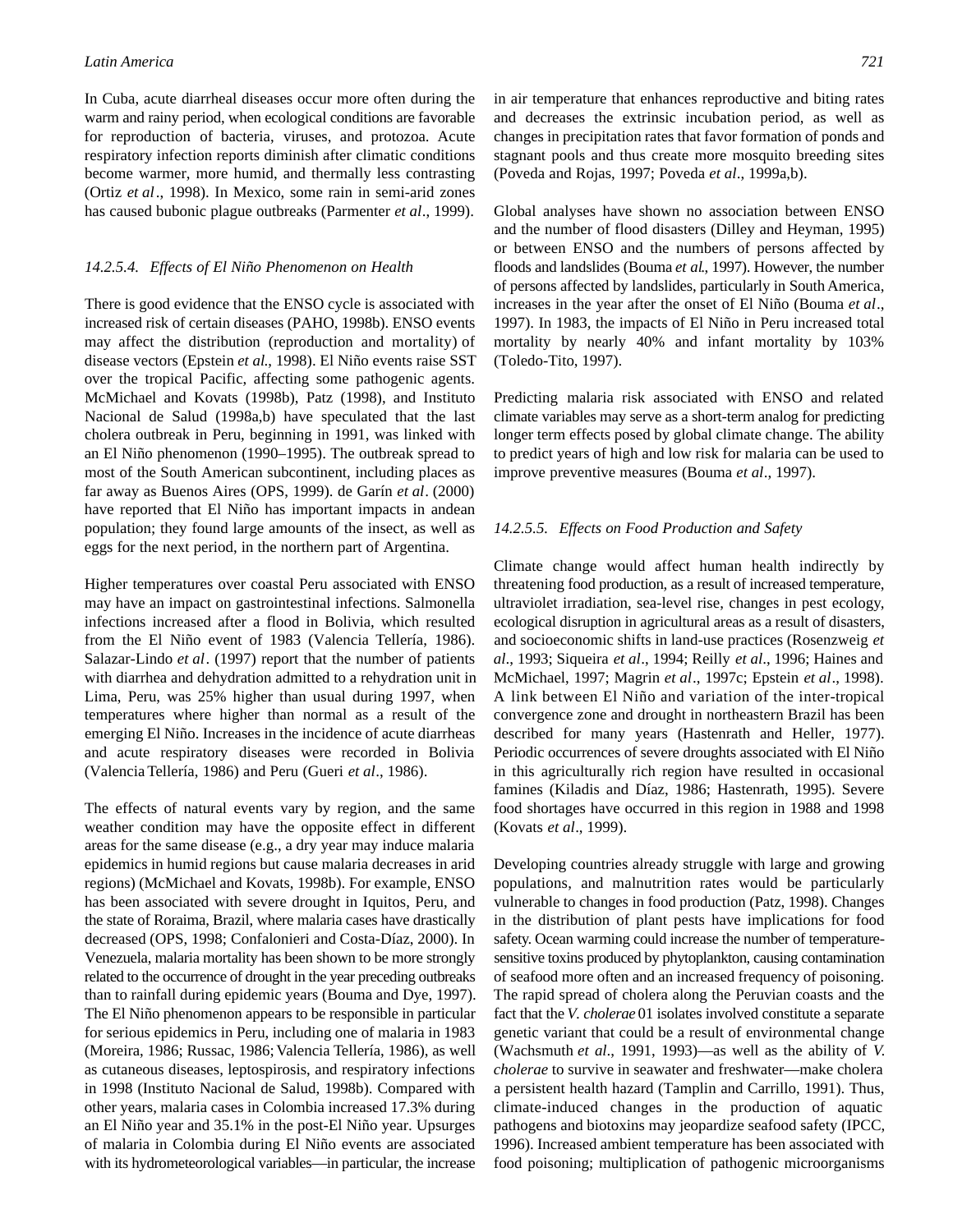in food is strongly dependent on temperature (Colwell and Huq, 1994; Bentham and Langford, 1995; Patz, 1998). This indicates the importance of ambient conditions in the food production process, including animal husbandry and slaughtering, to avoid the adverse effects of a warmer climate.

In Argentina, the heavily populated Paraná Delta could be seriously affected by even small changes in sea level (Kovats *et al*., 1998). The effects of sea-level rise may be counteracted by growing deltas as a result of the large amount of sediment coming down the Paraná and Uruguay Rivers from intense deforestation and consequential water erosion on the land of the upper basins.

Many glaciers and ice fields may soon disappear, potentially jeopardizing local water supplies that are critical for human consumption, regional agriculture, and hydroelectric power generation (Epstein *et al*., 1998). There is high confidence in the effects of warming on glaciers, which already are disappearing in Peru and decreasing in the high Andes between 29°S and 36°S (Canziani *et al*., 1997).

Climate changes are expected to have the greatest effect on health in developing nations in Latin America that already have poor and weak infrastructures. Linkages between local public health and issues of climate change must continue to be considered so that prevention and response mechanisms can be implemented against disease and other threats to human health (Kovats *et al*., 1998).

#### **14.3. Synthesis**

There is ample evidence of climate variability at a wide range of time scales all over Latin America, from intraseasonal to long term. For instance, at decadal scales, multiple climate records throughout the region consistently exhibit a shift in the mean during the mid-1970s, which could be a consequence of

*Table 14-6: Variability and impacts of El Niño and La Niña on several Latin American countries and subregions.*

| Event                   | Climatic/Hydrological<br><b>Subregion</b><br><b>Variable</b><br>or Country   |                                                                      | Reference(s)                                                                                                            | <b>Observation</b><br><b>Period</b> |
|-------------------------|------------------------------------------------------------------------------|----------------------------------------------------------------------|-------------------------------------------------------------------------------------------------------------------------|-------------------------------------|
| El<br>Niño <sup>a</sup> | Severe droughts <sup>b</sup> in recent decades Mexico                        |                                                                      | Magaña and Conde, 2000                                                                                                  | 1958-1999c                          |
|                         | Severe droughts                                                              | Northeast Brazil                                                     | Silva Dias and Marengo, 1999                                                                                            | 1901-1997                           |
|                         | Decrease in precipitation                                                    | Central America (Pacific)                                            | Magaña and Conde, 2000                                                                                                  | 1958-1999                           |
|                         | Increase in precipitation                                                    | Central America (Atlantic) Magaña and Conde, 2000                    |                                                                                                                         | 1958-1999                           |
|                         | Decrease in precipitation, soil<br>moisture, river streamflow                | Colombia                                                             | Poveda and Mesa, 1997<br>Carvajal et al., 1999<br>Poveda et al., 2001                                                   | 1958-1995<br>1957-1997<br>1958-1998 |
|                         | Increase in precipitation and<br>floods                                      | Northwest Peru                                                       | Marengo et al., 1998                                                                                                    | 1930-1998                           |
|                         | Decrease in precipitation during<br>rainy season                             | Northern Amazonia and<br>northeast Brazil                            | Aceituno, 1988; Richey et al.,<br>1989; Marengo, 1992; Uvo, 1998                                                        | 1931-1998                           |
|                         | Negative large anomalies of rainfall Northeast Brazil<br>during rainy season |                                                                      | Silva Dias and Marengo, 1999<br>Hastenrath and Greischar, 1993<br>Nobre and Shukla, 1996                                | 1930-1998<br>1912-1989<br>1849-1984 |
|                         | Increase in precipitation during<br>November-January time frame              | Argentina<br>(Pampas region)                                         | Barros et al., 1996; Tanco and<br>Berry, 1996; Vila and Berri, 1996;<br>Vila and Grondona, 1996; Magrin<br>et al., 1998 | 1900-1996                           |
|                         | Intense snowfalls in high Andes<br>mountains                                 | Central western Argentina Canziani et al., 1997<br>and central Chile |                                                                                                                         | 1900-1995                           |
|                         | Increase in runoff                                                           | Chile and central western<br>Argentina                               | Compagnucci et al., 2000<br>Compagnucci and Vargas, 1998                                                                | 1906-1994<br>1909-1998              |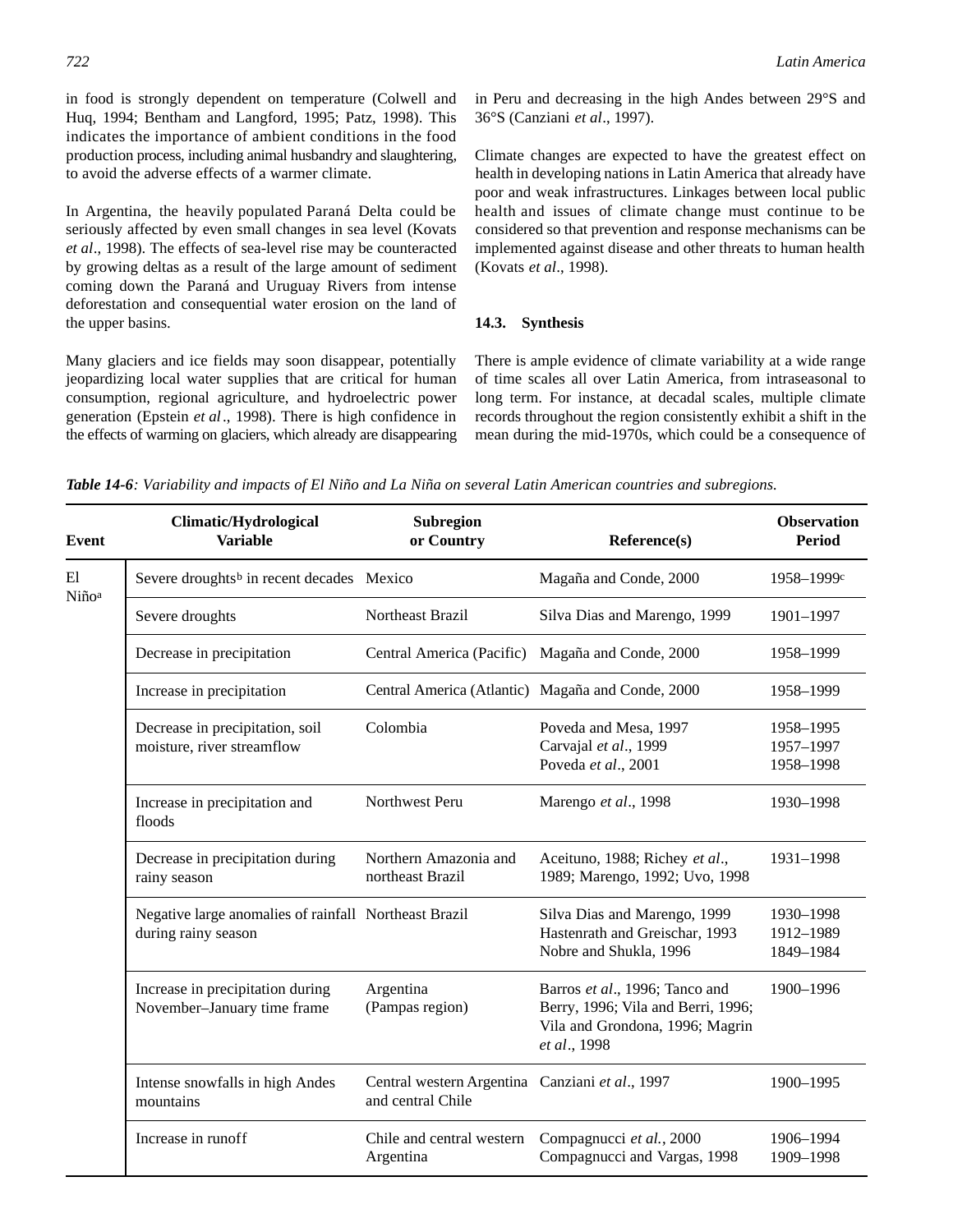sudden changes in the climatology of the Pacific Ocean. These changes have important socioeconomic and environmental consequences that could be enhanced by global warming and its associated climate change.

Precipitation changes in Latin America do not follow a consistent trend. In northwestern Mexico there is a clear tendency for more winter precipitation, which has resulted in positive trends in river-water level. In north and northwestern Nicaragua, there is a negative trend in rainfall. In the Amazonian region, the most important finding is the presence of periods with relatively wetter or drier conditions that are more relevant than any unidirectional trend. Rainfall in north-northeast Brazil exhibits a weak positive trend. Precipitation in subtropical Argentina, Paraguay, and Brazil increased abruptly in the 1956–1990 period after a dry period from 1921 to 1995. In the Pampas, there was a positive trend in precipitation over the 1890–1984 period. At higher elevations in northwestern Argentina, records suggest an increase in precipitation over the past 200 years.

The Southern Oscillation is responsible for a large part of the climate variability at interannual scales in Latin America. The region is vulnerable to El Niño, with impacts varying across the continent. For example, El Niño is associated with dry conditions in northeast Brazil, northern Amazonia, the Peruvian-Bolivian Altiplano, and the Pacific coast of Central America, whereas southern Brazil and northwestern Peru exhibit a nomalously wet conditions. Extensive studies of the Caribbean watersheds of Mexico and other countries show compelling evidence of more winter and less summer precipitation; in addition, the most severe droughts in Mexico in recent decades

have occurred during El Niño years. In Colombia, La Niña is associated with heavy precipitation and flooding, whereas El Niño is associated with negative anomalies in precipitation and river streamflow. Drought also occurs in southern Brazil during the positive phase of the Southern Oscillation. If El Niño or La Niña were to increase, Latin America would be exposed to these conditions more often (see Table 14-6).

Warming in high mountain regions could lead to disappearance of significant snow and ice surfaces, which could affect mountain sport and tourist activities. Because these areas contribute to river streamflow, it also would affect water availability for irrigation, hydropower generation, and navigation, which represent important sources of income for some economies. It has been well-established that glaciers in Latin America have receded in recent decades.

It is well-established that Latin America accounts for one of the Earth's largest concentrations of biodiversity, and the impacts of climate change can be expected to increase the risk of biodiversity loss. Some adverse impacts on species that can be related to regional climate change have been observed, such as population declines in frogs and small mammals in Central America. Maintenance of remaining Amazonian forest is threatened by the combination of human disturbance and decreased precipitation from evapotranspiration loss, global warming, and El Niño. Fire in standing forest has increased in frequency and scale in Amazonia as a result of greater accumulation of deadwood in the forest from logging activity and from trees killed by past fires, more human settlement providing opportunities for fire initiation, and dry conditions

| Event                   | Climatic/Hydrological<br><b>Variable</b>                        | <b>Subregion</b><br>or Country                                                                                                                                 | Reference(s)                                   | <b>Observation</b><br>Period |
|-------------------------|-----------------------------------------------------------------|----------------------------------------------------------------------------------------------------------------------------------------------------------------|------------------------------------------------|------------------------------|
| La<br>Niña <sup>d</sup> | Heavier precipitation and floods                                | Colombia                                                                                                                                                       | Poveda and Mesa, 1997<br>Carvajal et al., 1999 | 1972–1992<br>1957-1997       |
|                         | Decrease in precipitation during<br>October–December time frame | Argentina<br>Barros et al., 1996; Tanco and<br>(Pampas region)<br>Berry, 1996; Vila and Berri, 1996;<br>Vila and Grondona, 1996; Magrin<br><i>et al.,</i> 1998 |                                                | 1900-1996                    |
|                         | Increase in precipitation, higher<br>runoff                     | Northern Amazonia<br>Northeast Brazil                                                                                                                          | Marengo et al., 1998<br>Meggers, 1994          | 1970–1997<br>Paleoclimate    |
|                         | Severe droughts                                                 | Southern Brazil                                                                                                                                                | Grimm et al., 1996, 2000                       | 1956–1992                    |
|                         | Negative anomalies of rainfall                                  | Chile and central western<br>Argentina                                                                                                                         | Compagnucci, 2000                              | Paleoclimate                 |

#### *Table 14-6 (continued)*

a Extremes of the Southern Oscillation (SO) are responsible in part for a large portion of climate variability at interannual scales in Latin America. El Niño (or ENSO) events represent the negative (low) phase of the SO.

b Prolonged periods of reduced summer soil moisture.

c Six El Niño events occurred during this period.

d La Niña is the positive (high) phase of the SO.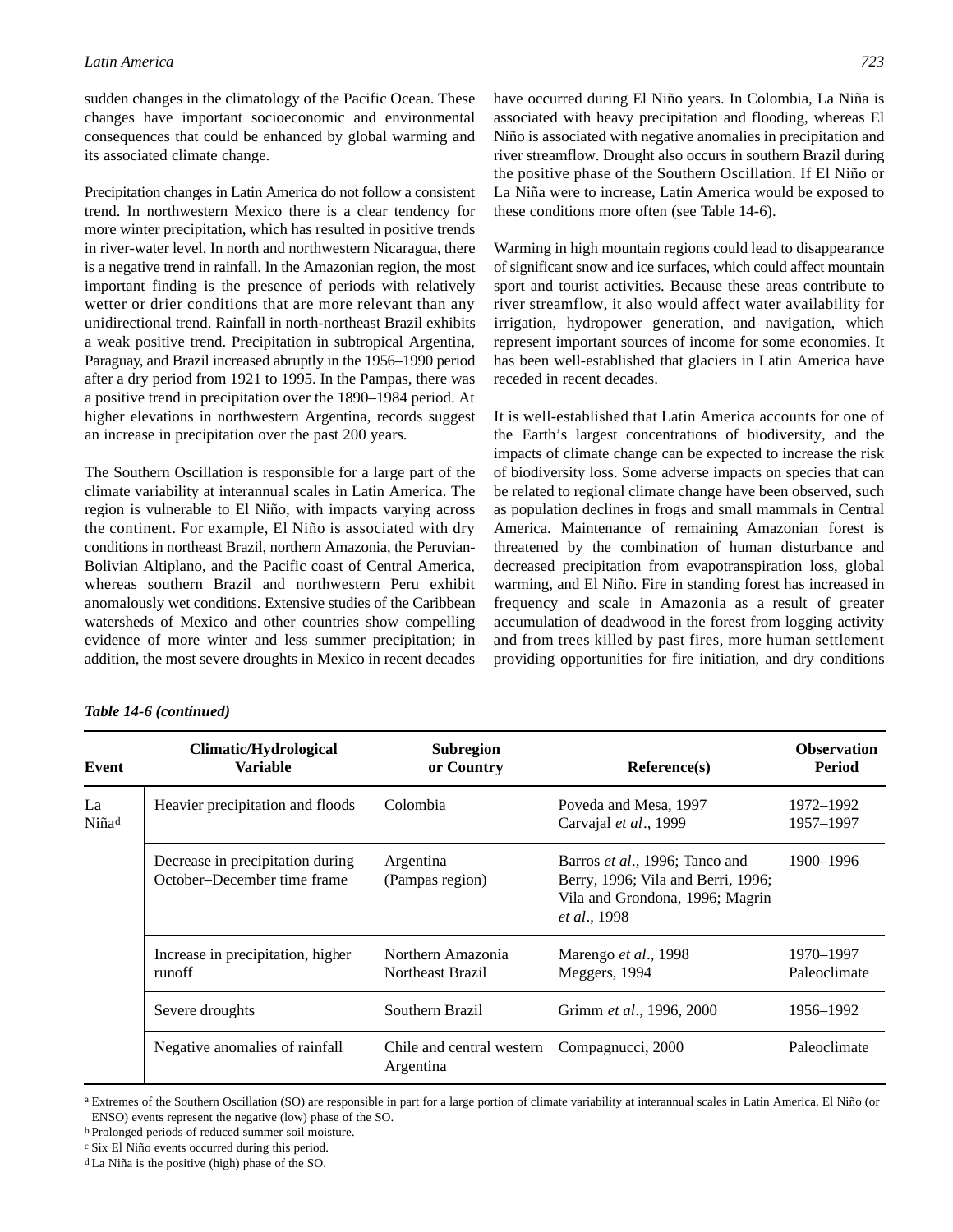during ENSO events. Neotropical seasonally dry forest should be considered severely threatened in Mesoamerica.

Mortality of trees has been observed to increase under dry conditions that prevail near newly formed edges in Amazonian forests. Edges, which affect an increasingly large portion of the forest with the advance of deforestation, would be especially susceptible to the effects of reduced rainfall. In Mexico, deciduous tropical forest would be affected in approximately 50% of the area presently covered by these forests. Heavy rain during the 1997–1998 ENSO event generated drastic changes in the dry ecosystems of northern Peru's coastal zone. Increases in biomass burning in Amazonia affected by human activity and by climate increase wind-borne smoke and dust that supply nutrients to the Amazon forests. Global warming would expand the area that is suitable for tropical forests as equilibrium vegetation types. However, the forces driving deforestation make it unlikely that tropical forests will be permitted to occupy these increased areas. Land-use change interacts with climate through positive feedback processes that accelerate loss of humid tropical forests.

Sea-level rise will eliminate the present habitats of mangroves and create new tidally inundated areas to which some mangrove species may shift. Coastal inundation stemming from sea-level rise and riverine and flatland flooding would affect water availability and agricultural land. These changes can exacerbate socioeconomic and health problems in critical areas.

On a scale of decades to centuries, it is well-established that changes in precipitation and catchment runoff may have significant effects on mangrove forest communities. This also would affect the region's fisheries because most commercial shellfish and finfish use mangroves as nurseries and for refuge.

Studies in Argentina, Brazil, Chile, Mexico, and Uruguay, based on GCMs and crop models, project decreased yield for several crops (e.g., maize, wheat, barley, grapes), even when the direct effects of  $CO<sub>2</sub>$  fertilization and implementation of moderate adaptation measures at the farm level are considered. Predicted increases in temperature will reduce crops yields in the region by shortening the crop cycle. Although relationships between the amount of precipitation and crop yields are wellestablished, the lack of consistency in the results of different GCMs means that confidence in the estimated impacts of future precipitation on crop production is necessarily limited.

Over the past 40 years, the contribution of agriculture to the GDP of Latin American countries has been on the order of 10%. Agriculture remains a key sector in the regional economy because it employs 30–40% of the economically active population. It also is very important for the food security of the poorest sectors of the population. Subsistence farming could be severely threatened in some parts of Latin America (e.g., northeastern Brazil).

Evidence is established but incomplete that climate change would reduce silvicultural yields because water often limits growth during the dry season, which is expected to become longer and more intense in many parts of Latin America.

The scale of health impacts from climate change in Latin America would depend primarily on the size, density, location, and wealth of populations. Evidence has been established but incomplete that exposure to heat or cold waves has impacts on mortality rates in risk groups in the region.

Increases in temperature would affect human health in polluted cities such as Mexico City and Santiago. Ample evidence provides high confidence that the geographical distribution of VBDs in Peru and Cuba (e.g., cholera, meningitis) would change if temperature and precipitation were to increase, although there is speculation about what the changes in patterns of diseases would be in different places. It is well-established that weather disasters (extreme events) tend to increase death and morbidity rates (injuries, infectious diseases, social problems, and damage to sanitary infrastructure)—as occurred in Central America with Hurricane Mitch at the end of 1998, heavy rains in Mexico and Venezuela at the end of 1999, and in Argentina in 2000. It is well-established that the ENSO phenomenon causes changes in disease-vector populations and in the incidence of water-borne diseases in Brazil, Peru, Bolivia, Argentina, and Venezuela. It has been speculated that weather factors and climate change may affect the incidence of diseases such as allergies in Mexico. Increased temperature, ultraviolet radiation, sea-level rise, and changes in pest ecology may threaten food production in Argentina.

In summary, climate change already has a diverse array of impacts in Latin America. Projected future changes in climate, together with future changes in the vulnerability of human and natural systems, could lead to impacts that are much larger than those experienced to date.

#### **Acknowledgments**

Both Coordinating Lead Authors (L.J. Mata and M. Campos) wish to thank their respective institutions—Zentrum für Entwicklungsforschung (ZEF) in Bonn and Comite Regional de los Recursos Hidraulicos de Centro America—for the time and support given to us during chapter preparation. We also wish to acknowledge the valuable comments and cooperation of O. Canziani (Argentina), J. Budhooram (Trinidad and Tobago), and the entire staff of the IPCC WGII Technical Support Unit.

#### **References**

- **Aceituno,** P., 1988: On the functioning of the Southern Oscillation in the South American sector, part I: surface climate. *Monthly Weekly Review,* **116,** 505–524.
- Aceituno, P., H. Fuenzalida, and B. Rosenbluth, 1993: Climate along the extratropical west coast of South America. In: Part II: Climate Controls. *Earth System Responses to Global Change: Contrasts Between North and South America* [Mooney, H., E. Fuentes, and B. Kronberg (eds).]. Kluwer Academic Publishers, Dortrecht, The Netherlands, pp. 61–72.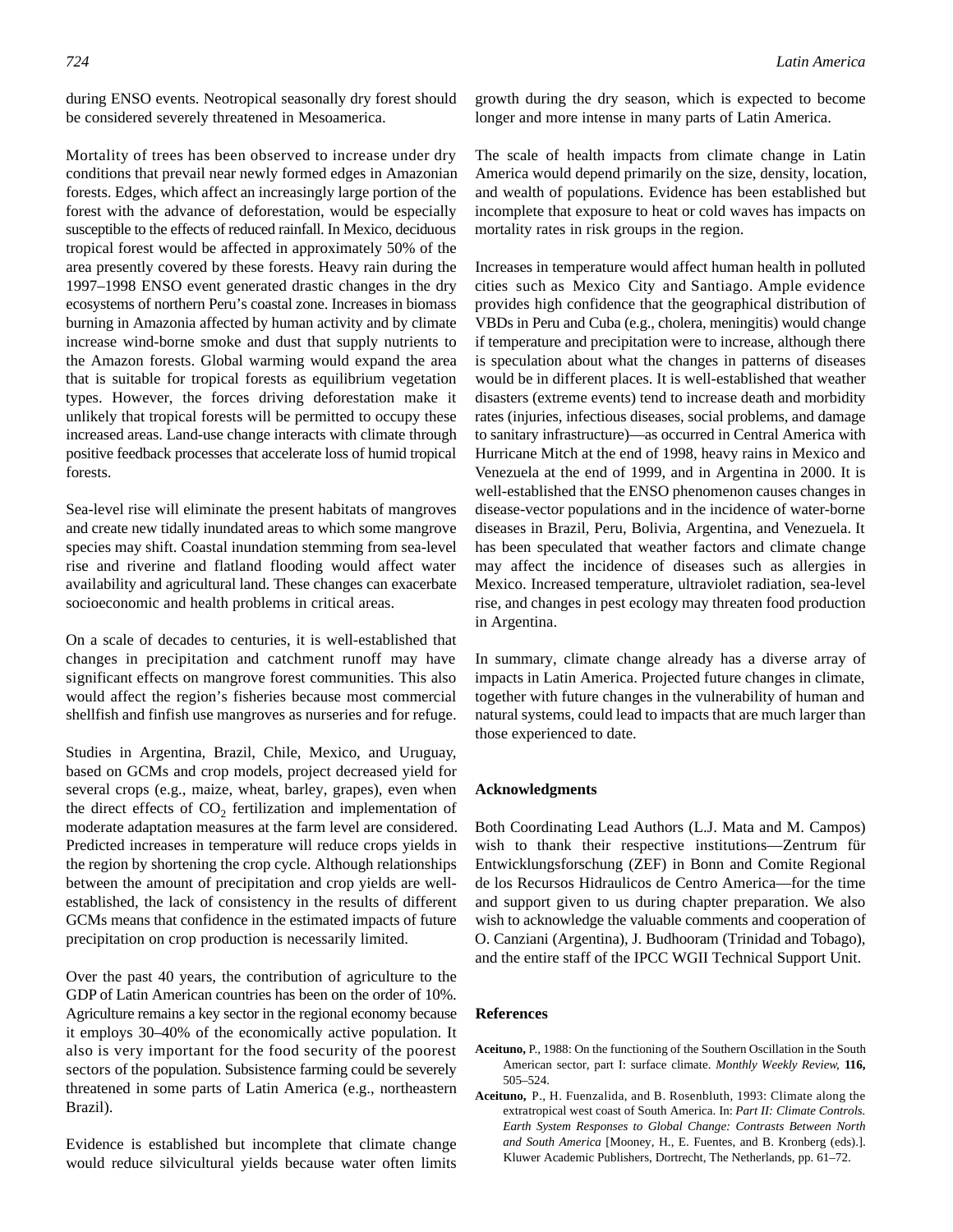- **Alfaro,** E., 1993: *Algunos Aspectos del Clima en Costa Rica en las últimas Décadas y su relación con Fenómenos de Escala Sinóptica y Planetaria*. Diss. (Tesis de Licenciatura), Universidad de Costa Rica, San José, Costa Rica, pp. 66–70 (in Spanish).
- **Almendares,** J., M. Sierra, P.K. Anderson, and P.R. Epstein, 1993: Critical regions, a profile of Honduras. *Lancet*, **342,** 1400–1402.
- Anaya, G.M., 1998: Cronología de la desertificación en México y lineamientos estratégicos para su prevención y control. In: *Ponencia, Reunión Anual sobre la "Conservación y Restauración de Suelos," Mexico, D.F., 26-28 de Octubre 1998* (in Spanish).
- **Ando,** M., I. Uchiyama, and M. Masaji, 1998: Impacts on human health. In: *Global Warming: The Potential Impact on Japan* [Nishioka, S. and H. Harasawa (eds.)]. Springer-Verlag, Tokyo, Japan, pp. 203–213.
- **Aparicio,** R., 1993: Meteorological and oceanographic conditions along the southern coastal boundary of the Caribbean Sea, 1951–1986. In: *Climate Change in the Intra-Americas Sea* [Maul, G.A. (ed.)]. United Nations Environment Program, IOC, Arnold, London, United Kingdom, pp. 100–114.
- **Arntz,** W. and E. Fahrbach, 1996: *El Niño: Experimento Climático de la Naturaleza*. Primera Edición, Fondo de Cultura Económica, México, 312 pp. (in Spanish).
- **Baethgen,** W.E., 1997: Vulnerability of the agricultural sector of Latin America to climate change. *Climate Research*, **9,** 1–7.
- **Baethgen,** W.E., 1994: Impact of climate change on barley in Uruguay: yield changes and analysis of nitrogen management systems. In: *Implications of Climate Change for International Agriculture: Crop Modeling Study* [Rosenzweig, C. and A. Iglesias (eds.)]. U.S. Environmental Protection Agency, Washington, DC, pp. 1-13.
- **Baethgen,** W.E. and G.O. Magrin, 1995: Assessing the impacts of climate change on winter crop production in Uruguay and Argentina using crop simulation models. In: *Implications of Climate Change for International Agriculture: Crop Modeling Study* [Rosenzweig, C. and A. Iglesias (eds.)]. American Society of Agronomy (ASA), Special Publication No. 59, Madison, WI, USA, pp. 207–228.
- **Baethgen,** W.E. and R. Romero, 2000: Sea Surface Temperature in the El Niño region and crop yield in Uruguay. In: *Comisión Nacional sobre el Cambio Global (CNCG). Climate Variability and Agriculture in Argentina and Uruguay: Assessment of ENSO Effects and Perspectives for the Use of Climate Forecast: Final Report to the Inter-American Institute for Global Change Research*. Comisión Nacional sobre el Cambio Global, Montevideo, Uruguay.
- **Balling,** R.C., 1994: *Analysis of Historical Temperature and Precipitation Trends in the Drylands of Mexico, the United States and Canada*. Report to United Nations IPED/INCD, Nairobi, Kenya.
- **Barbosa,** R.I. and P.M. Fearnside, 1999: Incêndios na Amazônia brasileira: estimativa da emissão de gases do efeito estufa pela queima de diferentes ecossistemas de Roraima na passagem do evento "El Niño" (1997/98). *Acta Amazonica*, **29(4),** 513–534 (in Portuguese).
- **Barkin,** D. and M.A. García, 1999: *The Social Construction of Deforestation in Mexico: A Case Study of the 1998 Fires in the Chimalapas Rain Forest.* Available online at http://www.wrm.org.uy/english/u causes/ regional/l\_america/Chimalapas.html.
- **Barros,** V., M.E. Castañeda, and M. Doyle, 1999: Recent precipitation trends in South America to the east of the Andes: an indication of climatic variability. In: Southern Hemisphere Paleo and Neoclimates: Concepts *and Problems* [Volheimer, W. and P. Smolka (eds.)]. Springer-Verlag, Berlin and Heidelberg, Germany.
- **Barros,** V., M.E. Castañeda, and M. Doyle, 1996: Variabilidad interanual de la precipitación: señales del ENSO y del gradiente meridional hemisférico de temperatura. In: *Impacto de las Variaciones Climáticas en el Desarrollo Regional un Análisis Interdisciplinario.* VII Congreso Latinoamericano e Ibérico de Meteorología, pp. 321–322.
- **Basso,** E., 1997: Southern Chile revisited. *World Meteorological Organization Bulletin*, **46(3),** 284–285.
- **Basualdo,** E.M., 1995: El nuevo poder terrateniente: una respuesta. *Realidad Económica*, **132,** 126–149.
- **Bejarán,** R.A. and V. Barros, 1998: Sobre el aumento de temperatura en los meses de otoño en la Argentina subtropical. *Meteorológica*, 23,  $15 - 26.$
- **Benedetti,** S., 1997: *Los Costos de la Desertificación, ¿Quien los Paga?.* Boletin informativo, Programa de Acción Nacional Contra la Desertificación, Ministerio de Agricultura, Corporacion Naciónal Forestal, (in Spanish).
- **Bentham,** G. and I.A. Langford, 1995: Climate change and the incidence of food poisoning in England and Wales. *International Journal of Biometeorology*, **39,** 81–86.
- **Berlato,** M.A. and D.C. Fontana, 1997: El Niño Oscilaçao Sul e a agricultura da regiao sul do Brasil. In: *Efectos de El Niño sobre la Variabilidad Climática, Agricultura y Recursos Hídricos en el Sudeste de Sudamérica (Impacts and Potential Applications of Climate Predictions in Southeastern South America), Workshop and Conference on the 1997–98 El Niño: 10–12 December, 1997, Montevideo, Uruguay* [Berry, G.J. (ed.)]. pp. 27–30 (in Spanish).
- **Bertucci,** R., E. Cunha, L. Devia, M. Figueria, R. Ruiz, F. Diaz Labrano, and R. Vidal Perera, 1996: *Mercosur y Medio Ambienta, Edici*ó*n Ciudad*. Argentina, (in Spanish).
- **Blanco Galdós,** O.B., 1981: Recursos genéticos y tecnología de los Altos Andes. In: *Agricultura de ladera en América Tropical*. CATIE, Serie Técnica No. 11, (in Spanish).
- **Bolin,** B., R. Sukumar, P. Ciais, W. Cramer, P. Jarvis, H. Kheshgi, C. Nobre, S. Semenov, and W. Steffen, 2000: Global perspective. In: *Land Use, Land-Use Change, and Forestry* [Watson, R.T., I.R. Noble, B. Bolin, N.H. Ravindranath, D.J. Verardo, and D.J. Dokken (eds.)]. Cambridge University Press, Cambridge, United Kingdom and New York, NY, USA, pp. 23–51.
- **Bouma,** M.J. and C. Dye, 1997: Cycles of malaria associated with El Niño in Venezuela. *Journal of the American Medical Association*, 278, 1772–1774 (in Spanish).
- **Bouma,** M.J., G. Poveda, W. Rojas, D. Chavasse, M. Quiñones, J.S. Cox, and J.A. Patz, 1997: Predicting high-risk years for malaria in Colombia using parameters of El Niño Southern Oscillation. *Tropical Medicine and International Health*, **2(12),** 1122–1127.
- **Bradley,** D.J., 1993: Human tropical diseases in a changing environment. In: *Environmental Change and Human Health* [Lake J., G. Bock, and K. Ackrill (eds.)]. Ciba Foundation Symposium, London, United Kingdom, pp. 146–162.
- **Brauer,** M., 1998: Health impacts of biomass air pollution*.* In: *Report Prepared for the Bioregional Workshop on Health Impacts of Haze-Related Air Pollution, Kuala Lumpur, Malaysia, 1–4 June, 1998*. Malaysia.
- **Burgos,** J.J., S.I. Curto de Casas, R.U. Carcavallo, and G.I. Galíndez-Girón, 1994: Global climate change influence in the distribution of some pathogenic complexes (malaria and chagas disease) in Argentina. *Entomología y Vectores*, **1(2),** 69–78.
- Cairns, M.A., W.M. Hao, E. Alvarado, and P.K. Haggerty, 2000: Carbon emissions from spring 1998 fires in tropical Mexico. In: Proceedings *from the Joint Fire Science Conference and Workshop Vol I, University of Idaho, 15-17 June 1999* [Neuenschwander L.F., K.C. Ryan, G.E. Gollberg, and J.D. Greer (eds.)]. USA, pp. 242–248.
- **Calderón,** C., J. Lacey, H.A. McCartney, and I. Rosas, 1995: Seasonal and diurnal variation of airborne basidiomycete spore concentrations in Mexico City. *Grana*, **34,** 260–268.
- **Camilloni,** I. and V. Barros, 1997: On the urban heat island effect dependence on temperature trends. *Climatic Change*, **37,** 665–681.
- **Cammell,** M.E. and J.D. Knight, 1992: Effects of climatic change on the population dynamics of crop pests *Advances in Ecological Research*, 22, 117–162.
- **Cantañeda,** M.E. and V. Barros, 1993: Las tendencias de precipitación en el Cono Sur de América al este de los Andes. *Meteorológica*, **19,** (in Spanish).
- **Canziani,** O.F., 1994: *La Problemática Ambiental Urbana.*Gestión Municipal de Residuos Urbanos, Instituto de Investigaciones sobre el Medio Ambiente, Buenos Aires, Argentina, pp. 19–50 (in Spanish).
- Canziani, O.F., R.M. Quintela, and M. Prieto, 1997: Estudio de *Vulnerabilidad de los Oasis Comprendidos entre 29° y 36° S ante Condiciones más Secas en los Andes Altos*. Capítulo 10, Projecto UNDP ARG/95/G/31, Programa Naciones Unidos para el Desarrollo, Argentina, 116 pp. (in Spanish).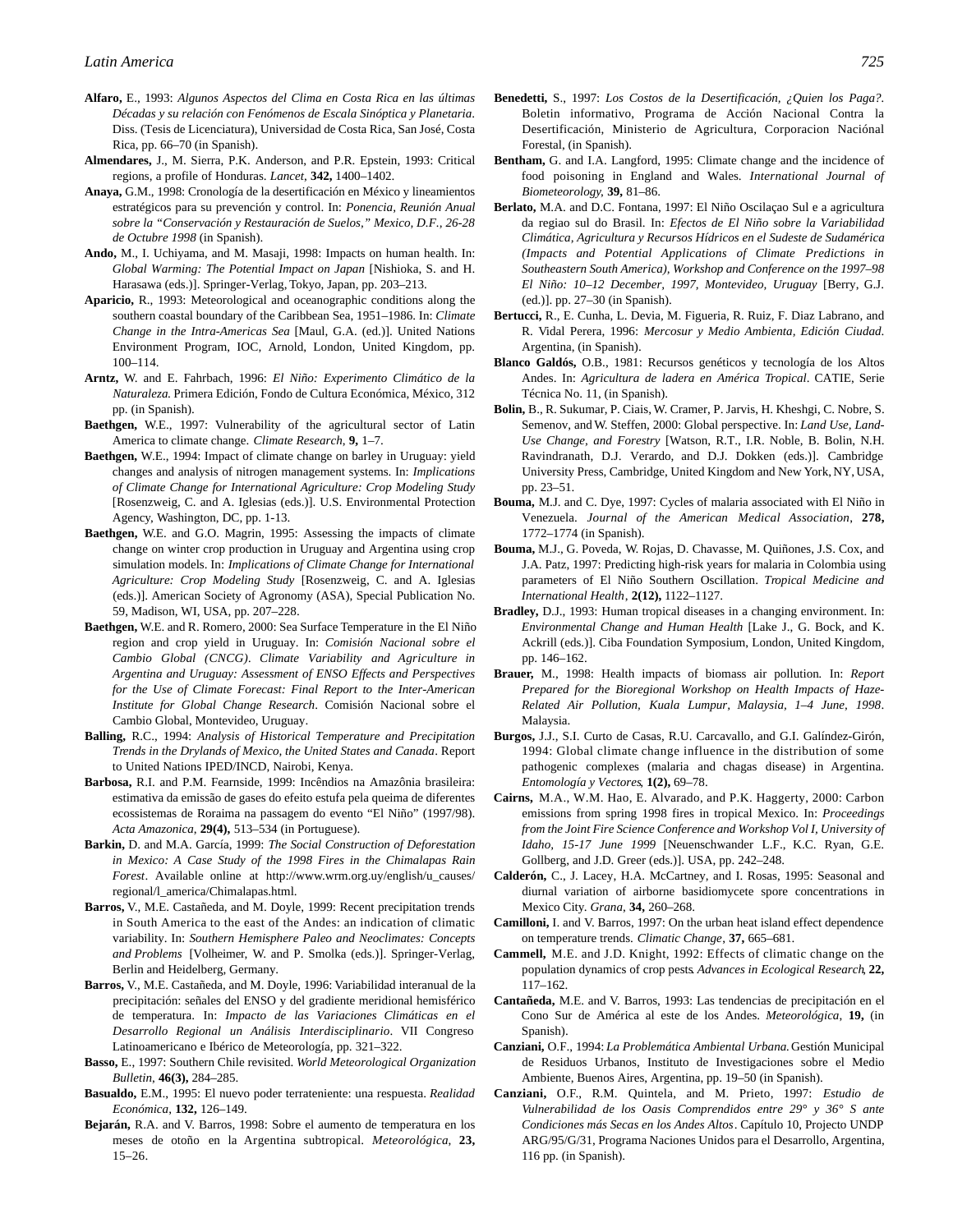- **Canziani,** O.F., S. Díaz, E. Calvo, M. Campos, R. Carcavallo, C.C. Cerri, C. Gay-García, L.J. Mata, A. Saizar, P. Aceituno, R. Andressen, V. Barros, M. Cabido, H. Fuenzalida-Ponce, G. Funes, C. Galvão, A.R. Moreno, W.M. Vargas, E.F. Viglizao, and M. de Zuviría, 1998: Latin America. In: *The Regional Impacts of Climate Change: An Assessment of Vulnerability. Special Report of IPCC Working Group II* [Watson, R.T., M.C. Zinyowera, and R.H. Moss (eds.)]. Intergovernmental Panel on Climate Change, Cambridge University Press, Cambridge, United Kingdom and New York, NY, USA, pp. 187–230.
- Carcavallo, R.U., 1999: Climatic factors related to Chagas disease transmission. *Mem. Inst. Oswaldo Cruz*, **94(I),** 367–369.
- **Carcavallo, R.U.** and S. Curto de Casas, 1996: Some health impacts of global warming in South America: vector-borne diseases. *Journal of Epidemiology*, **6,** S153–S157.
- **Carcavallo,** R.U., C. Galvão**,** D.S. Rocha, J. Jurberg, and S.I. Curto de Casas, 1998: Predicted effects of warming on Chagas disease vector and epidemiology. *Entomología y Vectores*, 5, 137.
- Carril, A.F., M.E. Doyle, V.R. Barros, and M.N. Núñez, 1997: Impacts of climate change on the oases of the Argentinean cordillera. *Climate Research*, **9,** 121–129.
- **Carrillo,** C., 1991a: El Instituto Nacional de Salud y la epidemia del cólera. *Revista Médica Herediana*, **2(2),** 89–93 (in Spanish).
- **Carrillo,** C., 1991b: El Instituto Nacional de Salud y la epidemia del cólera: Simposio Internacional sobre cólera. B*iomédica*, **11,** 25-26 (in Spanish).
- **Carter,** T.R., M. Hulme, J.F. Crossley, S. Malyshev, M.G. New, M.E. Schlesinger, and H. Tuomenvirta, 2000: *Climate Change in the 21st Century - Interim Characterizations based on the New IPCC Emissions Scenarios*. The Finnish Environment 433, Finnish Environment Institute, Helsinki, 148 pp.
- **Carvajal,** Y., H. Jiménez, and H. Materón, 1999: *Incidencia del fenómeno El Niño en la Hidroclimatología del Valle del río Cauca en Colombia*. Available online at http://www.unesco.org.uy/phi/libros/enso/ indice.html.
- **Castañeda,** M.E. and V. Barros, 1996: *Sobre las Causas de las Tendencias de Precipitación en el Cono Sur al Este de los Andes*. Reporte 26, Center for Ocean and Atmospheric Studies, (in Spanish).
- **Catalá,** S., 1991: The biting rate of *Triatoma infestans* in Argentina. *Medical Veterinary Entomology*, **5,** 325–333.
- **Catalá,** S.S., D.E. Gorla, and M.A. Basombrio, 1992: Vectoral transmission of *Trypanosoma cruzi*—an experimental field study with susceptible and immunized hosts. *American Journal of Tropical Medicine and Hygiene*, **47,** 20–26.
- **Centella,** A., L. Castillo, and A. Aguilar, 1998: *Escenarios de Cambio Climático para la Evaluación de los Impactos del Cambio Climático en El Salvador*. Proyecto GEF/ELS/97/G32, Primera Comunicación Nacional de Cambio Climático, Reporte Técnico, 49 pp. (in Spanish).
- **CEPAL,** 1999a: *Guatemala: Evaluación de los Daños Ocasionados por El Huracán Mitch, 1998: Sus Implicaciones para el Desarrollo Económico y Social y el Medio Ambiente*. LC/MEX/L.370, Comisión Económica para América Latina y el Caribe, Mexico (in Spanish).
- **CEPAL,** 1999b: *Honduras: Evaluación de los Daños Ocasionados por El Huracán Mitch, 1998: Sus Implicaciones para el Desarrollo Económico y Social y el Medio Ambiente*. LC/MEX/L.367, Comisión Económica para América Latina y el Caribe, Mexico, (in Spanish).
- **CEPAL,** 1999c: *El Salvador: Evaluación de los Daños Ocasionados por El Huracán Mitch, 1998: Sus Implicaciones para el Desarrollo Económico y Social y el Medio Ambiente*. LC/MEX/L.371, Comisión Económica para América Latina y el Caribe, Mexico, (in Spanish).
- **CEPAL,** 1999d: *Nicaragua: Evaluación de los Daños Ocasionados por El Huracán Mitch, 1998: Sus Implicaciones para el Desarrollo Económico y Social y el Medio Ambiente*. LC/MEX/L.372, Comisión Económica para América Latina y el Caribe, Mexico, (in Spanish).
- **CEPAL,** 1999e: *Costa Rica: Evaluación de los Daños Ocasionados por El Huracán Mitch, 1998: Sus Implicaciones para el Desarrollo Económico y Social y el Medio Ambiente*. LC/MEX/L.373, Comisión Económica para América Latina y el Caribe, Mexico, (in Spanish).
- **CEPAL,** 1998: Caída del crecimiento económico en la región. In: *Notas de la CEPAL, Comisión Económica para América Latina y el Caribe, 1 noviembre de 1998*. CEPAL, México, (in Spanish).
- **C h a l l e n g e r,** A., 1998: *Utilización y Conservación de los Ecosistemas Terrestres de México: Pasado, Presente y Futuro.* CONABIO-IBUNAM-ASM-SC, Mexico, 847 pp. (in Spanish).
- **Cochrane,** M.A. and M.D. Schulze, 1999: Fire as a recurrent event in tropical forests of the eastern Amazon: effects on forest structure, biomass, and species. *Biotropica*, **3,** 221–227.
- **Cochrane,** M.A., A. Alencar, M.D. Schulze, C.M. Souza, D.C. Nepstad, P. Lefebvre, and E.A. Davidson, 1999: Positive feedbacks in the fire dynamic of closed canopy tropical forests. *Science*, **284,** 1832–1835.
- **Codignotto,** J.O., 1997: *Capítulo Geomorfología y Dinámica Costera del Libro; El Mar Argentino y Sus Recursos Pesqueros*. Instituto Nacional de Investigación y Desarrollo Pesquero, I, Mar del Plata, Argentina, pp. 89–105 (in Spanish).
- **Colwell,** R.R. and A. Huq, 1994: Environmental reservoir of *Vibrio cholerae. Annals of New York Academy of Sciences*, **15,** 44–54.
- **Compagnucci, R.H., 2000: Impact of ENSO events on the hydrological system** of the Cordillera de los Andes during the last 450 years. In: *Southern Hemisphere Paleo and Neoclimates: Concepts, Methods and Problems* [Volheimer, W. and P. Smolka (eds.)]. Springer-Verlag, Berlin and Heidelberg, Germany.
- **Compagnucci**, R.H., 1991: Influencia del ENSO en el desarrollo socio económico de Cuyo. In: *Anales CONGREMET VI, 23–27 March 1991, Buenos Aires, Argentina*. Centro Argentino de Meteorólogos, Argentina, pp. 95–96. (in Spanish).
- **Compagnucci,** R.H. and W.M. Vargas, 1998: Interannual variability of the Cuyo River's streamflow in the Argentinian Andean mountains and ENSO events. *International Journal of Climatology*, **18,** 1593–1609.
- **Compagnucci,** R.H., S.A. Blanco, M.A. Figliola, and P.M. Jacovkis, 2000: Variability in subtropical Andean Argentinean Atuel River: a wavelet approach. *Envirometrics*, **11,** 251–269.
- **Conde,** C., D. Liverman, M. Flores, R. Ferrer, R. Araujo, E. Betancourt, G. Villareal, and C. Gay, 1997a: Vulnerability of rainfed maize crops in Mexico to climate change. *Climate Research*, **9,** 17–23.
- **Conde,** C., D. Liverman, and V. Magaña, 1997b: *Climate Variability and Transboundary Freshwater Resources in North America: U.S.-Mexico Border Case Study*. Draft Final Report Prepared for the Commission on Environmental Cooperation, Montreal, QB, Canada, 44 pp.
- **Confalonieri**, U.E.C. and R. Costa-Dias, 2000: Climate variability, land use/land cover change and malaria in the Amazon: preliminary results from the State of Roraima, Brazil. In: *Abstracts of the First LBA Scientific Conference, June 26–30, 2000, Belem, Para, Brazil*. CPTEC/INPE, 17 pp.
- **Cornik,** T.R. and R.A. Kirby, 1981: Interacciones de cultivos y producción animal en la generación de tecnología en zonas de ladera. In: *Agricultura de Ladera en América Tropical*. CATIE, (in Spanish).
- **Coutinho,** L.M., 1990: Fire in the ecology of the Brazilian Cerrado. In: *Fire in the Tropical Biota: Ecosystem Processes and Global Challenges* [Goldammer, J.G. (ed.)]. Springer-Verlag, Heidelberg, Germany, pp. 82–105.
- **Crump,** M.L. and J.A. Pounds, 1989: Temporal variation in the dispersion of a tropical anuran. *Copeia*, **3,** 209–211.
- **Crump, M.L. and J.A. Pounds, 1985: Lethal parasitism of an aposematic anuran** (*Atelopus varius*) by *Notochaeta bufonivora* (Diptera: Sarcophagidac). *L. Parasitol*., **71,** 588–591.
- **Curto de Casas**, S.I. and Carcavallo, R.U., 1995: Climate change and vectorborne diseases distribution. *Social Science and Medicine*, 40(11), 1437–1440.
- **Curto de Casas,** S.I., R.U. Carcavallo, C. Mena Segura, and I. Galíndez-Girón, 1994: Bioclimatic factors of Triatominae distribution: useful techniques for studies on climate change. *Entomología y Vectores*, 1(2), 51–67.
- **de Garín**, A., R. Bejarán, and N. Schweigmann, 2000: Eventos El Niño y La Niña y su relación con la abundancia potencial del vector del dengue en Argentina. In: *Actualizaciones de Artropodologiá Sanitaria Argentina* [Salomon, D. (ed.)]. Buenos Aires, Argentina, (in press), (in Spanish).
- **de Garín,** A. and R. Bejarán, 1998a: *Variabilidad y Cambio Climático en Jujuy Aero y su Posible Impacto sobre la Dinámica Poblacional de Aedes aegypti*. Informe Técnico y Meteorológico, Ministerio de Salud Pública de la Nación, Buenos Aires, Argentina, 21 pp. (in Spanish).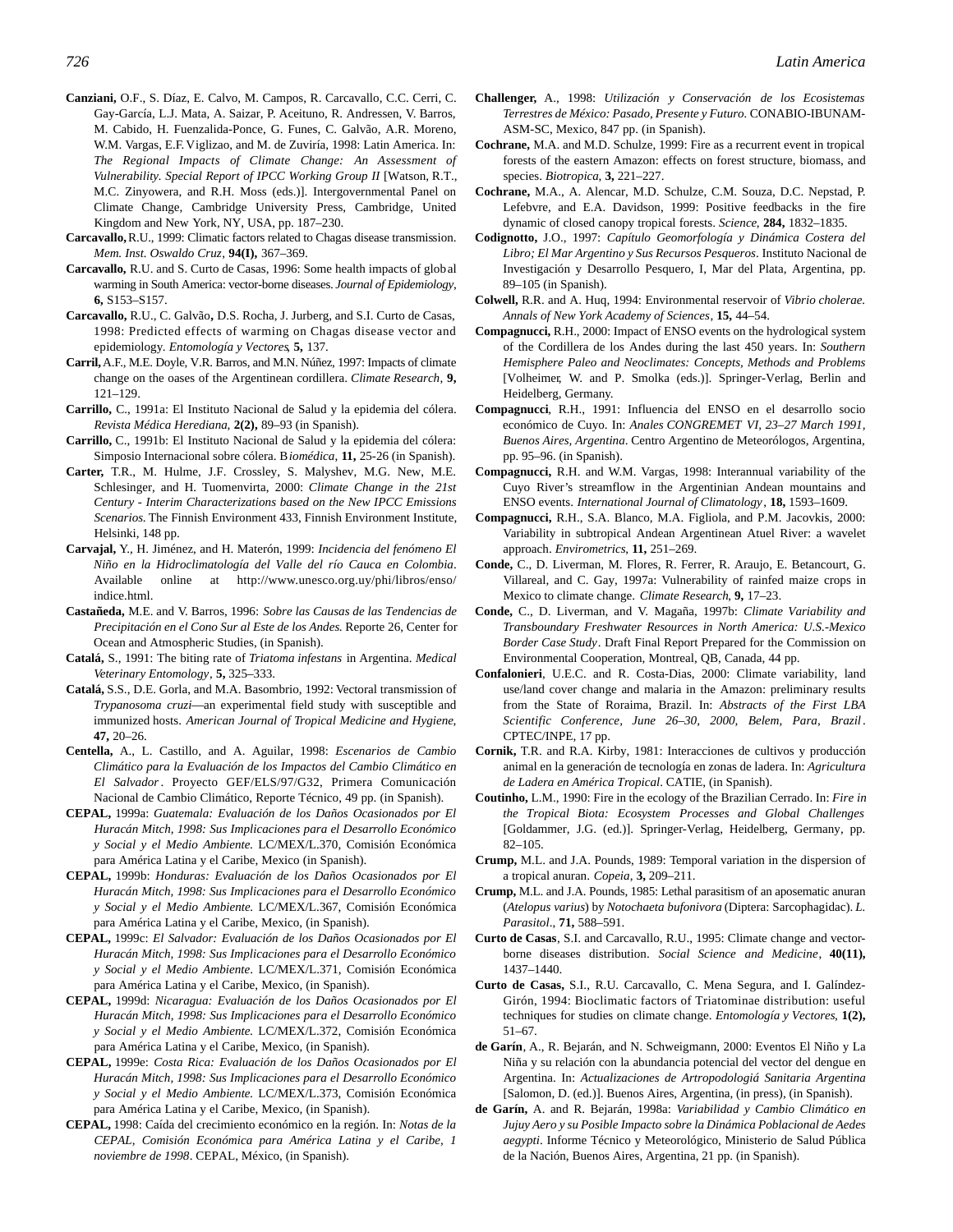- **de Garín,**A. and R. Bejarán, 1998b: Estudio de la predictibilidad biometeorológica ante el riesgo de dengue en Posadas (Argentina). In: *Anales del VIII* Congreso Latinoamericano e Ibérico de Meteorología (CD-ROM). Brasil, 5 pp. (in Spanish).
- **de Siqueira,** O., L. Salles, and J. Fernandes, 1999: Efeitos potenciais de mudancas climaticas na agricultura brasileira e estrategias adaptativas para algumas culturas. In: *Memorias do Workshop de Mudancas Climaticas Globais e a Agropecuaria Brasiloeira, 1–17 de Junho 1999, Campinas, SPO, Brasil*. Brasil, pp. 18–19 (in Portuguese).
- **de Siqueira,** O.J.F., J.R.B. Farías, and L.M.A. Sans, 1994: Potential effects of global climate change for Brazilian agriculture: applied simulation studies for wheat, maize and soybeans. In: *Implications of Climate Change for International Agriculture: Crop Modeling Study* [Rosenzweig, C. and A. Iglesias (eds.)]. EPA 230-B-94-003, U.S. Environmental Protection Agency, Washington, DC, USA.
- Delgadillo, M.J., O.T. Aguilar, and V.D. Rodríguez, 1999: Los aspectos económicos y sociales del El Niño. In: *Los Impactos de El Niño en México* [Magaña, V. (ed.)]. IAI, SEP-CONACYT, UNAM, México, (in Spanish).
- **Díaz,** H.F. and G.N. Kiladis, 1992: Atmopheric teleconnections associated with the extreme phases of the Southern Oscillation. In: El Niño Historical and Paleoclimatic Aspects of the Southern Oscillation [Diaz, H.F. and V. Markgraf (eds.)]. Cambridge University Press, Cambridge, United Kingdom and New York, NY, USA, pp. 7–28.
- **Díaz,** R.A., G.O. Magrin, M.I. Travasso, and R.O. Rodríguez, 1997: Climate change and its impact on the properties of agricultural soils in the Argentinean rolling pampas. *Climate Research*, **9,** 25–30.
- **Dilley,** M. and B. Heyman, 1995: ENSO and disaster: droughts, floods, and El Niño/Southern Oscillation warm events. *Disasters*, **19,** 181–193.
- **Dinerstein,** E., D.M. Olson, D.J. Graham, A.L. Webster, S.A. Primm, M.P. Bookbinder, and G. Ledec, 1995: *A Conservation Assessment of the Terrestrial Ecoregions of Latin America and the Caribbean*. The World Bank, Washington, DC, USA.
- **Donnelly,** M.A. and M.L. Crump, 1998: Potential effects of climate change on two neotropical amphibian assemblages*. Climatic Change*, **39,** 541–561.
- **Downing,** T.E., 1992: *Climate Change and Vulnerable Places: Global Food Security and Country Studies in Zimbabwe, Kenya, Senegal, and Chile*. Research Report No. 1, Environmental Change Unit, University of Oxford, Oxford, UK, 54 pp.
- **Dregne,** H.E. and N.-T. Chou, 1992: Global desertification dimensions and costs. In*: Degradation and Restoration of Arid Lands* [Harold, E. and H. Dregne (eds.)]. International Center for Arid and Semiarid Land Studies, Texas Tech University, Lubbock, TX, USA, 298 pp.
- Eagleson, P.S., 1986: The emergence of global-scale hydrology. Water *Resources Research*, **22(9),** 6–14.
- **Ellison,** A.M. and E.J. Farnsworth, 1997: Simulated sea level change alters anatomy, physiology, growth, and reproduction of red mangrove (*Rhizophora mangle* L.). *Oecologia*, **112,** 435–446.
- Ellison, A.M. and E.J. Farnsworth, 1996: Antropogenic disturbance of Caribbean mangrove ecosystem: Past impacts, present trends and future predictions. *Biotropica*, **28(4),** 549–565.
- **Emanuel,** K.A., 1991: The theory of hurricanes. *Annals Rev Fluid Mech*, **23,** 179–196.
- **Emanuel,** K.A., 1987: The dependence of hurricane intensity on climate. *Nature*, **326(2),** 483–485.
- **Emberlin,** J., 1994: The effects of patterns in climate and pollen abundance on allergy. *Allergy***, 49,** 15–20.
- **Epstein,** P.R., 2000: Is global warming harmful to health? *Scientific American*, **283(2),** 50–57.
- **Epstein,** P.R. and G.P. Chikwenhere, 1994: Environmental factors in disease surveillance. *Lancet*, **343,** 1440–1441.
- **Epstein,** P.R., H.F. Díaz, S. Elias, G. Grabherr, N.E. Graham, W.J.M. Martens, E. Mosley-Thompson, and J. Susskind, 1998: Biological and physical signs of climate change: focus on mosquito-borne diseases. *Bulletin of the American Meteorological Society*, **79(3),** 409–417.
- **Epstein,** P.R., P.O. Calix, and R.J. Blanco, 1995: Climate and disease in Colombia. *Lancet*, **346,** 1243–1244.
- **Escudero, J., 1990: Control ambiental en grandes ciudades: caso de Santiago. In:** *Seminario Latinoamericano sobre Medio Ambiente y Desarrollo, Bariloche,* Octubre de 1990. IEMA, Buenos Aires, Argentina, pp. 229-236 (in Spanish).
- **Ewell, K.C. and R.R. Twilley, 1998: Different kinds of mangrove forests** provide different goods and services. *Global Ecology and Biogeography Letters*, **7(1),** 83–94.
- Fearnside, P.M., 2000: Global warming and tropical land-use change: greenhouse gas emissions from biomass burning, decomposition and soils in forest conversion, shifting cultivation and secondary vegetation. *Climatic Change*, **46(1–2),** 115–158.
- **Fearnside,** P.M., 1999: Plantation forestry in Brazil: the potential impacts of climatic change. *Biomass and Bioenergy*, **16(2),** 91–102.
- **Fearnside,** P.M., 1998: Plantation forestry in Brazil: projections to 2050*. Biomass and Bioenergy*, **15(6),** 437–450.
- **Fearnside,** P.M., 1997: Monitoring needs to transform Amazonian forest maintenance into a global warming mitigation option. *Mitigation and Adaptation Strategies for Global Change*, **2(2–3),** 285–302.
- **Fearnside,** P.M., 1995: Potential impacts of climatic change on natural forests and forestry in Brazilian Amazonia. *Forest Ecology and Management*, **78,** 51–70.
- **Fearnside,** P.M., 1989: *A Ocupação Humana de Rondônia: Impactos, Limites e Planejamento*. CNPq Relatórios de Pesquisa No. 5, Conselho Nacional de Desenvolvimento Científico e Tecnológico (CNPq), Brasilia, Brasil, 76 pp. (in Portuguese).
- Fearnside, P.M., 1984: Simulation of meteorological parameters for estimating human carrying capacity in Brazil's Transamazon highway colonization area. *Tropical Ecology*, **25(1),** 134–142.
- **Fearnside,** P.M., and J. Ferraz, 1995: A conservation gap analysis of Brazil's Amazonian vegetation. *Conservation Biology*, **9(5),** 1134–1147.
- **Ferraz,** E.S.B., 1993: Influência da precipitação na produção de matéria seca de eucalipto. *IPEF Piracicaba*, **46,** 32–42 (in Portuguese).
- **Field,** C., 1997: La restauración de ecosistemas de manglar*.* In: *Managua, Editora de Arte* [Field, C. (ed.)]. 280 pp. (in Spanish).
- Field, C., 1995: Impact of expected climate change on mangroves. *Hydrobiologia*, **193,** 75–81.
- **Flórez,** A., 1992: Los nevados de Colombia, glaciales y glaciaciones. *Análisis Geograficos*, **22,** 95 pp. (in Spanish).
- **Friend,** A.D., A.K. Stevens, R.G. Knox, and M.G.R. Cannell, 1997: A processbased, terrestrial biosphere model of ecosystem dynamics (hybrid v. 3.0). *Ecological Modelling*, **95,** 249–287.
- **García,** E., 1988: *Modificaciones al Sistema de Clasificación Climática de Köeppen (para adaptarlo a las codiciones de la República Mexicana)*. 4th. ed., Offset Larios, México, (in Spanish).
- **García,** N.O. and W.M. Vargas, 1997: The temporal climatic variability in the "Rio de la Plata" basin displayed by river discharges. *Climate Change*, **102,** 929–945.
- **Garreaud,** G. and J. Ruttland, 1996: Análisis meteorológico de los aluviones de Antofagasta y Santiago de Chile en el periódo 1991–1993. *Atmósfera*, **9,** 251–271 (in Spanish).
- **Gates,** W.L., J.F.B. Mitchell, G.J. Boer, U. Cubasch, and V.P. Meleshko, 1992: Climate modelling, climate prediction and model validation. In: *Climate Change 1992: The Supplementary Report to the IPCC Scientific Assessment* [Houghton, J.T., B.A. Callander, and S.K. Varney (eds.)]. Cambridge University Press, Cambridge, United Kingdom and New York, NY, USA, pp. 97–134.
- **Gay-García,** C. and L.G. Ruiz Suarez, 1996: *UNEPPreliminary Inventory of GHG Emissions: Mexico*. UNEP, Geneva, Switzerland.
- **Genta,** J.L., G. Pérez-Iribarren, and C.R. Mechoso, 1998: A recent increasing trend in the streamflow of rivers in southern South America. *Journal of Climate*, **11,** 2858–2862.
- **Gentry,** A.H., 1995: Diversity and floristic composition of neotropical dry forests. In: Seasonally Dry Tropical Forests [Bullock, S.H., H.A. Mooney, and E. Medina (eds.)]. Cambridge University Press, Cambridge, United Kingdom and New York, NY, USA, pp. 146–194.
- **Girot,** P., 1991: *The Historical and Cultural Relations of the Maleku Indians with the Wetlands of Caño Negro*. Universidad de Costa Rica, San José, Costa Rica (reporte no publicado).
- **Gischler,** E. and J.H. Hudson, 1998: Holocene development of three isolated carbonate platforms, Belize, Central America. *Marine Geology*, **144(4),** 333–347.
- Gómez, I. and W. Fernández, 1996: Variación interanual de la temperatura en Costa Rica. *Tópicos Meteorológicos Oceanográficos*, 3(1), 21-24 (in Spanish).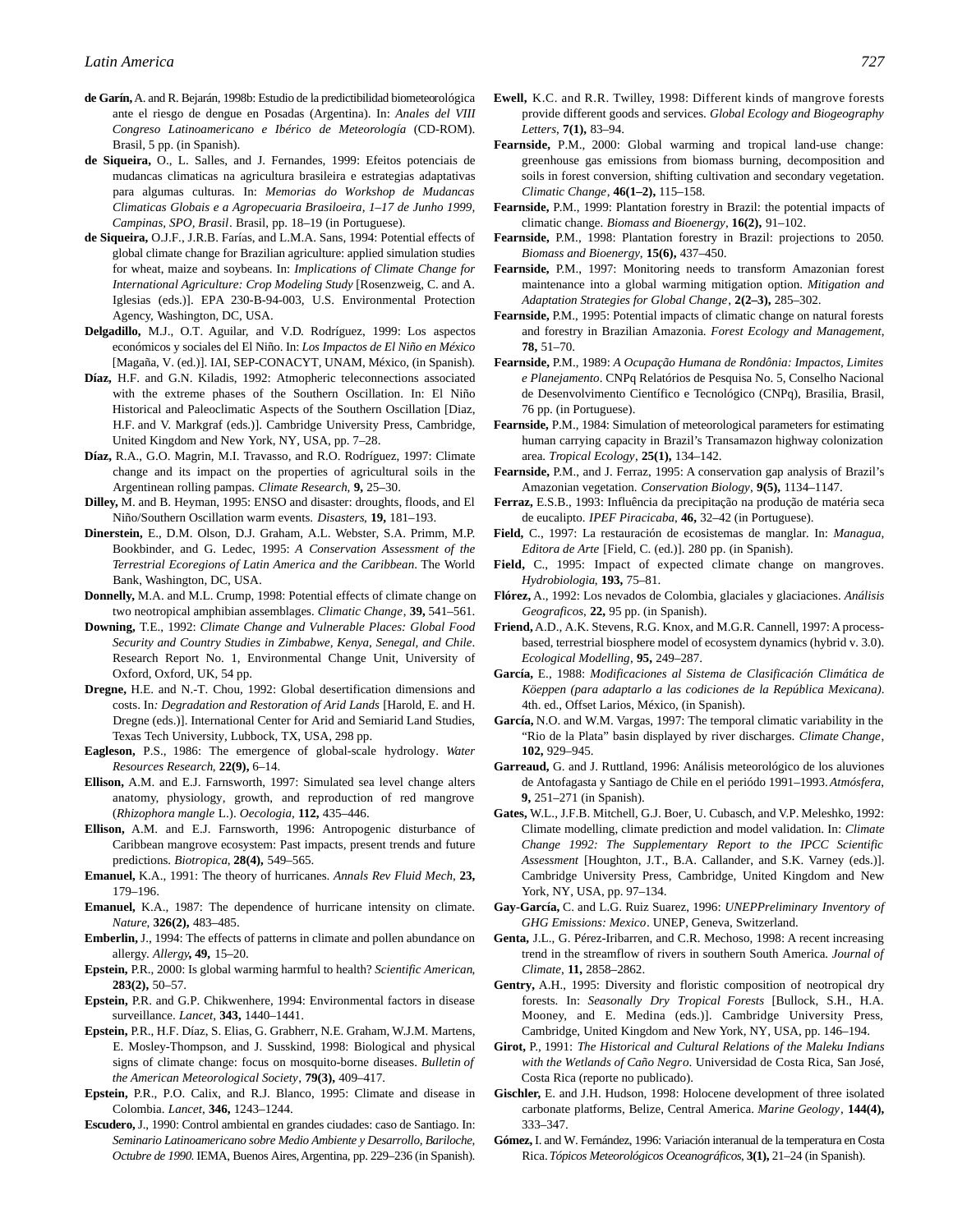- **Grace,** J., J. Lloyd, J. McIntyre, A. Miranda, P. Meir, H. Miranda, C. Nobre, J. Moncrieff, J. Massheder, M. Yadvinder, I. Wright, and J. Gash, 1995: Fluxes of carbon dioxide and water vapour over an undisturbed tropical rain forest in South-West Amazonia. *Global Change Biology,* **1,** 1–12.
- **Greco,** S., R.H. Moss, D. Viner, and R. Jenne, 1994: *Climate Scenarios and* Socio-Economic Projections for IPCC WGII Assessment. Intergovernmental Panel on Climate Change, World Meteorological Organization, and United Nations Environment Program, Washington, DC, USA, 12 pp.
- **Grimm,** A.M., V.R. Barros, and M.E. Doyle; 2000: Climate variability in southern South America associated with El Niño and La Niña events. *Journal of Climate*, **13,** 35–58.
- Grimm, A., S.E. Teleginsky, and E.E.D. Freitas, 1996: Anomalias de precipitacao no dul do Brasil em eventos de El Nino. In: *Congreso Brasileiro de Meteorología, 1996, Campos de Jordao*. Anais, Sociedade Brasileira de Meteorología, Brasil, (in Portuguese).
- Grondona, M.O., G.O. Magrin, M.I. Travasso, R.C. Moschini, G.R. Rodríguez, C. Messina, D.R. Boullón, G. Podestá, and J.W. Jones, 1997: Impacto del fenómeno El Niño sobre la producción de trigo y maíz en la región Pampeana Argentina. In: *Efectos de El Niño sobre la Variabilidad Climática, Agricultura y Recursos Hídricos en el Sudeste de Sudamérica (Impacts and Potential Applications of Climate Predictions in Southeastern South America), Workshop and Conference on the 1997–98 El Niño: 10–12 December, 1997, Montevideo, Uruguay* [Berry, G.J. (ed.)]. pp. 13–18 (in Spanish).
- **Gubler,** J., 1998: Climate change: implications for human health. *Health and Environment Digest*, **12(7),** 54–56.
- **Gueri,** M., C. González, and V. Morin, 1986: The effect of the floods caused by "El Niño" on health. *Disasters*, **10,** 118–124.
- Haines, A. and A.J. McMichael, 1997: Climate change and health: implications for research, monitoring and policy. *British Medical Journal*, 315, 870-874.
- Haines, A., P.R. Epstein, and A. McMichael, 1993: Global health watch: monitoring impacts of environmental change. *Lancet*, **342**, 1464–1469.
- **Hall,** D.O., R. Rosillo-Calle, R.H. Williams, and J. Woods, 1992: Biomass for energy: supply prospects. In: *Renewable Energy: Sources for Fuels and Electricity* [Johansson, T.B., H. Kelly, A.K.N. Reddy, and R.H. Williams (eds.)]. Island Press, Covelo, CA, USA, pp. 593–651.
- **Halpin,** P.N. and T.M. Smith, 1991: *Potential Impacts of Climate Change on Forest Protection in the Humid Tropics: A Case Study of Costa Rica*. Department of Environmental Sciences, University of Virginia, Charlottesville, VA, USA, (unpublished report).
- **Halpin,** P.N., P.M. Kelly, C.M. Secrett, and T.M. Schmidt, 1995: *Climate Change and Central America Forest System.* Background paper on the Nicaragua Pilot Project.
- **Hansen,** J., I. Fung, A. Lascis, D. Rind, S. Lebedeff, R. Ruedez, and G. Russel, 1988: Global climate changes as forecast by Goddard Institute for Space Studies three-dimensional model. *Journal of Geophysical Research (Atmospheres)*, **93,** 9341–9364.
- **Harcourt,** C.S. and J.A. Sayer (eds.), 1996: *The Conservation Atlas of Tropical Forests: The Americas*. Simon and Schuster, New York, NY, USA, 335 pp.
- **Hastenrath,** S., 1995: Recent advances in tropical climate prediction. *Journal of Climate*, **8,** 1519–1532.
- **Hastenrath,** S. and A. Ames, 1995: Recession of Yanamarey Glacier in Cordillera Blanca, Peru, during the 20th century. *Journal of Glaciology,* **41(137),** 191–196.
- Hastenrath, S. and L. Heller, 1977: Dynamics of climatic hazards in north-east Brazil. Quarterly Journal of the Royal Meteorological Society, 103, 77-92.
- Hastenrath, S. and L. Greischar, 1993: Further work on northeast Brazil rainfall anomalies. *Journal of Climate*, **6,** 743–758.
- **Hecht,** S.B., 1993: The logic of livestock and deforestation in Amazonia. *BioScience*, **43(10),** 687–695.
- **Hecht,** S.B., R.B. Norgaard, and C. Possio, 1988: The economics of cattle ranching in eastern Amazonia. *Interciencia*, **13(5),** 233–240.
- **Hellin,** J., M. Haigh, and F. Marks, 1999: Rainfall characteristics of Hurricane Mitch. *Nature*, **399,** 21–22.
- **Hendry,** M., 1993: Sea level movements and shoreline changes. In: *Climate Change in the Intra-Americas Sea* [Maul, G.A. (ed.)]. Arnold, London, United Kingdom, pp. 115–161.
- **Hernandez,** C.M.E. and E. García, 1997: Condiciones climaticas de las zonas aridas de Mexico. *Geografia y Desarrollo*, **15,** 5–16 (in Spanish).
- **Heywood,** V.H. and R.T.Watson (eds.), 1995: *Global Biodiversity Assessment*. Cambridge University Press, Cambridge, United Kingdom and New York, NY, USA, 1140 pp.
- **Hoffman,** J.A.J., S.E. Nuñez, and W.Vargas, 1997: Temperature, humidity and precipitation variations in Agentina and the adjacent sub-Antarctic region during the present century. *Meteorol. Zeitschrift*, **6,** 3–11.
- **Hoffman,** J.A.J., T.A. Gomez, and S.E. Nuñez, 1987: Los campos medios anuales de algunos fenómenos meteorológicos*.* In: *II Congreso de Meteorología*. CAM, AMS, SBM, OMMAC, and SOCOLMET, Buenos Aires, Argentina, (in Spanish).
- **Hofstadter,** R. and M. Bidegain, 1997: Performance of General Circulation Models in southeastern South America. *Climate Research*, **9,** 101–105.
- **Hofstadter,** R., M. Bidegain, W. Baetghen, C. Petraglia, J.H. Morfino, A. Califra, A. Hareau, R. Romero, J. Sauchik, R. Méndez, and A. Roel, 1997: Agriculture sector assessment. In: *Assessment of Climate Change Impacts in Uruguay*. Final report, Uruguay Climate Change Country Study, Montevideo, Uruguay.
- IDB, 2000: *Social Protection for Equity and Growth*. Inter-American Development Bank, Washington, DC, USA, pp. 47–75.
- **IDB,** 1999: *Facing Up to Inequality in Latin America, Economic and Social* Progress in Latin America. Inter-American Development Bank, Washington, DC, USA, 282 pp.
- **IMARPE,** 1998: *El Fenómeno El Niño (El Evento 1997–1998).* Instituto del Mar del Perú, Perú, (in Spanish). Available online at www.imarpe.gob.pe.
- **I N A G G A C O N A M ,** 1999: *Vulnerabilidad de Recursos Hídricos de Alta Montaña*.
- **INRENA,** 1994: *Descargas de los Ríos y Almacenamiento de Reservorios y Represas de la Costa Peruana*. Ministerio de Agricultura, Instituto Nacional de Recursos Naturales, Lima, Peru, 80 pp. (in Spanish).
- **Instituto Nacional de Salud,** 1999: *Memoria 1994–1998*. Instituto Nacional de Salud, Ministerio de Salud, Lima, Peru, 79 pp. (in Spanish).
- **Instituto Nacional de Salud,** 1998a: Edición especial: Fenómeno El Niño. *Boletín*, **4(1),** 11–18 (in Spanish).
- **Instituto Nacional de Salud,** 1998b: Edición especial: Fenómeno El Niño. *Boletín*, **4(3),** 11–18 (in Spanish).
- **IPCC,** 1998: *The Regional Impacts of Climate Change: An Assessment of Vulnerability. Special Report of IPCC Working Group II* [Watson, R.T., M.C. Zinyowera, and R.H. Moss (eds.)]. Intergovernmental Panel on Climate Change, Cambridge University Press, Cambridge, United Kingdom and New York, NY, USA, pp. 201–204.
- **IPCC**, 1996: *Climate Change 1995: Impacts, Adaptations and Mitigation of Climate Change: Scientific-Technical Analyses. Contribution of Working Group II to the Second Assessment Report of the Intergovernmental Panel on Climate Change* [Watson, R.T., M.C. Zinyowera, and R.H. Moss (eds.)]. Cambridge University Press, Cambridge, United Kingdom and New York, NY, USA, 880 pp.
- **Izmailova,** A.V. and A.I. Moiseenkov, 1998: *Proceeding of the Second International Conference on Climate and Water, Espoo, Finland, 17–20 August 1998, Vol 3*.
- **Jaimes,** E., 1997: Análisis de variaciones decadales de la temperatura del aire y su relación con el evento ENSO en la costa norte y centro del Peru 1940–94. In: *Gestión de Sistemas Oceanográficos del Pacífico Oriental. Comisión Oceanográfica Intergubernamental de la UNESCO* [Tarifeno, E. (ed.)]. pp. 259–266 (in Spanish).
- **Janzen,** D.H., 1988: Tropical dry forests, the most endagered major tropical ecosystem. In: *Biodiversity* [Wilson, E.D. (ed.)]. National Academy Press, Washington, DC, USA, pp. 130–137.
- **Janzen,** D.H., 1967: Why mountain passes are higher in the tropics. *American Naturalist*, **101,** 233–249.
- **Jáuregui,** E., 1995: Rainfall fluctuations and tropical storm activity in Mexico, erkunde. *Archiv Für Wiseenschaftliche Geographie*, **49,** 39–48.
- **Jáuregui,** E., 1997: Climate changes in Mexico during the historical and instrumented periods*. Quaternary International*, **43/44,** 7–17.
- **Kapos,** V., 1989: Effects of isolation on the water status of forest patches in the Brazilian Amazon. *Journal of Tropical Ecology*, **5,** 173–185.
- **Kapos,** V., G. Ganade, E. Matusi, and R.L. Victoria, 1993: Delta 13C as an indicator of edge effects in tropical rainforest reserves. *Journal of Ecology*, **81,** 425–432.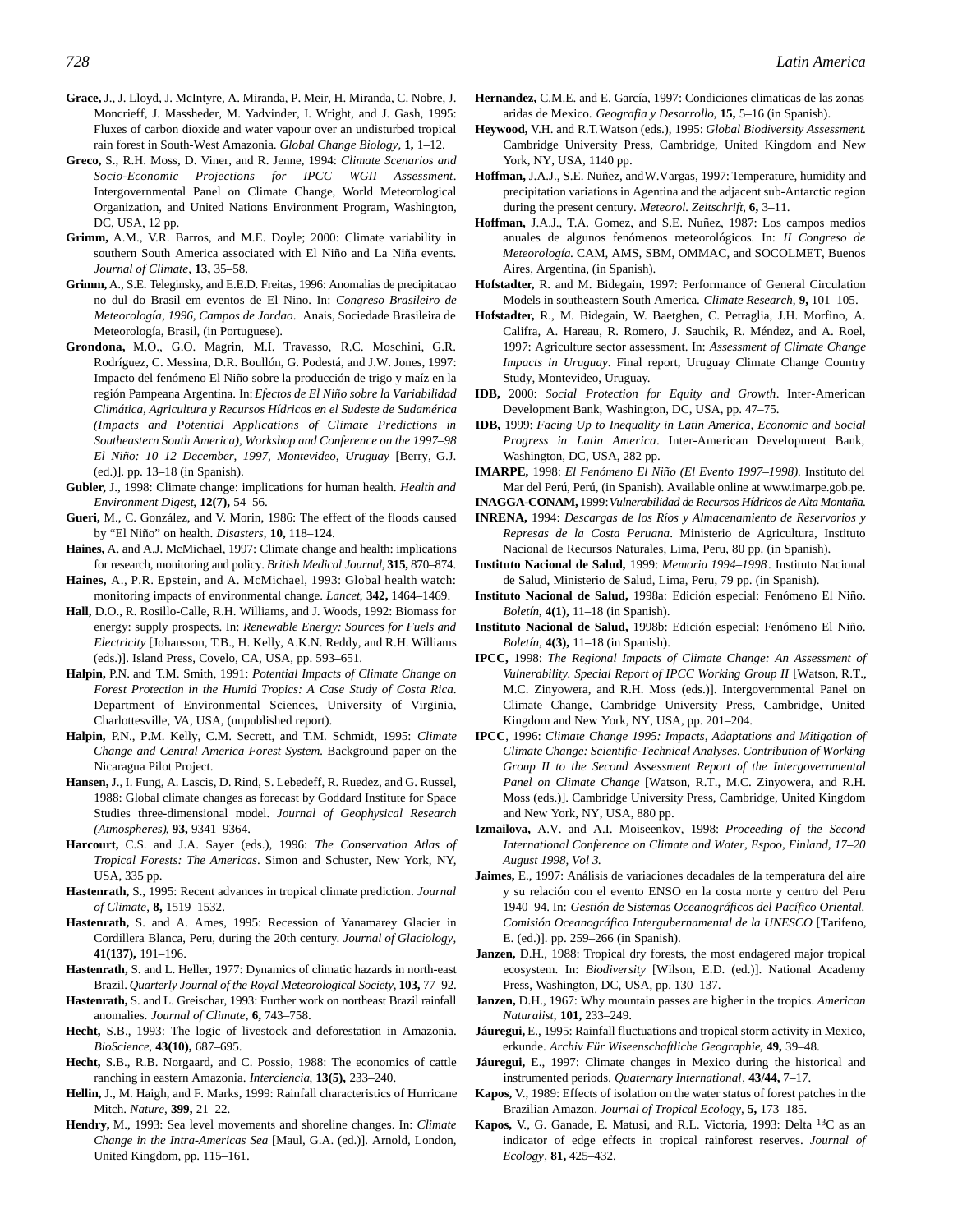- **Karl,** T.R., R.W. Knight, and N. Plummer, 1995: Trends in high frequency climate variability in the XX Century. *Nature*, 377, 217–220.
- **Katsouyanni,** K., A. Pantazopoulo, G. Touloumi, I. Tselepidaki, K. Moustris, D. Asimakopoulos, G. Poulopoulou, and D. Trichopoulos, 1993: Evidence of interaction between air pollution and high temperatures in the causation of excess mortality. *Archives of Environmental Health*, **48,** 235–242.
- **Kattenberg,** A., F. Giorgi, H. Grassl, G.A. Meehl, J.F.B. Mitchell, R.J. Stouffer, T. Tokioka, A.J. Weaver, and T.M.L. Wigley, 1996: Climate models—projections of future climate. In: *Climate Change 1995: The Science of Climate Change. Contribution of Working Group I to the Second Assessment Report of the Intergovernmental Panel on Climate Change* [Houghton, J.T., L.G. Meira Filho, B.A. Callander, N. Harris, A. Kattenberg, and K. Maskell (eds.)]. Cambridge University Press, Cambridge, United Kingdom and New York, NY, USA, pp. 289–357.
- **Kiladis,** G.N. and H.F. Díaz, 1986: An analysis of the 1877–78 ENSO episode and comparison with 1982-83. Monthly Weather Review, 114, 1035–1047.
- **Kilbourne,** E.M., 1989: Heatwaves. In: *The Public Health Consequences of Disasters* [Gregg, M.B. (ed.)]. U.S. Department of Health and Human Services, Public Health Service, Centers for Disease Control and Prevention, Atlanta, GA, USA, pp. 51–61.
- **Kjerve,** B. and D. Macintosh, 1997: Climate change on mangrove ecosystem. In: *Mangrove Ecosystem Studies in Latin America and Africa* [Kjerfve, B., L.D. de Lacerda, and E.H. Salif (eds.)]. UNESCO, New York, NY, USA, 349 pp.
- **Kokot,** K.K., 1999: *Cambio Climático y Evolución Costera en Argentina*. Diss. Departamento de Ciencias Geológicas, Facultad Ciencias Exactas y Naturales, Universidad Buenos Aires, Buenos Aires, Argentina, 254 pp. (in Spanish).
- **Kovats,** R.S., M.J. Bouma, and A. Haines, 1999: *El Niño and Health*. WHO/SDE/PHE/99.4, World Health Organization, Geneva, Switzerland, 48 pp.
- Kovats, S., J.A. Patz, and D. Dobbins, 1998: Global climate change and environmental health. *International Journal of Occupational and Environmental Health*, **4(1),** 41–51.
- **Krepper,** C.M. and M.E. Sequeira, 1998: Low frequency variability of rainfall in southeastern South America. *Theor. Appl. Climatol.*, **61,** 19–28.
- **Kreutz,** K.J., P.A. Mayewski, L.D. Meeker, M.S. Twickler, S.I. Whitlow, and I.I. Pittalwala, 1997: Bipolar changes in atmospheric circulation during the Little Ice Age. *Science*, **277,** 1294–1312.
- Laurance, W.F., 1998: A crisis in the making: responses of Amazonian forests to land-use and climate change. *Trends in Ecology and Evolution*, **13,** 411–415.
- **Laurance,** W.F., D. Perez, P. Delamonica, P.M. Fearnside, S. Agra, A. Jerozolinski, L. Pohl, and T.E. Lovejoy, 2000: Rain forest fragmentation and the structure of Amazonian liana communities. *Ecology*, (in press).
- Laurance, W.F., S.G. Laurance, and P. Delamonica, 1998: Tropical forest fragmentation and greenhouse gas emissions. Forest Ecology and *Management*, **110(1–3),** 173–180.
- **Laurance,** W.F., S.G. Laurance, L.V. Ferreira, J.M. Rankin-de-Merona, C. Gascon, and T.E. Lovejoy, 1997: Biomass collapse in Amazonian forest fragments. *Science*, **278,** 1117–1118.
- **Leaf,** A., 1989: Potential health effects of global climate and environmental changes. *New England Journal of Medicine*, **321,** 577–583.
- **Lean,** J., C.B. Bunton, C.A. Nobre, and P.R. Rowntree, 1996: The simulated impact of Amazonian deforestation on climate using measured ABRA-COS vegetation characteristics. In: *Amazonian Deforestation and Climate* [Gash, J.H.C., C.A. Nobre, J.M. Roberts, and R.L. Victoria (eds.)]. John Wiley and Sons, Chichester, United Kingdom, pp. 549–576.
- **Leckenbush,** G.C. and O. Speth, 1999: Meteorological interpretation of results from Antarctic ice core by using and AGCM under different paleoclimate boundary conditions. In: Proceedings of the 10th *Symposium on Global Change Studies, 10–15 January, 1999, Dallas, TX, Preprint Volume*. American Meteorological Society (AMS), Boston, MA, USA, pp. 294–295.
- **Ledig,** F.T. and J.H. Kitzmiller, 1992: Genetic strategies for reforestation in the face of global climate change. *Forest Ecology and Management*, **50,** 153–169.
- **Ledru,** M., H. Behling, M. Founier, L. Martin, and M. Servant, 1994: Localisation de la foret de Araucaria du Bresil au cours de l´Holocene: implications paleoclimatiques. *C.R. Acad. Sci. Paris, Sciences de la Vie/Life Sciences,* **317,** 521–527 (in French).
- **Leo,** M., 1995: The importance of tropical montane cloud forest for preserving vertebrate emdemism in Peru: the Rio Abiseo National Park as a case study. In: *Tropical Montane Cloud Forest* [Hamilton, L.S. and J.O. Juvik (eds.)]. FN Scatena Editors, Springer-Verlag, New York, NY, USA, pp. 198–211.
- **Lieth,** H., 1976: Present knowledge of productive patterns is best in temperate zones and poorest in the tropics.*Unasylvia*, **28,** 114.
- **Liverman,** D., M. Dilley, K. O'Brien, and L. Menchaca, 1994: Possible impacts of climate change on maize yields in Mexico. In: *Implications of Climate Change for International Agriculture: Crop Modeling Study* [Rosenzweig, C. and A. Iglesias (eds.)]. U.S. Environmental Protection Agency, Mexico chapter, Washington, DC, pp. 1–14.
- **Liverman,** D. and K. O'Brien, 1991: Global warming and climate change in Mexico. *Global Environmental Change*, **1(4),** 351–364.
- **Lobitz,** B., L. Beck, A. Huq, B. Wood, G. Fuchs, A.S.G. Faruque, and R. Coldwell, 2000: Climate and infectious disease: use of remote sensing for detection of Vibrio cholerae by indirect measurement. *PNAS*, **97(4)**, 1438–1443.
- **Magaña**, V. and C. Conde, 2000: Climate and freshwater resources in northern Mexico, Sonora: a case study. *Environmental Monitoring and Assessment*, **61,** 167–185.
- **Magaña,** V. and A. Quintanar, 1997: On the use of a general circulation model to study regional climate. In: *Proceedings of the Second UNAM-Cray Supercomputing Conference on Earth Sciences, Mexico City*. Cambridge University Press, Cambridge, United Kingdom and New York, NY, USA, pp. 39–48.
- **Magaña,** V., J.L. Pérez, and C. Conde, 1998: *El Niño and its Impacts on Mexico*. Ciencias, School of Sciences, UNAM, Mexico.
- **Magrin,** G.O., M.I. Travasso, G. Rodríguez, and D. Boullon, 1999a: Climate change assessment in Argentina, I: impacts upon crops production. In: *Proceedings of the Global Change and Terrestrial Ecosystems (GCTE) Focus 3 Conference on Food and Forestry: Global Change and Global Challenges. September, 20–23, 1999*. University of Reading, Reading, United Kingdom.
- **Magrin,** G.O., M.I. Travasso, M. Grondona, C. Messina, G. Rodríguez, and D. Boullon, 1999b: *Climate Variability and Agriculture in Argentina and Uruguay: Assessment of ENSO Effects and Perspectives for the Use of Climate Forecast*. Final Report, Instituto de Clima y Agua (INTA), Castelar, Argentina, 23 pp.
- **Magrin,** G.O., M. Grondona, M.I. Travasso, D. Boullon, G. Rodríguez, and C. Messina, 1999c: ENSO impacts on crop production in Argentina's Pampas Region. In: *Proceedings of the 10th Symposium on Global Change Studies, 10–15 January, 1999, Dallas, TX, Preprint Volume*. American Meteorological Society (AMS), Boston, MA, USA, pp. 65–66.
- **Magrin,** G.O., M.O. Grondona, M.I. Travasso, D.R. Boullón, C.D. Rodriguez, and C.D. Messina, 1998: *Impacto del Fenómeno "El Niño" sobre la P roducción de Cultivos en la Región Pampeana*. INTA-Boletín de divulgación, 16 pp. (in Spanish).
- Magrin, G.O., M.I. Travasso, R.A. Días, and R.O. Rodríguez, 1997a: Vulnerability of the agricultural systems of Argentina to climate change. *Climate Research*, **9,** 31–36.
- **Magrin,** G.O., R.A. Días, M.I. Travasso, R.O. Rodríguez, D. Boullon, M. Núñez, and S. Solman, 1997b: *Proyecto de Estudio sobre el Cambio Climático en Argentina*. Proyecto ARG/95/G/31-PNUD-SECYT, Informe Final del Sub-Proyecto Vulnerabilidad y Mitigación Relacionada con el Impacto del Cambio Global sobre la Producción Agrícola, Secretaría de Ciencia y Tecnología (SECYT), Buenos Aires, Argentina, 290 pp. (in Spanish).
- **Magrin,** G.O., R.A. Díaz, M.I. Travasso, G. Rodriguez D. Boullón, M. Nuñez, and S. Solman, 1997c: Vulnerabilidad y mitigación relacionada con el impacto del cambio global sobre la producción agrícola. In: *Proyecto de Estudio sobre el Cambio Climático en Argentina* [Barros V., J.A. Hoffmann J.A., and W.M. Vargas (eds.)]. Proyecto ARG/95/G/31- PNUD-SECYT, Secretaría de Ciencia y Tecnología (SECYT), Buenos Aires, Argentina, 290 pp. (in Spanish).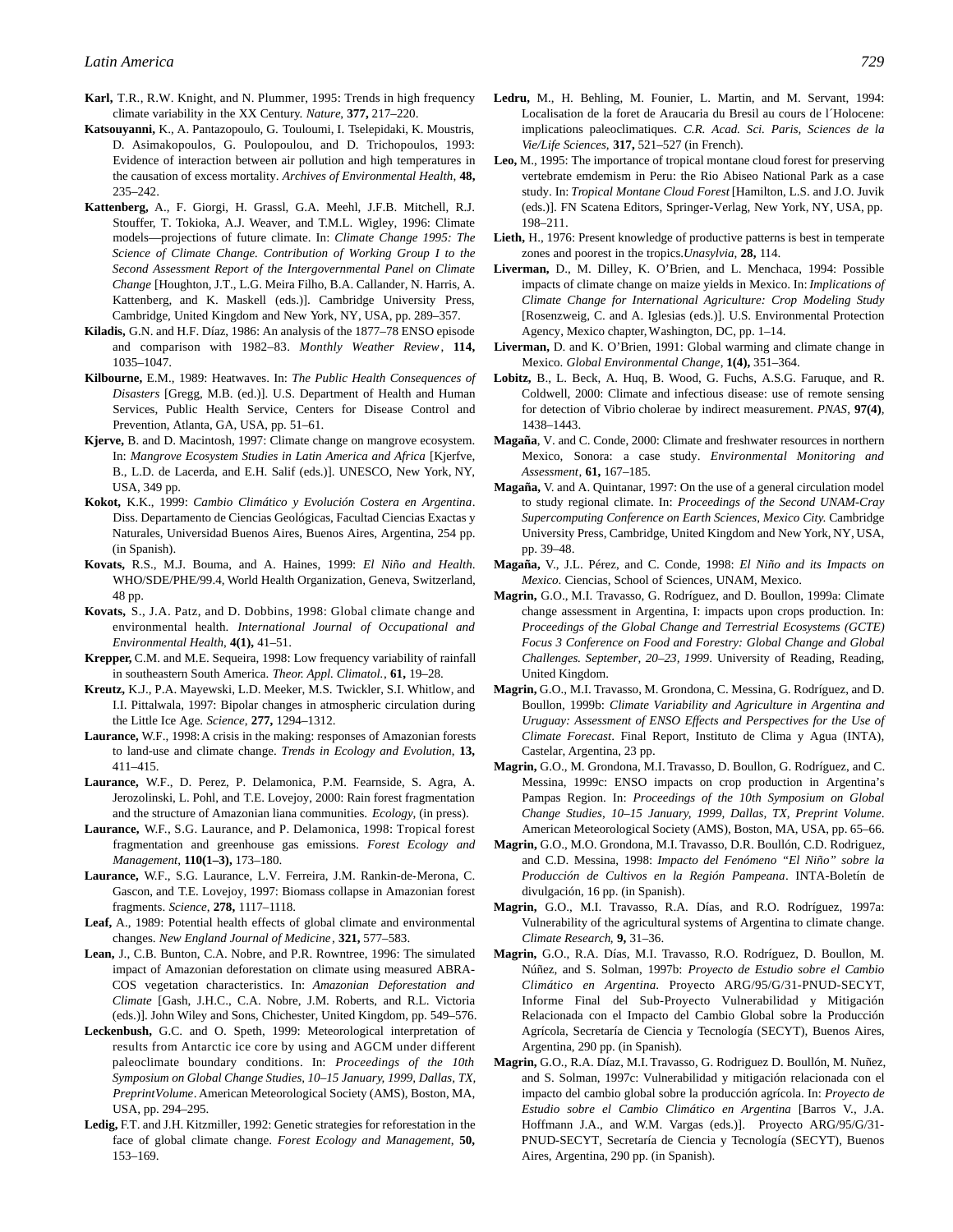- **Mainardi,** V., 1996: *El Manglar de Térraba-Sierpe en Costa Rica*. CATIE, Proyecto Conservación para el Desarrollo Sostenible en América Central, 91 pp. (in Spanish).
- **Malhi,** Y., A.D. Nobre, J. Grace, B. Cruijt, M.G.P. Pereira, A. Culf, and S. Scott, 1999: Carbon dioxide transfer over a Central Amazonian rain forest. *Journal of Geophysical Research*, **3,** 21–24.
- Manzi, A.O. and S. Planton, 1996: A simulation of Amazonian deforestation using a GCM calibrated with ABRACOS and ARME data. In: Amazonian *Deforestation and Climate* [Gash, J.H.C., C.A. Nobre, J.M. Roberts, and R.L. Victoria (eds.)]. John Wiley and Sons, Chichester, United Kingdom, pp. 505–529.
- **MARENA,** 2000: *Escenarios Climáticos y Socioeconómicos de Nicaragua para el Siglo XXI*. PNUD-NIC/98/G31, Ministerio del Ambiente y los Recursos Naturales de Nicaragua, Nicaragua, (in Spanish).
- **Marengo,** J., 1995: Variations and change in South American streamflow. *Climate Change*, **31,** 99–117.
- **Marengo,** J., 1992: Interannual variability of surface climate in the Amazon basin. *International Journal of Climatology*, **12,** 853–863.
- Marengo, J. and C. Nobre, 2000: The hydroclimatological framework in Amazonia. In: *Biogeochemistry of Amazonia* [Richey, J., M. McClaine, and R. Victoria (eds.)]. Springer- Verlag, Berlin and Heidelberg, Germany, (in press).
- **Marengo**, J. and J. Rogers, 2000: Cold front and polar air outbreaks in the Americas during modern climate assessments and impacts, and some past climate evidences. In: *Present and Past Inter-Hemispheric Climate Linkages in the Americas and Their Societal Effects* [Margraf, V. (ed.)]. Springer-Verlag, Berlin and Heidelberg, Germany, (in press).
- **Marengo,** J., U. Bhatt, and C. Cunningham, 2000: Decadal and multidecadal variability of climate in the amazon basin. *International Journal of Climatolology*, (submitted).
- **Marengo,** J., J. Tomasella, and C. Uvo, 1998:Long-term streamflow and rainfall fluctuations in tropical South America: Amazonia, eastern Brazil and northwest Peru. *Journal of Geophysical Research*, **103,**1775–1783.
- **Marengo,** J., C.A. Nobre, and G. Sampaio, 1997: On the associations between hydrometeorological conditions in Amazonia and the extremes of the Southern Oscillation. In: *Consecuencias Climáticas e Hidrológicas del Evento El Niño a Escala Regional y Local. Extended Abstracts of "Memorias Técnicas," Seminario Internacional, 26–29 noviembre 1997, Quito, Ecuador*. pp. 257–266 (in Spanish).
- **Martens,** W.J.M., 1998: Climate change, thermal stress and mortality changes. *Social Science and Medicine*, **46(3),** 331–344.
- Martínez, J.O., J.L. González, O.H. Pilkey, and W.J. Neal, 1995: Tropical barrier islands of Colombia Pacific coast: sixty-two barrier islands. *Journal of Coastal Research*, **11(2),** 432–453.
- **Mata, L.J., 1996:** Astudy of climate change impacts on the forest of Venezuela. In: *Adapting to Climate Change: An International Perspective* [Smith, J., N. Bhatti, G. Menzhulin, R. Benioff, M.I. Budyko, M. Campos, B. Jallow, and F. Rijsberman (eds.)]. Springer- Verlag, New York, NY, USA.
- **McMichael,** A.J. and R.S. Kovats, 1998a: *Assessment of the Impact on Mortality in England and Wales of the Heatwave and Associated Air Pollution Episode of 1976.* Department of Epidemiology and Population Health, London School of Hygiene and Tropical Medicine, London, United Kingdom, 25 pp.
- **McMichael,** A.J. and R.S. Kovats, 1998b: Climate change and climate variability: adaptation to reduce adverse health impacts*.* In: *Proceedings of IPCC Workshop, Adaptation to Climate Variability and Change, 29 March–1 April 1998, San José, Costa Rica*. Intergovernmental Panel on Climate Change, Washington, DC, USA.
- McMichael, A.J., M. Ando, R. Carcavallo, P. Epstein, A. Haines, G. Jendritzky, L. Kalkstein, R. Odongo, J. Patz, and W. Piver, 1996: Human population health. In: *Climate Change 1995: Impacts, Adaptations, and Mitigation of Climate Change. Contribution of Working Group II to the Second Assessment Report of the Intergovernmental Panel on Climate Change* [Watson, R.T., MC. Zinyowera, and R.H. Moss (eds.)]. Cambridge University Press, Cambridge, United Kingdom and New York, NY, USA, pp. 561–584.
- **McWilliam,**A., L.C. Roberts, J.M. Cabral, O.M.R. Leitão, M.V.B.R. de Costa, A.C.L. Maitelli, and C.A.G.P. Zamparoni, 1993: Leaf-area index and above-ground biomass of terra firme rain forest and adjacent clearings in Amazonia. *Functional Ecology*, **7(3),** 310–317.
- **Medeiros,** Y., 1994: *Modeling the Hydrological Impacts of Climate Change on a Semi-Arid Region.* Diss. University of Newcastle, Newcastle, United Kingdom.
- **Medellín-Leal,** F. and A. Gómez-González, 1979: Management of natural vegetation in the semi-arid ecosystems of Mexico. In: *Management of Semi-Arid Ecosystems* [Walker, B.H. (ed.)]. Elsevier Scientific Publication Company, pp. 351–376.
- Meggers, B.J., 1994: Archeological evidence for the impact of mega-Niño events on Amazonia during the past two millennia. *Climatic Change*, **28(1-2)**, 321-338.
- **Mendoza,** M., E. Villanueva, and J. Adem, 1997: Vulnerability of basins and watersheds in Mexico to global climate change. *Climatic Research*, **9,** 139–145.
- **Mesa,** O.J., G. Poveda, and L.F. Carvajal, 1997: *Indroducción al Clima de Colombia (Introduction to the Climate of Colombia)*. National University Press, Bogota, Colombia. (in Spanish).
- **Middleton,** N. and D. Thomas, 1997: *World Atlas of Desertification*. Arnold, London, United Kingdom.
- **Milliman,** J.D., 1993:Coral reefs and their response to global climate change. In: *Ecosystem and Socioeconomic Response to Future Climatic Conditions in the Marine and Coastal Regions of the Caribbean Sea, Gulf of Mexico, Bahamas, and the Northeast Coast of South America.* CEP Technical Report No. 22, United Nations Environment Program, Caribbean Environmental Programme, Kingston, Jamaica, pp. 306–321.
- **MINAE-IMN**, 2000: *Estudios de Cambio Climático en Costa Rica*. Ministerio del Ambiente y Energía de Costa Rica—Instituto Meteorológico Nacional, (in Spanish).
- Minetti, J.L. and E.M. Sierra, 1989: The influence of general circulation patterns on humid and dry years in the Cuyo Andean region of Argentina. *International Journal of Climatology*, **9,** 55–69.
- **Mitchell,** J.F.B., R.A. Davis, W.J. Ingram, and C.A. Senior, 1995: On surface temperature, greenhouse gases and aerosols: models and observations. *Journal of Climate*, **10,** 2364–2386.
- **Morales,** T. and V. Magaña, 1999: Unexpected frosts in central Mexico during summer. *Proceedings of the 10th Symposium on Global Change Studies,* 10-15 January, 1999, Dallas, TX, Preprint Volume. American Meteorological Society (AMS), Boston, MA, USA, pp. 262–263.
- **Morales,** T. and V. Magaña, 1998: Climate variability and agriculture. *Claridades Agropecuarias*, **3,** 21–25 (in Spanish).
- **Morales-Arnao,** B., 1999: Deglatiation in the Andes and its consequences. In: *Proceedings of the International Mining and Environment Meeting, Clean Technology: Third Millennium Challenges, July 12–16, 1999, Lima, Perú*, pp. 311–321.
- **Morales-Arnao,** B., 1969a: Estudios de ablación en la Cordillera Blanca. *Boletín del Instituto Nacional de Glaciología del Peru*, **1,** 5 (in Spanish).
- **Morales-Arnao,** B., 1969b: Estudio de la evolución de la lengua glaciar del Pucahiurca y de la laguna Safuna. *Boletín del Instituto Nacional de Glaciologiá del Perú*, **1,** 6 (in Spanish).
- Moreira, C.J.E., 1986: Rainfall and flooding in the Guayas river basin and its effects on the incidence of malaria 1982-1985. *Disasters*, **10(2)**, 107-111.
- Morello, J., 1984: Perfil Ecológico de América Latina. Instituto de Cooperación Iberoamericana, Barcelona, Spain, 93 pp. (in Spanish).
- **Morello,** J., 1976: Ecorregión del Macizo de Santa Marta, Colombia. In: *Proyecto Piloto de Ecodesarrollo en Colombia*. Programa Naciones para el Medio Ambiente, ORLA, (in Spanish).
- **Moreno,** A.R. and R.U. Carcavallo, 1999: An ecological approach to Chagas Disease epidemiology. In: *Atlas of Chagas Disease Vectors in the Americas, Volume 3*[Carcavallo, R.U., I. Galíndez-Girón, J. Jurberg, and H. Lent (eds.)]. FIOCRUZ, Rio de Janeiro, Brazil, pp. 981–998.
- **Mundo,** M.D. and P. Martínez-Austria, 1993: *Cambio Climático: Posibles Consecuencias y Algunas Sugerencias para Disminuir su Efecto en México, Enero–Abril 1993*. pp. 14–28 (in Spanish).
- **Murphy,** P.G. and A.E. Lugo, 1995: Dry forest of Central America and the Caribbean. In: *Seasonally Dry Tropical Forests* [Bullock, S.H., H.A. Mooney, and E. Medina (eds.)]. Cambridge University Press, Cambridge, United Kingdom and New York, NY, USA, pp. 9–34.
- **Murphy,** P.G. and A.E. Lugo, 1986: Ecology of tropical dry forest. *Annual Review of Ecology and Systematics*, **17,** 67–88.
- **Myers,** N., R. Mittermeler, C. Mittermeler, G. da Fonseca, and J. Kent, 2000: Biodiversity hotspots for conservation priorities. *Nature*, **403,** 21–26.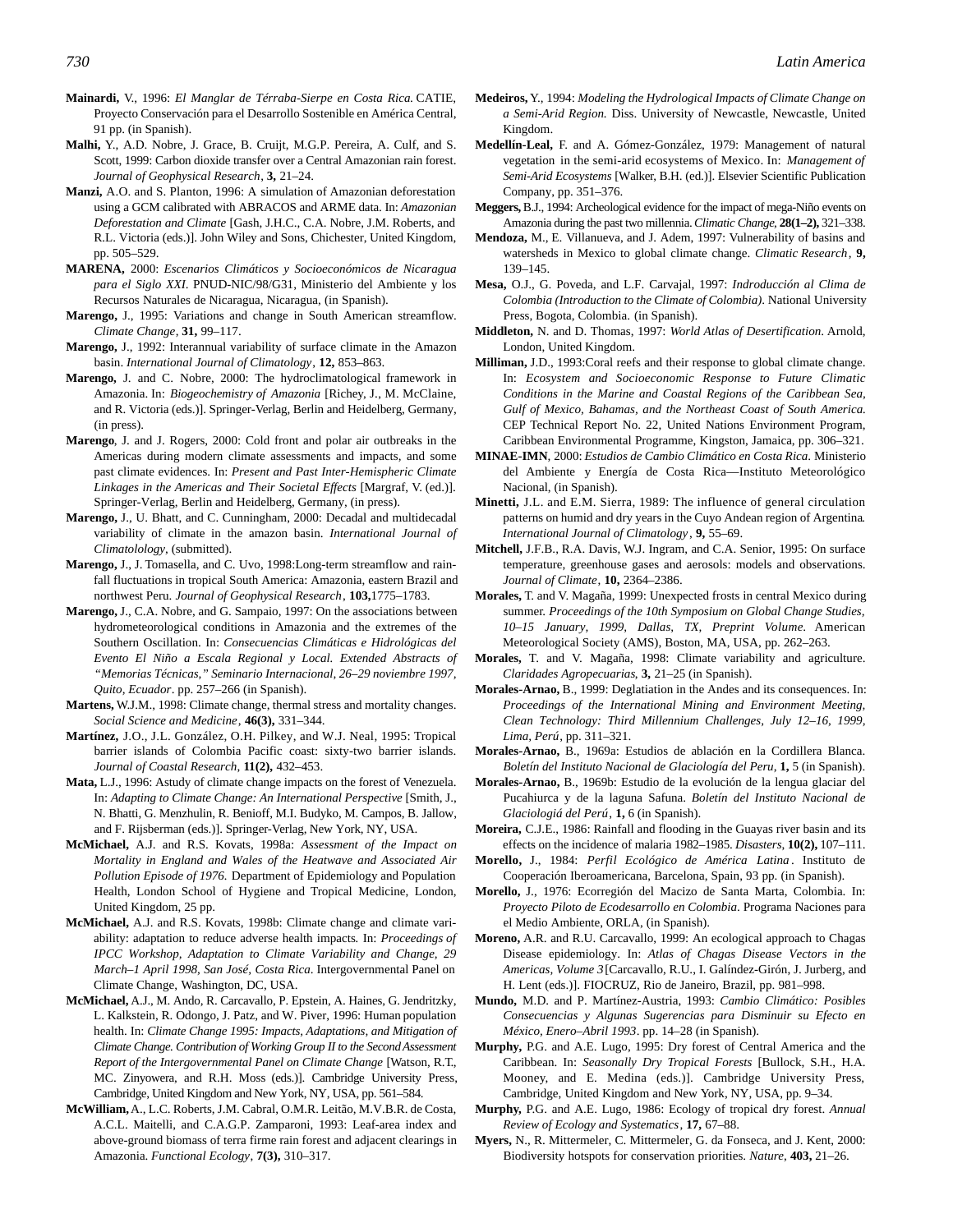- **Naeem,** S., L.J. Thompson, S.P. Lawler, J.H. Lawton, and R.M. Woodfin, 1994: Declining biodiversity can alter the performance of ecosystems. *Nature*, **368,** 734–737.
- **Nakicenovic**, N., J. Alcamo, G. Davis, B. de Vries, J. Fenhann, S. Gaffin, K. Gregory, A. Grubler, T.Y. Jung, T. Kram, E.L. La Rovere, L. Michaelis, S. Mori, T. Morita, W. Pepper, H. Pitcher, L. Price, K. Raihi, A. Roehrl, H.-H. Rogner, A. Sankovski, M. Schlesinger, P. Shukla, S. Smith, R. Swart, S. van Rooijen, N. Victor, and Z. Dadi, 2000: An overview of the scenario literature. In: *Emissions Scenarios. A Special Report of Working G roup III of the Intergovernmental Panel on Climate Change* . Cambridge University Press, Cambridge, United Kingdom and New York, NY, USA, pp. 77-102.
- **Nawata,** K. (ed.), 1999: "*Society" in 2050: Choice for Global Sustainability*. Global Industrial and Social Progress Research Institute, Asahi Glass Foundation, Japan, pp. 15–49.
- **Nepstad,** D.C., A.A. Alencar, and A.G. Moreira, 1999: *Flames in the Rain Forest: Origins, Impacts and Alternatives to Amazonian Fires*. World Bank, Brasília, Brazil.
- **Nepstad,** D., C.R. de Carvalho, E. Davidson, P. Jipp, P. Lefebvre, G.H. Negreiros, E.D. da Silva, T. Stone, S. Trumbore, and S. Vieira, 1994: The role of deep roots in the hydrological and carbon cycles of Amazonian forests and pastures. *Nature*, **372,** 666–669.
- **Nobre,** P. and J. Shukla, 1996: Variations of sea surface temperature, wind stress, and rainfall over the tropical Atlantic and South America*. Journal of Climate*, **9,** 2464–2479.
- **Nuñez,** R.H., T.S. Richards, and J.J. O'Briend, 1999: Statistical analysis of Chilean precipitation anomalies associated with El Niño-Southern Oscillation. *International Journal of Climatology*, **3,** 21–27.
- **OCCH,** 1999: *Algunos Indicadores de Cambio Climático en Honduras*. Oficina de Cambio Climático de Honduras, Secretaría de Recursos Naturales y Ambiente, Tegucigalpa, Honduras, (in Spanish).
- **Olivo,** M.L., 1997: Assessment of the vulnerability of Venezuela to sea level raise. *Climate Research*, **9,** 57–65.
- **OPS,** 1999: *Situación del Cólera en las Américas*. OPA/HCP/HCT/AIEPI/99, Informe No. 19, Organización Panamericana de la Salud, Washington, DC, USA, 11 pp. (in Spanish).
- **OPS,** 1998: *Repercusiones Sanitarias de la Oscilación del Sur (El Niño).* CE122/10, Organización Panamericana de la Salud, Washington, DC, USA, 22 pp. (in Spanish).
- Ortiz, P.L., M.E.N. Poveda, and A.V. Guevara-Velasco, 1998: Models for setting up a biometeorological warming system over a populated area of Havana City. In: *Urban Ecology*. Springer-Verlag, Berlin and Heidelberg, Germany, pp. 87–91.
- **Pabón,** J.D., 1995a: Búsqueda de series de referencia para el seguimiento de la señal regional del calentamiento global. *Cuadernos de Geografía*, **2,** 164–173 (in Spanish).
- **Pabón,** J.D., 1995b: *Perpectivas Globales Regionales del Cambio Climático y su Impacto en la Montaña Alta Colombiana en Memorias del Seminario Taller sobre Alta Monataña Colombiana* [Lozano, D.J.D. and J.D. Pabón (eds.)]. Academia Colombiana de Ciencias Exactas, Fisicas y Naturales, Vol. 3, pp. 19–32 (in Spanish).
- **Pabón,** J.D., G.E. León, E.S. Rangel, J.E. Montealegre, G. Hurtado, and J.A. Zea, 1999: *El Cambio Climático en Colombia: Tendencias actuales y* Proyecciones. Nota Técnica del IDEAM, IDEAM/METEO/002-99, Santa Fe de Bogotá, Colombia, 20 pp. (in Spanish).
- **PAHO,** 1998a: *Report on the Epidemiological Situation in Central America.* SC/XVII/40, Pan American Health Organization, Washington, DC, USA, 2 pp.
- **PAHO,** 1998b: *Infectious Diseases Posing in the Greatest Epidemiological Risk Following Hurricane Mitch in Central America, 1998*.A Report of the Pan American Health Organization Emergency Task Force, Division of Disease Prevention and Control, Washington, DC, USA, 4 pp.
- Palacio, P.J.L., G.L. Luna, and M.L. Macias, 1999: Detección de incendios en México utilizando imágenes AVHRR (temporada 1998). *Boletín del Instituto de Geografía, Investigaciones Geográficas*, 38, 7-14 (in Spanish).
- **Parmenter,** R.R., E.P. Yadav, C.A. Parmenter, P. Ettestad, and K.L. Gage, 1999: Incidence of plague associated with increased winter-spring precipitation in New Mexico. American Journal of Tropical Medicine *and Hygiene*, **6,** 814–821.
- 
- **Patz,** J.A., 1998: Climate change and health: new research challenges. *Health and Environment Digest*, **12(7),** 49–53.
- Patz, J.A., P.R. Epstein, T.A. Burke, and J.M. Balbus, 1996: Global climate change and emerging infectious diseases. *Journal of the American Health Association*, **275(3),** 217–223.
- Patz, J.A., W.J.M. Martens, D.A. Focks, and T.H. Jetten, 1998: Dengue fever epidemic potential as projected by general circulation models of global climate change. *Environmental Health Perspectives*, **106(3),** 147–153.
- Paz Rada, O., S.R. Crespo, and F.T. Miranda, 1997: Analysis of climate scenarios for Bolivia. *Climate Research*, 9, 115-120.
- Penalba, O.C. and W.M. Vargas, 1996: Climatology of monthly annual rainfall in Buenos Aires, Argentina. *Meteorological Applications*, 3, 275–282.
- Pérez, C.A., G. Poveda, O.J. Mesa, LF. Carvajal, and P. Ochoa, 1998: *Evidence of Climate Change in Colombia: Trends, Phase and Amplitude Shifts of the Annual and Semi-Annual Cycles* [Cadier, E. (ed.)]. ORSTOM.
- **Pérez,** J.L., 1997: *Variabilidad Climática Regional en México*. Diss. Facultad de Ciencias, UNAM, México, (in Spanish).
- **Phillips,** O.L., Y. Malhi, N. Higuchi, W.F. Laurance, P.V. Núñez, R.M. Vásquez, S.G. Laurance, L.V. Ferreira, M. Stern, S. Brown, and J. Grace, 1998: Changes in the carbon balance of tropical forests: evidence from long-term plots. *Science*, **282,** 439–442.
- **Planos,** E.O. and O. Barros, 1999: Impacto del cambio climático y medidas de adaptación en Cuba: sector recursos hídricos. In: *Impactos del Cambio Climático y Medidas de Adaptacion en Cuba* [Gutierrez, T., A. Centella, M. Limia, and M. López (eds.)]. Proyecto No. FP/CP/2200-97-12, UNEP INSMET, La Habana, Cuba, pp. 28–54.
- **PNCC,** 2000: *Escenarios Climáticos, Estudios de Impactos y Opciones de Adaptación al Cambio Climático, Bolivia* [Paz, O. (ed.)]. PNCC, 253 pp. (in Spanish).
- **PNCC,** 1997: *Vulnerabilidad y Adaptación al Cambio Climático, Bolivia* [Paz, O. (ed.)]. PNCC, 257 pp. (in Spanish).
- **PNUD/CAF,** 2000: *Efectos de la Lluvias Caídas en Venezuela en Diciembre de 1999*. Programa de Naciones Unidas para el Desarrollo/Corporación Andina de Fomento, Caracas, Venezuela, 224 pp. (in Spanish).
- **PNUMA,** 1991: Efectos de los cambios climáticos en los ecosistemas costeros y marinos del Pacífico Sudeste. In: *Informe de la Segunda Reunión del Grupo de Trabajo Regional sobre los Cambios Climáticos en el Pacífico Sudeste*. PNUMA/CPPS, Santiago, Chile, (in Spanish).
- **Pounds,** J.A., M.P.L. Fogden, and J.H. Campbell, 1999: Biological response to climate change on a tropical mountain. *Nature*, **398,** 611–615.
- **Poveda,** G. and O.J. Mesa, 1997: Feedbacks between hydrological processes in tropical South America and large scale oceanic-atmospheric phenomena. *Journal of Climate*, **10,** 2690–2702.
- **Poveda,** G. and W. Rojas, 1997: Evidencias de la asociación entre brotes epidémicos de malaria en Colombia y el fenómeno El Niño-Oscilación del Sur. *Revista de la Academia Colombiana de Ciencias,* **21(81),** 421–429 (in Spanish).
- **Poveda,** G., N.E. Graham, P. Epstein, W. Rojas, I.D. Vélez, M.L. Quiñonez, and P. Martens, 1999a: Climate and ENSO variability associated with vector-borne diseases in Colombia. In: *El Niño and the Southern Oscillation, Multiscale Variability and Global and Regional Impacts* [Diaz, H.F. and V. Markgraf (eds.)]. Cambridge, Cambridge University Press, United Kingdom and New York, NY, USA, pp. 177–198.
- **Poveda,** G., N.E. Graham, P. Epstein, W. Rojas, I.D. Vélez, M.L. Quiñones, and P. Martens, 1999b: Climate and ENSO variability associated with malaria and Dengue Fever in Colombia. *Proceedings of the 10th Symposium on Global Change Studies, 10–15 January, 1999, Dallas, TX, Preprint Volume*. American Meteorological Society (AMS), Boston, MA, USA, pp. 173–176.
- **Poveda,** G., A. Jaramillo, M.M. Gil, N. Quiceno, and R. Mantilla, 2001: Seasonality in ENSO-related precipitation, river discharge, soil moisture and vegetation index (NDVI) in Colombia. *Water Resources Research*, (in press).
- **Prieto,** M.D.R. and R.G. Herrera, 1992: Las perturbaciones climáticas de fines del siglo XVIII Andina. In: *El Noreste Argentino como Región Histórica, Integración y Desintegración Regional: Estudio del País Interior*. Equipo de investigacion de la Universidad de Sevilla, Proyecto NOA, Sevilla, Spain, Vol. 1, pp. 7–35 (in Spanish).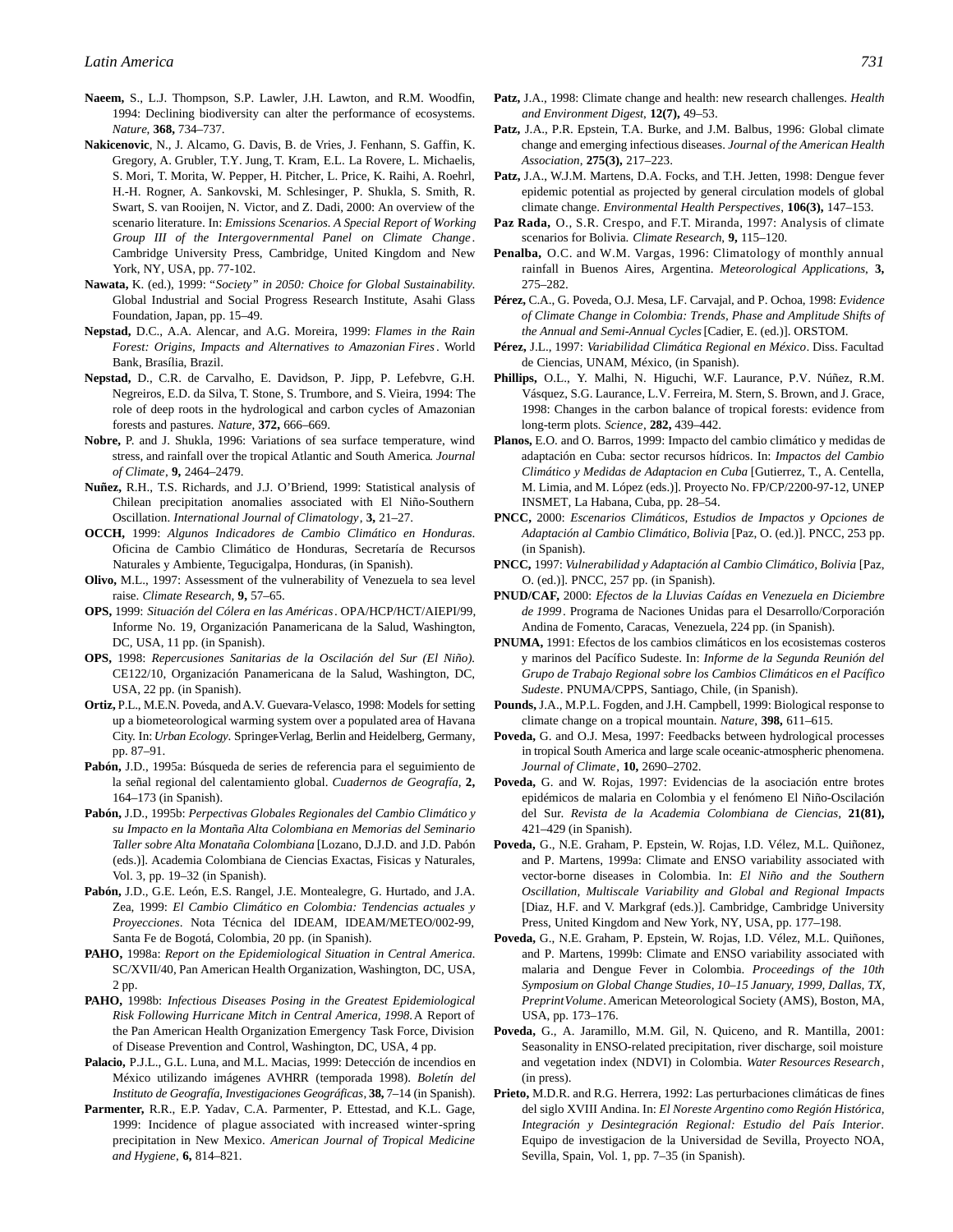- **Quesada,** A. and L. Jiménez, 1988: Watershed management and a wetlands conservation strategy: the need for a cross-sectoral approach. In: *Ecology and Management of Wetlands* [Hook, D.D. (ed.)]. Timber Press, Portland, OR, USA, Vol. 2.
- **Quinn,** W. and V. Neal, 1982: Long-term variation of the Southern Oscillation, El Niño and the Chilean subtropical rainfall. *Fishery Bulletin*, **81,** 363–374.
- Quintana-Gomez, R.A., 1999: Trends of maximum and minimum temperatures in northern South America. *Journal of Climate*, **12(7),** 2104–2112.
- **Quintela,** R.M., R.J. Broqua, and O.E. Scarpati, 1993: Posible impacto del cambio global en los recursos hídricos del Comahue (Argentina). In: *Proceedings of X Simpósio Brasileiro de Recursos Hídricos and I Simpósio de Recursos Hídricos do Cone Sul, 7–12 November, 1993, Brasil, Anais 3*. Brazil, pp. 320–329 (in Spanish).
- **RAMSAR,** 1999: *Programa de Promoción, 1999–2002*. Propuesta No. 9, Proyecto de Resolución, RAMSAR, COP7 DOC.15.9, (in Spanish).
- **Reilly,** J., W. Baethgen, F.E. Chege, S.C. van de Geijn, L. Erda, A. Iglesias, G. Kenny, D. Patterson, J. Rogasik, R. Rotter, C. Rosenzweig, W. Sombroek, J. Westbrook, D. Bachelet, M. Brklacich, U. Dammgen, M. Howden, R.J.V. Joyce, P.D. Lingren, D. Schimmelpfennig, U. Singh, O. Sirotenko, and E. Wheaton, 1996: Agriculture in a changing climate: impacts and adaptation. In: *Climate Change 1995: Impacts, Adaptations and Mitigation of Climate Change: Scientific-Technical Analyses. Contribution of Working Group II to the Second Assessment Report of the* Intergovernmental Panel on Climate Change [Watson, R.T., M.C. Zinyowera, and R.H. Moss (eds.)]. Cambridge University Press, Cambridge, United Kingdom and New York, NY, USA, pp. 427–467.
- Reis, E.J. and S. Margulis, 1991: Perspectivas Econômicas do *Desflorestamento da Amazônia*.Textos para Discussão No. 215, Instituto de Pesquisa Econômica Aplicada (IPEA), Brasília, Brazil, 47 pp. (in Portuguese).
- **Reis,** M.G.F., G.G. dos Reis, O.F. Valente, and H.A.C. Fernández, 1994: Sequestro e armazenamento de carbono em florestas nativas e plantadas dos Estados de Minas Gerais e Espírito Santo. In: *Emissão e Sequestro de CO<sup>2</sup> : Uma Nova Oportunidade de Negócios para o Brasil* [Reis, M. and M. Borgonavi (eds.)]. Companhia Vale do Rio Doce (CVRD), Rio de Janeiro, Brazil, pp. 155–195 (in Portuguese).
- **Richey, J., C. Nobre, and C. Deser, 1989: Amazina River discharge and climate** variability: 1903 to 1985. *Science*, **246,** 101–103.
- Riebsame, W.E., K.M. Strzepek, J.L. Wescoat Jr., G.L. Graile, J. Jacobs, R. Leichenko, C. Magadza, R. Perrit, H. Phien, B.J. Urbiztondo, P. Restrepo, W.R. Rose, M. Saleh, C. Tucci, L.H. Ti, and D. Yates, 1995: Complex river basins. In: *As Climate Changes, International Impacts and Implications* [Strzepek, K.M. and J.B. Smith (eds.)]. Cambridge University Press, Cambridge, United Kingdom and New York, NY, USA, pp. 57–91.
- **Roberts,** J.M., O.M.R. Cabral, J.P. da Costa, A.-L.C. McWilliam, and T.D. de A. Sá, 1996: An overview of the leaf area index and physiological measurements during ABRACOS. In: Amazonian Deforestation and *Climate* [Gash, J.H.C., C.A. Nobre, J.M. Roberts, and R.L. Victoria (eds.)]. John Wiley and Sons, Chichester, United Kingdom, pp. 565–285.
- **Robertson,** A.W. and C.R. Mechoso, 1998: Interannual and decadal cycles in river flows of Southeastern South America. *Climate Change*, **11 ,** 2570–2581.
- **Ropelewski,** C. and M. Halpert, 1989: Global and regional scale precipitation patterns associated with the high index phase of the Southern Oscillation. *Journal of Climate*, **2,** 268–284.
- **Ropelewski,** C. and M. Halper, 1987: Global and regional scale precipitation patterns associated with the El Niño/Southern Oscillation. *Monthly Weather Review*, **115,** 1606–1626.
- Ropelewski, C.F. and M. Halper, 1996: Quantifying Southern Oscillationprecipitation relationships. *Journal of Climate*, 9, 1043–1059.
- **Rosas, I., G. Roy-Ocotla, and P. Mosiño, 1989: Meteorological effects on** variation of airborne algae in Mexico. *International Journal of Biometeorology*, **33,** 173–179.
- **Rosas,** I., A. Yela, and C. Santos-Burgoa, 1994: Occurrence of airborne enteric bacteria in Mexico City. *Aerobiología*, **10,** 39–45.
- **Rosas,** I., A. Yela, E. Salinas, R. Arreguín, and A. Rodríguez-Romero, 1995: Preliminary assessment of protein associated with airborne particles in Mexico City. *Aerobiología*, **11,** 81–86.
- **Rosenblüth,** B., H.A. Fuenzalida, and P. Aceituno, 1997: Recent temperature variations in southern South America. *International Journal of Climatology*, **17,** 67–85.
- **Rosenzweig,** C. and D. Hillel, 1998: *Climate Change and the Global Harvest: Potential Impacts of the Greenhouse Effect on Agriculture*. Oxford University Press, Oxford, United Kingdom, 324 pp.
- **Rosenzweig,** C., M.L. Parry, G. Fischer, and K. Frohberg, 1993: *Climate Change and World Food Supply*. Research Report No. 3, Environmental Change Unit, Oxford University, Oxford, United Kingdom, 28 pp.
- **Rull,** V., T. Vegas-Vilarrubia, and N.E. de Pernia, 1999: Palynological record of an early-mid Holocene mangrove in eastern Venezuela: implications for sea-level rise and disturbance history. *Journal of Coastal Research*, **15(2),** 496–504.
- **Russac, P.A.A., 1986: Epidemiological surveillance: malaria epidemic following** the El Niño phenomenon. *Disasters*, **10(2),** 112–117.
- Rusticucci, M.M. and W.M. Vargas, 1998: Variabilidad Interanual de las Olas *de Calor y de Frío sobre la A rgentina, su Relación con el ENSO*. Congreso Nacional del Agua, Santa Fé, Argentina, pp. 115–122 (in Spanish).
- **Ruttland,** J. and H. Fuenzalida, 1991: Synoptic aspects of the central Chile rainfall variability associated with the Southern Oscillation*. International Journal of Climatology*, **11,** 63–76.
- **Saizar,** A., 1997: Assessment of impacts of a potential sea level rise on the coast of Montevideo, Uruguay. *Climatic Research*, **9,** 73–79.
- **Sala,** O.E. and J.M. Paruelo, 1994: Impacts of global climate change on maize production in Argentina. In: *Implications of Climate Change for International Agriculture: Crop Modeling Study* [Rosenzweig, C. and A. Iglesias (eds.)]. U.S. Environmental Protection Agency, Argentina chapter, Washington, DC, pp. 1-12.
- **Salati,** E. and P.B. Vose, 1984: Amazon Basin: a system in equilibrium. *Science*, **225,** 129–138.
- Salazar-Lindo, E., O. Pinell-Salles, and E. Chea Woo, 1997: El Niño and diarrhea and dehydratation in Lima, Peru. *Lancet*, 350, 1597-1598.
- **Saldivia, P.H.N., 1995: Air pollution and mortality in elderly people: a time**series study in São Paulo, Brazil. *Archives of Environmental Health*, **50(2),** 159–164.
- **Saldivia,** P.H.N., 1994: Association between air pollution and mortality due to respiratory diseases in children in São Paulo, Brazil: a preliminary report. *Environmental Research*, **65,** 218–225.
- **Salles,** M.A. and R.H. Compagnucci, 1997: Características de la circulación de superficie durante el período diciembre de 1971–febrero de 1974 y sus relaciones con las anomalías ENSO en el sur de Sudamérica. *Meteorológica*, **22,** 35–48 (in Spanish).
- **Salles,** M.A. and R.H. Compagnucci, 1995: Características de la circulación de superficie durante 1976–1977 y su relación con las anomalías en el sur de Sudamérica. *Meteorológica*, **20,** 7–16 (in Spanish).
- Sansigolo, C., R. Rodriguez, and P. Etchichury, 1992: Tendencias nas temperaturas médias do Brasil. *Anais do VII Congreso Brasileiro de Meteorología* , **1,** 367–371 (in Portuguese).
- **Sartor,** F., R. Snacken, C. Demuth, and D. Walckiers, 1995: Temperature, ambient ozone levels, and mortality during summer, 1994, in Belgium. *Environmental Research*, **70,** 105–113.
- **Schaeffer-Novelli,** Y. and G. Cintron, 1993: Mangroves of arid environments of Latin America. In: *Towards the Rational Use of High Salinity Tolerant Plants* [Leith, H. and A. Al Masoom (eds.)]. J. Kluwer Academic Publishers, Dordrecht, The Netherlands, Vol. 1, pp. 107–116.
- **Schubart,** H.O.R., W.J. Junk, and M. Petrere Jr., 1976: Sumário de ecología Amazónica. *Ciência e Cultura*, **28(5),** 507–509 (in Spanish).
- **Schubert,** C., 1992: The glaciers of the Sierra Nevada de Merida (Venezuela): a photographic comparison of recent deglaciation. *Erdkunde*, **46,** 59–64.
- Sebastiani, M., A. Villamizar, and M.L. Olivo, 1991: Coastal wetlands management in Venezuela. In: Coastal Wetlands [Bolton, S. and O.T. Magoon (eds.)]. ASCE Publishing, New York, NY, USA, pp. 503–512.
- **Sebastiani,** M., A. Villamizar, H. Álvarez, and H. Fonseca, 1996a: Evolución de la fase inicial del procedimiento en Venezuela para el permiso de actividades a degradar el ambiente, con miras a un desarrollo sustentable. *Revista Geográfica de Venezuela*, **37(2),** 197–220 (in Spanish).
- **Sebastiani,** M., A. Villamizar, and M.L. Olivo, 1996b: La protección del manglar en Venezuela y sus consecuencias para la gestión ambiental: retrospectiva. Acta Científica Venezolana, 47(2), 77-84 (in Spanish).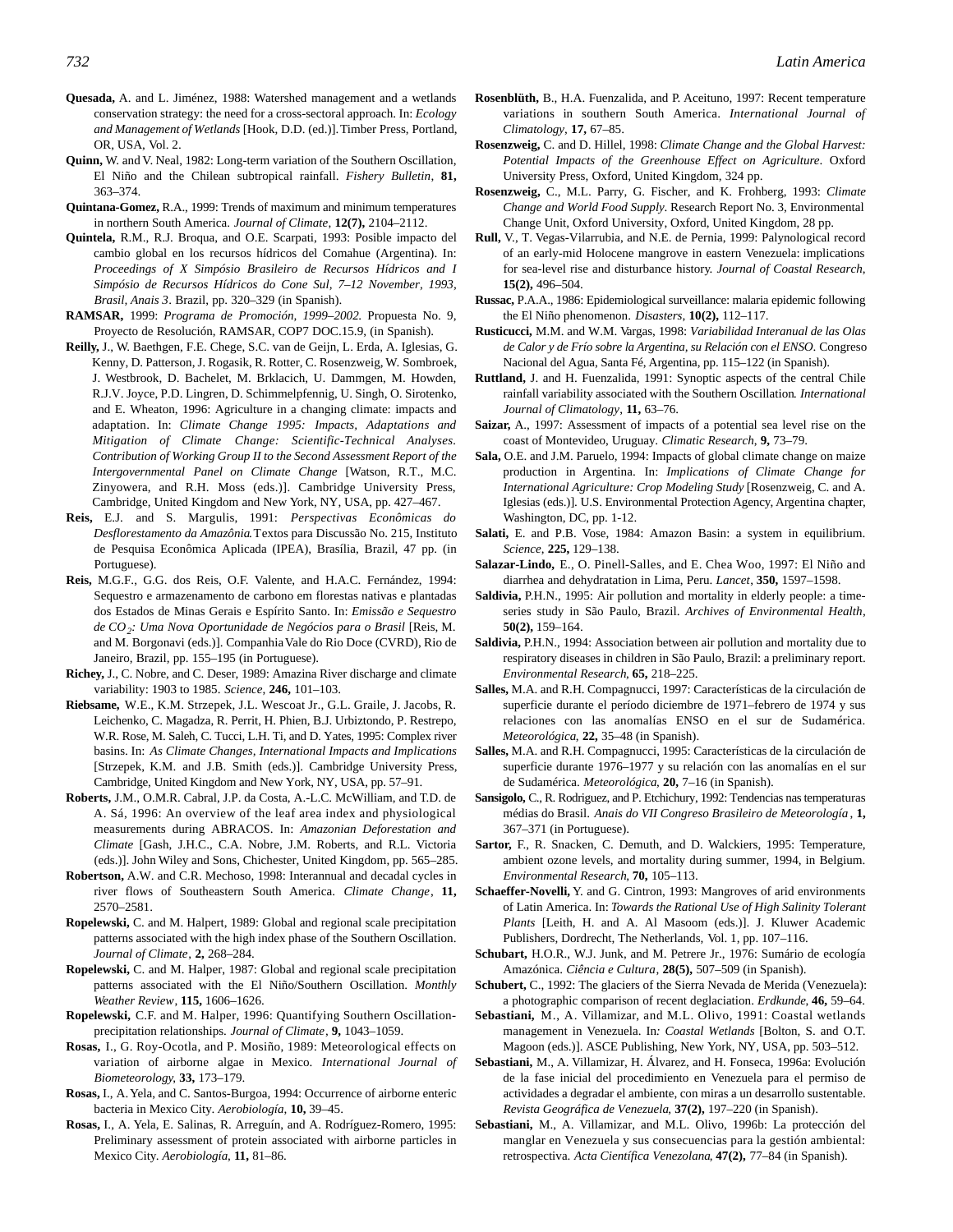- **SENAMHI,** 1999: *Fenómeno El Niño*. Reporte Interno, SENAMHI, Lima, Perú, 83 pp. (in Spanish).
- Shope, R., 1991: Global climate change and infectious diseases. *Environmental Health Perspectives*, **96,** 171–174.
- **Shukla,** J., C. Nobre, and P. Sellers, 1990: Amazon deforestation and climate change. *Science*, **247,** 1322–1325.
- **Silva Dias,** P. and J. Marengo, 1999: Aguas atmosféricas. In: *Aguas Doces no Brasil-capital Ecológico Usos Multiplos, Exploração Racional e Conservacão* [da Cunha Rebouças, A., B. Braga Jr., and J.G. Tundizi (eds.)]. IEA/USP, pp. 65–116.
- Skole, D. and C. Tucker, 1993: Tropical deforestation and habitat fragmentation in the Amazon: satellite data from 1978 to 1988. *Science*, **260**, 1905-1910.
- Soares, R.V., 1990: Fire in some tropical and subtropical South American vegetation types: An overview. In: *Fire in the Tropical Biota: Ecosystem Processes and Global Challenges* [Goldammer, J.G. (ed.)]. Springer-Verlag, Heidelberg, Germany, pp. 63–81.
- Solano, P., 1997: Legislación Ambiental Suramericana Aplicable a los *Humedales*. UICN, Wetlands International SPDA, 204 pp. (in Spanish).
- **Sollins,** P., 1998: Factors influencing species composition in tropical lowland rain forest: does soil matter? *Ecology*, **79(1),** 23–30.
- Solman, S. and M. Núñez, 1999: *International Journal of Climatology*, 3, 220-234.
- Solomon, A.M., I.C. Prentice, R. Leemann, and W.P. Cramer, 1993: The interaction of climate and land use in future terrestrial carbon storage and release. *Water, Air, and Soil Pollution*, **70,** 595–614.
- **Suárez,** M.F. and M.J. Nelson, 1981: Registro de altitud del Aedes aegypti en Colombia. *Biomédica*, **1,** 225–228 (in Spanish).
- **Suárez,** A.G., A.J. López, A.R. Chamizo, H.Ferras, A. Martel, D. Vilamajo, and E. Mojena, 1999: Biodiversidad y vida silvestre. In: *Impactos del Cambio Climatico y Medidas de Adaptación en Cuba* [Gutierrez, T., A. Centella, M. Limia, and M. López (eds.)]. UNEP, La Habana, Cuba, pp. 164–178 (in Spanish).
- **Swap,** R., M. Garstang, and S. Greco, 1992: Saharan dust in the Amazon Basin. *Tellus*, **44B,** 133–149.
- **Tabilo-Valdivieso,** E., 1997: *El Beneficio de los Humedales en América Central: El Potencial de los Humedales para el Desarrollo*. 1st. ed., San José, Costa Rica, 48 pp. (in Spanish).
- **Talbot,** R.W., M.O. Andreae, H. Berresheim, P. Artaxo, M. Garstang, R.C. Harriss, K.M. Beecher, and S.M. Li, 1990: Aerosol chemistry during the wet season in Central Amazonia: the influence of long-range transport. *Journal of Geophysical Research (Atmospheres)*, **95,** 16955–16969.
- **Tamplin,** M. and C. Carrillo, 1991: Environmental spread of Vibrio cholerae in Peru. *Lancet*, **338,** 1216–1217.
- **Tanco,** R. and G. Berri, 1996: Acerca del fenómeno El Niño sobre la precipitación en la Pampa Húmeda Argentina. In: *Impacto de las Variaciones Climáticas en el Desarrollo Regional un Análisis Interdisciplinario*. VII Congreso Latinoamericano e Ibérico de Meteorología, pp. 319–320.
- **Tarazona,** J. and S. Valle, 1999: Impactos potenciales del cambio climatico global sobre el ecosistema peruano, en Perú vulnerabilidad sobre al cambio climatico: aproximaciones a la experiencia con el fenomeno El Niño. *CONAM*, **3,** 95–114 (in Spanish).
- **Thornthwaite,** C.W., 1948: An approach towards a rational classification of climate. *Geographical Review*, **38(55),** 55–96.
- Tian, H., J.M. Mellilo, D.W. Kicklighter, A.D. McGuire, J.V.K. Helfrich III, B. Moore III, and C. Vörösmarty, 1998: Effect of interanual climate variability on carbon storage in Amazonian ecosystems. *Nature*, 396, 664-667.
- **Timmermann,** A., 1999: Increased El Niño frequency in a climate model forced by future greenhouse warming. *Nature*, **398,** 694–696.
- **Toledo-Tito,** J., 1997: Impacto en la Salud del Fenómeno de El Niño 1982–83 en el Perú. In: *Proceedings of The Health Impact of the El Niño Phenomenon, Central American workshop held in San José, Costa Rica, 3–5 November 1997*. Pan American Health Organization and the World Health Organization, Washington, DC, USA, (in Spanish).
- **Torres Guevara,** J., 1992: *El Fenómeno El Niño 1997–98 y los Bosques Secos de La Costa Norte del Perú, caso Piura (Sechura y Tambogrande)*. (in Spanish).
- **Travasso,** M.I., G.O. Magrin, G.R. Rodriguez, and D.R. Boullón, 1999: Climate change assessment in Argentina, II: adaptation strategies for agriculture. In: Food and Forestry: Global Change and Global *Challenges, GCTE Focus 3 Conference, Reading, U.K., September 1999*.
- **Trejo,** I. and R. Dirzo, 2000: Deforestation of seasonally dry tropical forest: a national and local analysis in Mexico. *Biological Conservation*, **94,** 133–142.
- **Trenberth,** K.Z., 1990: Recent observed interdecadal climate changes in the Northern Hemisphere. *Bulletin of the American Meteorological Society*, **71,** 988–993.
- **Trujillo,** E., 1998: Descripción de la actividad pesquera que se desarrolla en el entorno de los islotes Los Lobos y Caribe, costa norte del Edo, Sucre, Venezuela. *Saber*, **10(1),** 21–29 (in Spanish).
- **Twilley,** R.R., S.C. Snedaker, A. Yáñez-Arancibia, and E. Medina, 1997: Biodiversity and ecosystem processes in tropical estuaries: perspectives of mangrove ecosystems. In: *Functional Roles of Biodiversity: A Global Perspective* [Mooney, H.A., J.H. Cashman, E. Medina, O.E. Sala, and E.D. Schulze (eds.)]. John Wiley and Sons, Chichester, United Kingdom, pp. 327–368.
- Uhl, C. and R. Buschbacher, 1985: A disturbing synergism between cattle-ranch burning practices and selective tree harvesting in the eastern Amazon. *Biotropica*, **17(4),** 265–268.
- Uhl, C. and J.B. Kauffman, 1990: Deforestation, fire susceptibility, and potential tree responses to fire in the eastern Amazon. *Ecology*, **71(2)**, 437-449.
- **UNCED,** 1992: *Earth Summit, Rio de Janeiro*. United Nations Conference on Environment and Development, London Regency Press, London, United Kingdom.
- **UNDP,** 1998: *Human Development Report 1998.*United Nations Development Programme, Oxford University Press, New York, NY, USA.
- **UNEP**, 1993: *Ecosystem and Socioeconomic Response to Future Climatic Conditions in the Marine and Coastal Regions of the Caribbean Sea, Gulf of Mexico, Bahamas, and the Northeast Coast of South America.* CEP Technical Report No. 22, United Nations Environment Program, Caribbean Environmental Programme, Kingston, Jamaica.
- **Uvo,** C., 1998: *Influence of Sea Surface Temperature on Rainfall and Runoff in Northeastern South America: Analysis and Modelling*. Diss. Department of Water Resources Engineering, Lund University, Lund, Sweden, 120 pp.
- **Valencia Tellería,** A., 1986: Health consequences of floods in Bolivia in 1982. *Disasters*, **10(2),** 88–106.
- **van der Hammen,** T., 1997: Cambios en el clima global: posibles efectos sobre la biodiversidad en Colombia. In: *Informe Nacional sobre el Estado de la Biodiversidad, Tomo II*. Instituto de Investigación de Recursos Biológicos "Alexander von Humbolt" and Ministerio del Medio Ambiente, Bogotá, Colombia, pp. 170–178 (in Spanish).
- **Vargas-Pérez,** E. and S. Terrazas-Domínguez, 1991: Recursos y producción forestal. In: *Atlas Nacional de México, Vol. III, Hoja VI.4.1, Sección Economía, Escala: 1:8,000,000*. IGG, UNAM, México, (in Spanish).
- Venegas, S., L. Mysak, and N. Straub, 1998: Atmospherre-ocean coupled variability in the south Atlantic. *Journal of Climate*, **10,** 2904–2920.
- **Venegas,** S., L. Mysak, and N. Straub, 1996: Evidence for interannual and interdecadal climate variability in the south Atlantic. *Geophysical Research Letters*, **23,** 2673–2676.
- **Victoria,** R., L. Matinelli, J. Moraes, M. Ballester, A. Krusche, G. Pellegrino, R. Almeida, and J. Richey, 1998: Surface air temperature variations in the Amazon region and its border during this century. *Journal of Climate*, **11,** 1105–1110.
- **Viglizzo,** E.F., Z.E. Roberto, M.C. Filippin, and A.J. Pordomingo, 1995: Climate variability and agroecological change in the Central Pampas Region of Argentina*. Agriculture, Ecosystems and Environment*, **55,**  $7-16$ .
- **Vila,** D.A and G. Berri, 1996: Introducción al estudio de las relaciones entre los ciclos del ENSO y la temperatura media en la República Argentina. In: *Impacto de las Variaciones Climáticas en el Desarrollo Regional un Análisis Interdisciplinario*. VII Congreso Latinoamericano e Ibérico de Meteorología, pp. 311–312.
- **Vila,** D.A. and M.O. Grondona, 1996: Estudio preliminar sobre las relaciones del ENSO y la frecuencia de días con lluvia en la Pampa Húmeda. In: *Impacto de las Variaciones Climáticas en el Desarrollo Regional un Análisis Interdisciplinario*. VII Congreso Latinoamericano e Ibérico de Meteorología, pp. 309–310.
- **Villalba,** R., 1994: Tree-ring and glacial evidence for the Medieval Warm epoch and the Little Ice Age in southern South America. *Climatic Change*, **26,** 183–197.